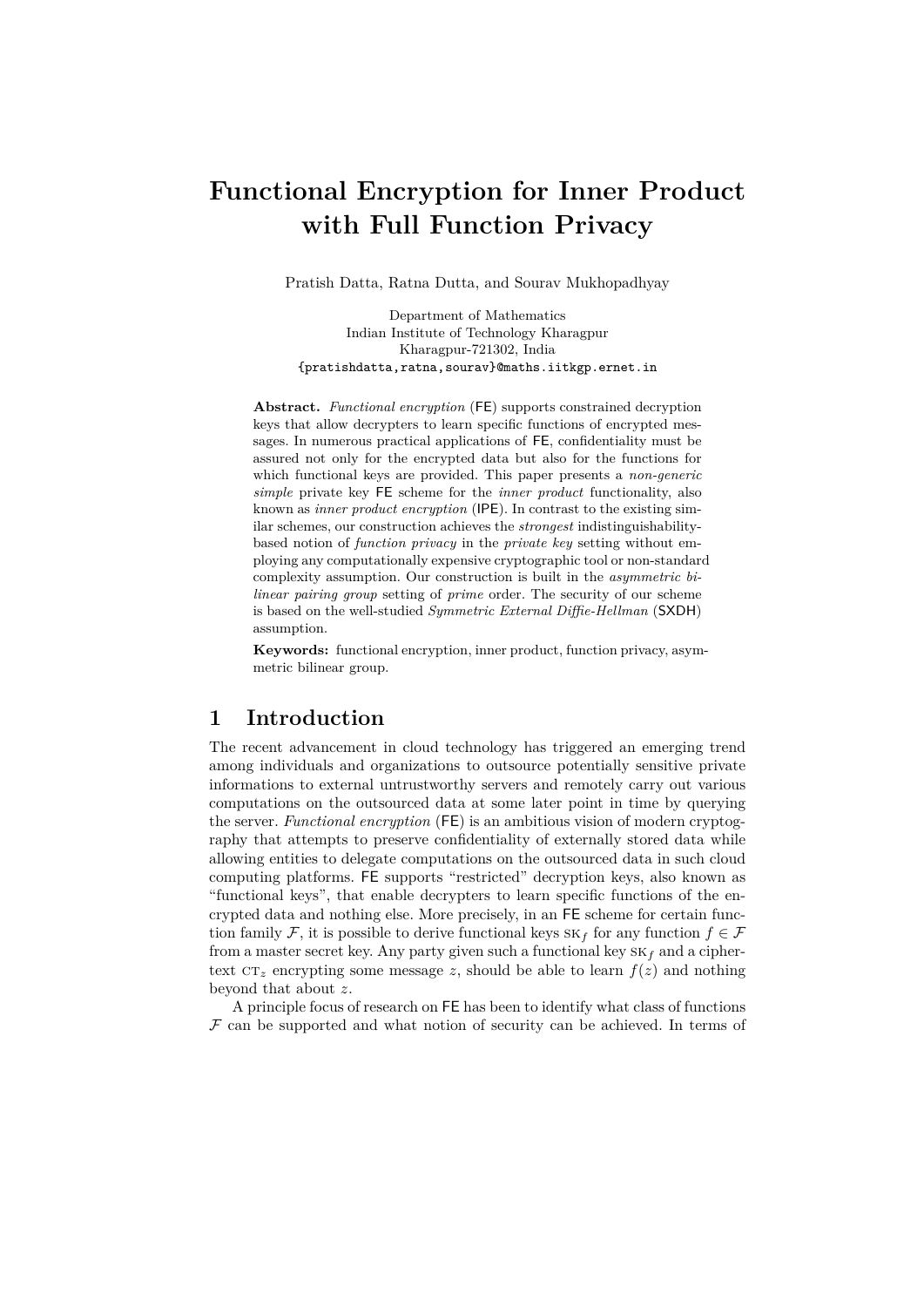functionality, starting with the seminal notions of *identity-based encryption* (IBE) and *attribute-based encryption* (ABE), FE has progressively evolved through a series of distinguished works to support more and more expressive function families culminating into the recent state of the art schemes which are now able to realize computation of *arbitrary polynomial-size circuits* [\[6\]](#page-29-0), [\[12\]](#page-29-1), [\[11\]](#page-29-2), [\[10\]](#page-29-3), [\[7\]](#page-29-4). Regarding security, the vast majority of research on FE so far has concentrated on protecting privacy of the encrypted contents [\[6\]](#page-29-0), [\[15\]](#page-29-5).

### **1.1 Function Privacy in Functional Encryption**

A wide range of practical applications, however, demands not only privacy of the encrypted messages but also privacy of the functions for which functional keys are provided. This is especially desirable whenever the function embedded in the functional key itself contains sensitive informations.

Consider the following motivating scenario: Assume that a health organization subscribes to a cloud service provider to store medical records of its patients. To ensure confidentiality of informations, the organization encrypts those records locally using an FE scheme prior to uploading them to the cloud server. Now, using the inherent feature of FE, later on the organization can request the cloud server to perform some analysis on the encrypted records by providing the server the functional key for the respective function. However, if the FE scheme in use does not guarantee any hiding for the functions, which may include sensitive contents, embedded in the functional keys, then the functional keys might reveal the functions completely to the cloud, thereby leaking sensitive informations.

**Private key vs public key setup**: Countless real-life applications have driven the research on function privacy in the context of FE, using the private key setting first by Shen et al. [\[16\]](#page-29-6) followed by the works of [\[2\]](#page-29-7), [\[8\]](#page-29-8), while in the public key setting by Boneh et al. [\[4\]](#page-29-9), [\[5\]](#page-29-10). Intuitively, function privacy requires that functional keys reveal no unnecessary information on their functionality. However, the extent to which function privacy can be satisfied differs dramatically between the private key and public key regimes. Specifically, in the public key domain, where anyone can encrypt messages, only a limited form of function privacy can be attained. To formulate a meaningful security definition, a framework must assume that the functions come from a distribution having sufficient entropy [\[4\]](#page-29-9), [\[5\]](#page-29-10). On the contrary, in the private key setting, function privacy has been shown to have tremendously greater potential compared to the public key domain, both as a stand-alone feature and as a very useful building block.

**Full-hiding security model for private key FE**: For private key FE schemes, the *strongest* (indistinguishability-based) notion of function privacy, also known as *full-hiding* security, formulated in [\[2\]](#page-29-7), [\[8\]](#page-29-8) considers both privacy of functional keys and privacy of encrypted data in a perfectly symmetric manner. More precisely, full-hiding security considers adversaries that interact with

I) a left-or-right functional key generation oracle and

II) a left-or-right encryption oracle,

where both oracles operate using the same bit  $c \in \{0, 1\}$ . The adversaries submit a pair of functions  $(f^{(j,0)}, f^{(j,1)})$  to the functional key generation oracle in order to make the *j*-th functional key query while they submit a pair of messages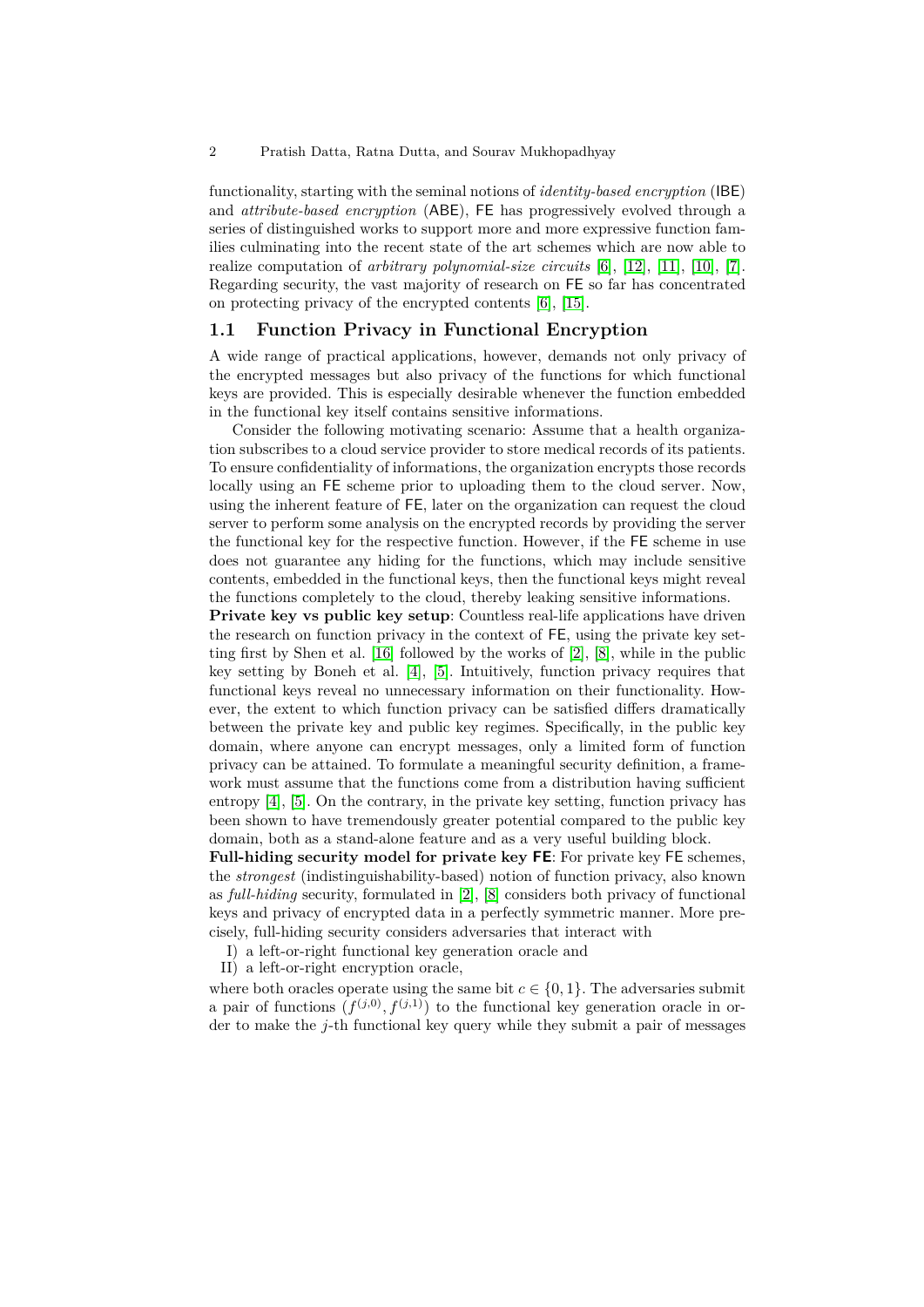$(z^{(\ell,0)}, z^{(\ell,1)})$  to the encryption oracle for making the  $\ell$ -th ciphertext query. Depending on the bit  $c$ , the functional key generation oracle returns the functional key  $SK_{f^{(j,c)}}$  whereas the encryption oracle sends back the ciphertext  $CT_{z^{(\ell,c)}}$ . The adversaries are allowed to interact with these oracles for any polynomial number of queries and the adversaries' goal is to distinguish the cases  $c = 0$ and  $c = 1$ . The constraint on the adversaries is that for all  $(f^{(j,0)}, f^{(j,1)})$  and  $(z^{(\ell,0)}, z^{(\ell,1)})$  with which they query the functional key generation and encryption oracles respectively, it should hold that  $f^{(j,0)}(z^{(\ell,0)}) = f^{(j,1)}(z^{(\ell,1)})$ . This is clearly the minimum necessary restriction as otherwise the adversaries can trivially determine the bit *c* used by the oracles.

Regarding the construction of function private FE schemes in the private key setting, recently Brakerski and Segev [\[8\]](#page-29-8) have presented a generic transformation from any private key (possibly non-function-private) FE scheme for general polynomial-size circuits into one that achieves function privacy in the strongest model discussed above. Then by combining [\[8\]](#page-29-8) with the works of [\[12\]](#page-29-1), [\[11\]](#page-29-2), or [\[10\]](#page-29-3), one can obtain private key function-private FE scheme supporting general circuits with strong security guarantee. However, the most significant drawback of the resulting constructions is that they would employ computationally intensive tools for secure computation such as fully homomorphic encryption or program obfuscation and their security would rely on strong assumptions such as indistinguishability obfuscation, extractability obfuscation, or polynomial hardness of simple assumptions on multilinear maps. Consequently, these solutions are far from being practical.

### **1.2 Inner Product Encryption and Function Privacy**

A current motivation of cryptographic research community is to design direct and efficient FE schemes for functionalities of practical interest which are still expressive enough for real-life applications. As a first attempt, researchers have focused on the *inner product* functionality which is an extremely useful functionality in the context of descriptive statistics, for example, to compute the weighted mean of a collection of informations. Further, the inner product enables computation of conjunctions, disjunctions, polynomial evaluations, and exact thresholds.

An inner product function family  $\mathcal{IP}_p$  is parameterized by a prime integer  $p$ . A function  $\text{IP}_{\vec{y}} \in \mathcal{IP}_p$  is associated with a vector  $\vec{y} \in \mathbb{Z}_p^n$  of length *n* over the finite field  $\mathbb{Z}_p$ . On a message  $\vec{x} \in \mathbb{Z}_p^n$ ,  $\text{IP}_{\vec{x}}(\vec{x})$  is defined to be the inner product  $\langle \vec{x}, \vec{y} \rangle$  modulo *p* of the vectors  $\vec{x}$  and  $\vec{y}$ . We stress that this formulation of inner-product FE, also referred to as *inner product encryption* (IPE) is distinct from [\[16\]](#page-29-6), [\[13\]](#page-29-11), [\[14\]](#page-29-12), [\[2\]](#page-29-7) which study inner product in the context of predicate encryption (PE). In inner product PE, a message *M* is encrypted along with a tag  $\vec{x} \in \mathbb{Z}_p^n$  and decryption with a key corresponding to a vector  $\vec{y} \in \mathbb{Z}_p^n$  yields  $M$  if and only if  $\langle \vec{x}, \vec{y} \rangle = 0$ . In contrast, the objective in the IPE formulation is to learn the actual inner product value in  $\mathbb{Z}_p$  itself.

The first construction of IPE was presented by Abdalla et al. [\[1\]](#page-29-13) who developed a selectively secure construction in traditional discrete log groups. However, this construction is built in public key domain and do not support any form of function privacy. Very recently, Bishop et al. [\[3\]](#page-29-14) have taken a first step forward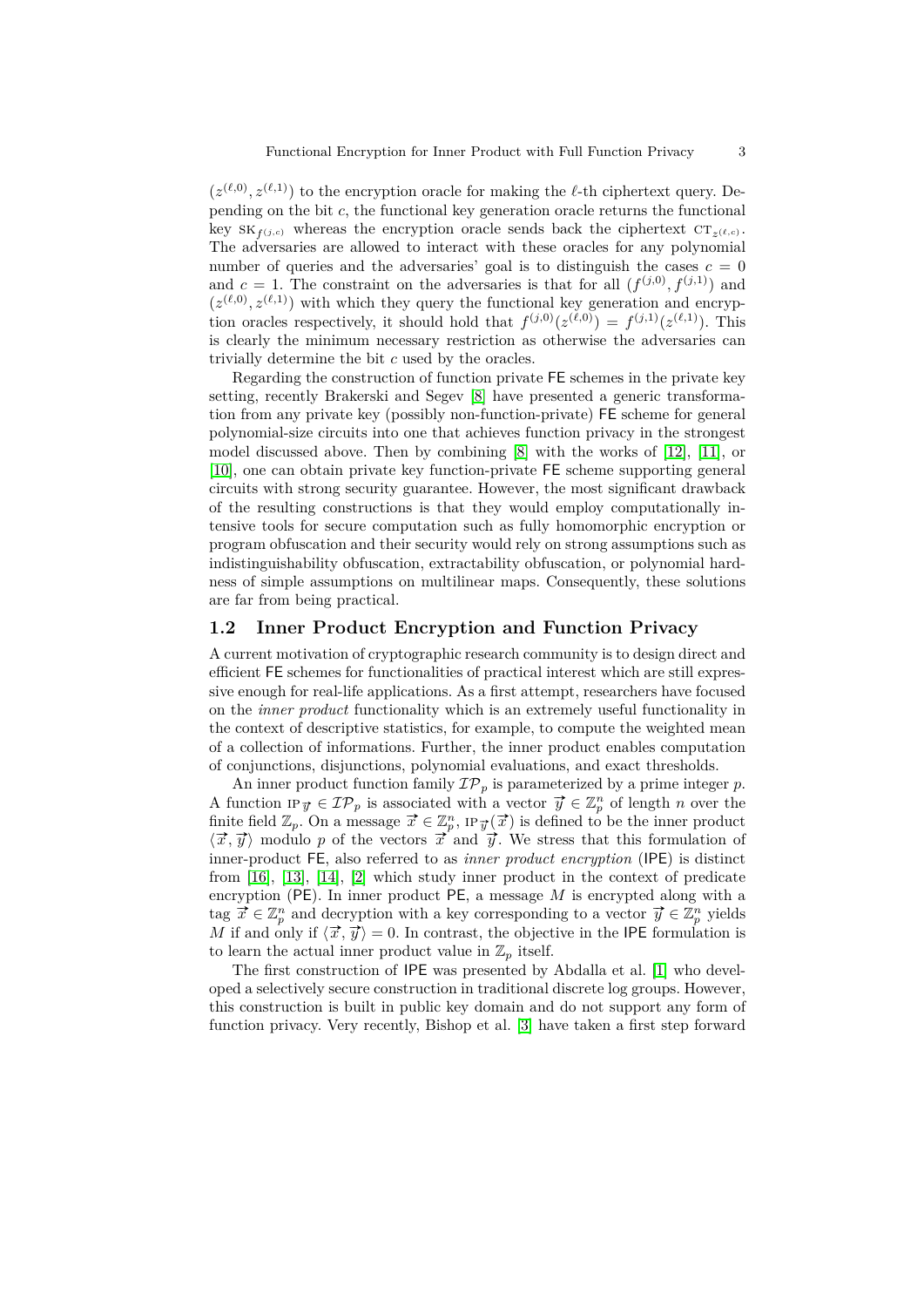towards exploring the possibility of attaining function privacy in the context of IPE utilizing efficient and well-studied primitives. In fact, they have constructed a function-private IPE scheme in private key domain that withstands any polynomial number of ciphertext and functional key queries. Their construction makes use of asymmetric bilinear pairing groups and derives its security from the well-studied Symmetric External Diffie-Hellman (SXDH) assumption albeit in a rather weak and unrealistic security model.

### **1.3 Our Contribution**

The current state of the art leaves open the problem of constructing a private key IPE scheme achieving the strongest practical notion of full-hiding security under standard assumptions without employing any heavy-duty cryptographic tool. In this paper we provide a positive answer to this challenging problem. In particular, we develop a *simple* and *efficient* private key IPE scheme achieving the *strongest* notion of *function privacy* based on well-studied complexity assumption. As in [\[3\]](#page-29-14), our construction utilizes asymmetric bilinear pairing groups of prime order and we are able to establish the stronger form of security under the SXDH assumption. In order to ensure correctness of our construction, like [\[1\]](#page-29-13), [\[3\]](#page-29-14), we assume that the target inner products will be contained within a range of polynomial-size. As pointed out in [\[1\]](#page-29-13), [\[3\]](#page-29-14), this assumption is quite reasonable for statistical applications, where, for instance, the average of some bounded quantity over a polynomial-size database will naturally be included in a polynomial range.

Although our construction has some resemblance to that of [\[3\]](#page-29-14), we highlight several differences below:

**–** We innovate new technical ideas in order to realize the strongest notion of full-hiding security while maintaining the simplicity of the scheme. For all  $(\vec{y}^{(j,0)}, \vec{y}^{(j,1)})$  and  $(\vec{x}^{(\ell,0)}, \vec{x}^{(\ell,1)})$  with which the adversaries query the functional key generation and encryption oracles respectively, the security framework of [\[3\]](#page-29-14) assumes that

 $\langle \vec{x}^{(\ell,0)}, \vec{y}^{(j,0)} \rangle = \langle \vec{x}^{(\ell,0)}, \vec{y}^{(j,1)} \rangle = \langle \vec{x}^{(\ell,1)}, \vec{y}^{(j,0)} \rangle = \langle \vec{x}^{(\ell,1)}, \vec{y}^{(j,1)} \rangle$  (1) whereas according to the full-hiding security framework of [\[2\]](#page-29-7), [\[8\]](#page-29-8), the only constraint should be

<span id="page-3-1"></span><span id="page-3-0"></span>
$$
\langle \vec{x}^{(\ell,0)}, \vec{y}^{(j,0)} \rangle = \langle \vec{x}^{(\ell,1)}, \vec{y}^{(j,1)} \rangle.
$$
 (2)

The additional restriction in the security model of [\[3\]](#page-29-14) has not only weakened the security of their construction significantly but also it has rendered the security model itself rather unrealistic. Our security framework is free from any such restriction beyond that specified in Eq. [\(2\)](#page-3-0), therefore, much more practical compared to that of [\[3\]](#page-29-14).

**–** As in [\[3\]](#page-29-14), we make use of the concept of *dual pairing vector spaces* (DPVS) introduced in [\[13\]](#page-29-11), [\[14\]](#page-29-12) to obtain the features of hidden subspaces in prime order bilinear group setting. However, our two DPVS have dimensions  $4n+2$ and 6 respectively while those of [\[3\]](#page-29-14) have dimensions 2*n* and 2 respectively. Here *n* is the dimension of vectors for functional keys and ciphertexts. This results in some loss in efficiency. However, this seems rather unavoidable for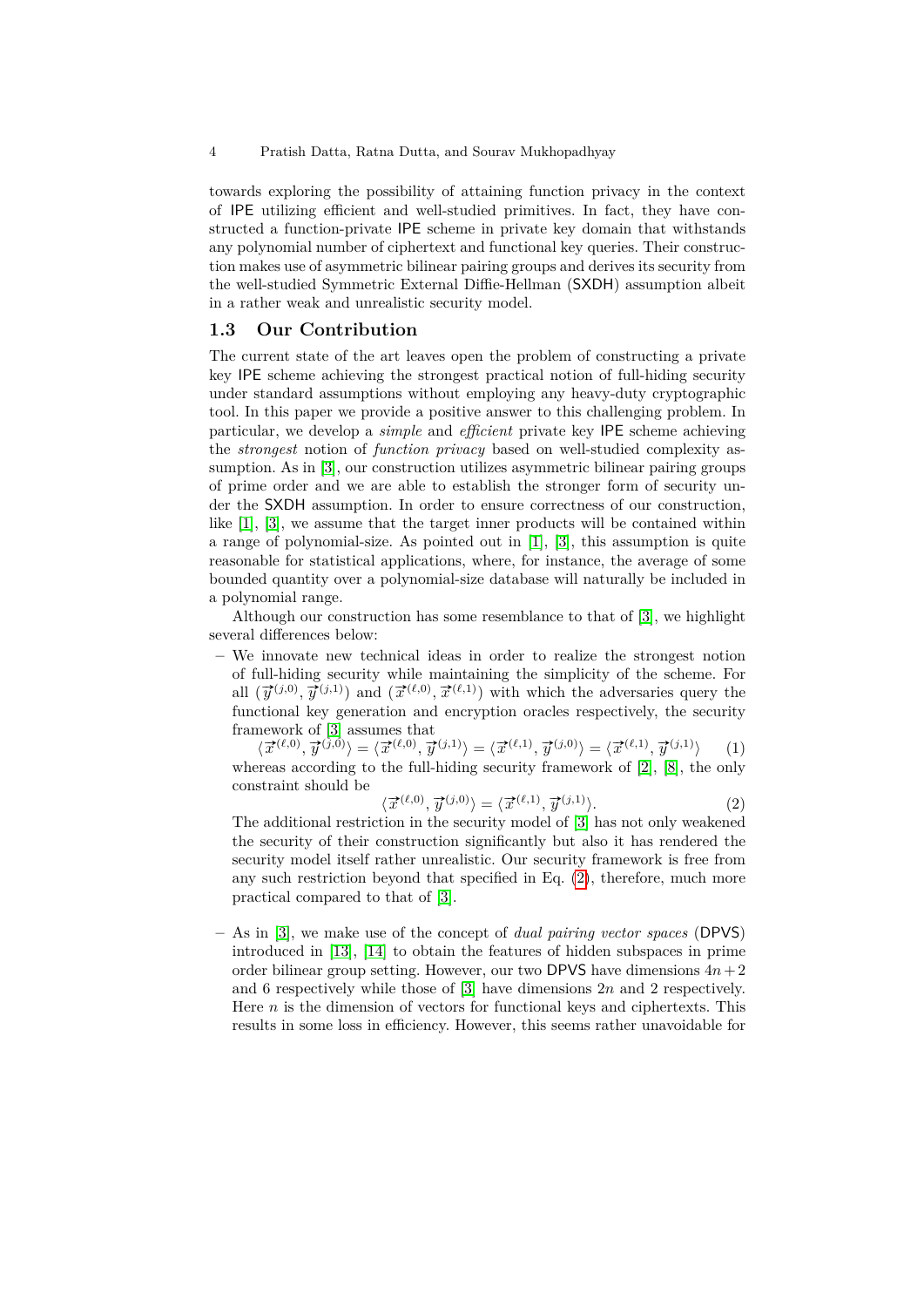strengthening the security both from theoretical and practical point of view.

- **–** Analogous to [\[3\]](#page-29-14), we consider two pairs of *dual orthonormal bases*, one for each of the two dimensions considered. But instead of including the complete bases like [\[3\]](#page-29-14), we put certain portions of them in the master secret key while preserve the remaining dimensions for the security reduction. Specifically, we employ 3*n* and 3 hidden dimensions of the pairs of bases of dimensions  $4n+2$ and 6 respectively to move things forward in our hybrid security argument.
- **–** At a technical level, [\[3\]](#page-29-14) used each component of the vectors *twice* while encoding the vectors in ciphertexts and functional keys by coupling them with the basis vectors included in the master secret key. On the contrary, in our construction, we utilize the components of these vectors only *once* in the process of encoding with the basis vectors of the master secret key.
- **–** Although similar to [\[3\]](#page-29-14), we treat ciphertexts and functional keys in a symmetric fashion in our construction, our hybrid security proof does not maintain any such symmetry. Specifically, the approach of [\[3\]](#page-29-14) first established the privacy of encrypted messages in the multiple ciphertext framework and then leveraged the symmetry between the structures of ciphertexts and functional keys to flip the same reasoning to argue for function privacy. In doing so, they relied on an information theoretic step that required the additional constraint as in Eq. [\(1\)](#page-3-1) on the queries of the adversaries. In order to remove the extra restriction, we face several challenges. For our security analysis, we design our hybrid argument differently using a different information theoretic property of DPVS proven by [\[13\]](#page-29-11) in a non-trivial way. We begin our hybrid game transition by changing the form of the queried ciphertexts and instead of finishing it off completely, at some appropriate point, we initiate change in the queried functional keys. Since then the transformations of functional keys and ciphertexts proceed hand in hand.

# **2 Preliminaries**

Throughout this paper we will follow notations presented in Figure [1.](#page-5-0)

### <span id="page-4-0"></span>**2.1 The Notion of Private Key Function-Private IPE**

We adopt the general notion of function-private functional encryption in the private key setting, introduced in [\[2\]](#page-29-7), [\[8\]](#page-29-8), to the particular functionality of computing inner products of *n*-length vectors over  $\mathbb{Z}_p$  for some prime integer *p* and some positive integer *n*. We will consider only non-zero vectors. Note that this is a reasonable consideration for all practical applications of inner products.

**Syntax:** A private key function-private IPE (PKFP-IPE) scheme consists of the following probabilistic polynomial-time algorithms:

**PKFP-IPE.Setup(** $1^{\lambda}, n$ **):** The data owner takes as input the security parameter  $1<sup>λ</sup>$  and a positive integer *n* (polynomial in *λ*) specifying the desired length of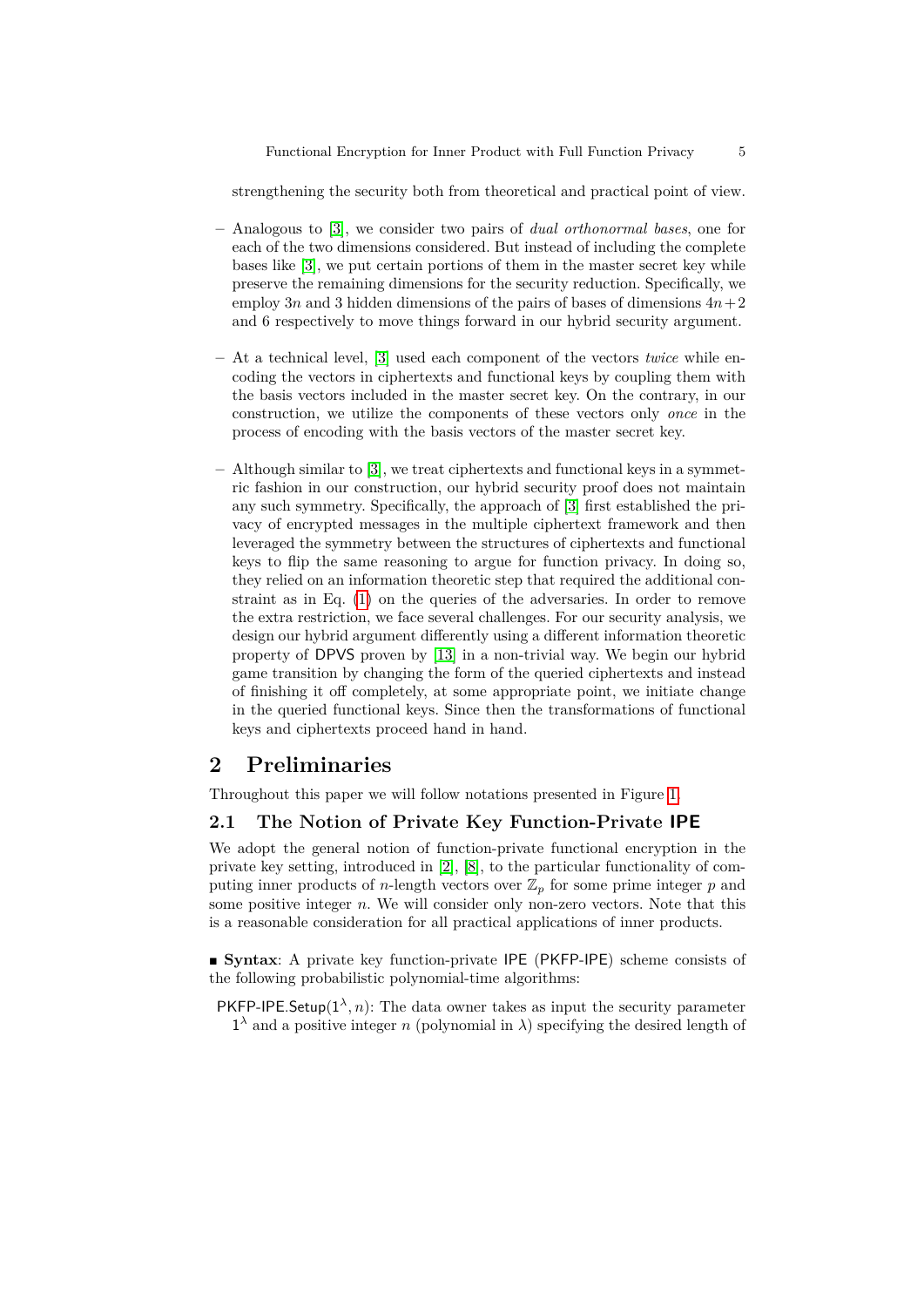<span id="page-5-0"></span>

| Symbol                              | Explanation                                                                                                                                                                                       |
|-------------------------------------|---------------------------------------------------------------------------------------------------------------------------------------------------------------------------------------------------|
| $\aleph \overset{\$}{\leftarrow} A$ | $\aleph$ is randomly selected from A according to A's distribution, when A is a<br>random variable, and $\aleph$ is uniformly selected from A, when A is a set.                                   |
| $\overrightarrow{v}$                | a vector $(v_1, \ldots, v_n) \in \mathbb{Z}_p^n$ of length <i>n</i> for some positive integers <i>p</i> and <i>n</i> .                                                                            |
| $\langle \vec{v}, \vec{w} \rangle$  | the inner product of vectors $\vec{v}$ and $\vec{w} \in \mathbb{Z}_p^n$ , i.e., $\sum_{i=1}^n v_i w_i \mod p$ .                                                                                   |
| $q^{\overrightarrow{v}}$            | an <i>n</i> -tuple of group elements, $(g^{v_1}, \ldots, g^{v_n}) \in \mathbb{G}^n$ for some cyclic group $\mathbb{G}$<br>of order p, where $\vec{v} \in \mathbb{Z}_p^n$ and $g \in \mathbb{G}$ . |
| $g^{a\overrightarrow{v}}$           | $ (q^{av_1}, \ldots, q^{av_n}) \in \mathbb{G}^n$ , where $a \in \mathbb{Z}_p$ , $\vec{v} \in \mathbb{Z}_p^n$ , and $g \in \mathbb{G}$ .                                                           |
| $q^{\vec{v}+\vec{w}}$               | $(q^{v_1+w_1}, \ldots, q^{v_n+w_n}) \in \mathbb{G}^n$ , where $\vec{v}, \vec{w} \in \mathbb{Z}_p^n$ and $g \in \mathbb{G}$ .                                                                      |
|                                     | $GL(n, \mathbb{Z}_p)$ the group of all $n \times n$ invertible matrices over $\mathbb{Z}_p$ .                                                                                                     |

#### Fig. 1: Notations

vectors for the functional keys and ciphertexts. It generates a master secret key msk for itself while publishes public parameters pp. (Note that we are not dealing with a public key scheme, so pp are not sufficient to encrypt – those are just parameters that need not be kept secret.)

- PKFP-IPE.Encrypt(MSK, PP,  $\vec{x}$ ): On input the master secret key MSK, the public  $\forall r \in \text{Perc}$  is encrypt (MSK, PP, x): On input the master secret key MSK, the public parameters PP, and a vector  $\vec{x} \in \mathbb{Z}_p^n \setminus \{\vec{0}\}\text{, where } \vec{0}$  denotes the all zero vector in  $\mathbb{Z}_p^n$ , the data owner produces a ciphertext  $c_T$ .
- $P$ KFP-IPE.KeyGen(MSK, PP,  $\vec{y}$ ): Taking as input the master secret key MSK, the  $\sum_{i=1}^{n} P_i P_i$  and a vector  $\vec{y} \in \mathbb{Z}_p^n \setminus \{\vec{0}\}\$ , the data owner provides a public parameters PP, and a vector  $\vec{y} \in \mathbb{Z}_p^n \setminus \{\vec{0}\}\$ , the data owner provides a functional key  $SK_{\vec{v}}$  to a legitimate decrypter.
- **PKFP-IPE.Decrypt(PP,**  $CT_{\vec{x}}$ **,**  $SK_{\vec{y}}$ **): A decrypter takes as input the public pa**rameters PP, a ciphertext  $CT_{\vec{x}}$  encrypting some vector  $\vec{x}$ , and a functional key  $\mathsf{SK}_{\vec{v}}$  corresponding to some vector  $\vec{y}$ . It outputs either a value  $m \in \mathbb{Z}_p$ or the distinguished symbol ⊥.

 **Correctness**: The correctness of an PKFP-IPE scheme requires the following: ■ **Correctness**: The co<br>For all  $\vec{x}, \vec{y} \in \mathbb{Z}_p^n \setminus \{\vec{0}\},\}$ 

 $Pr[(\text{MSK}, \text{PP}) \stackrel{\$}{\leftarrow} P$ KFP-IPE.Setup $(1^{\lambda}, n);$  CT<sub> $\vec{x} \stackrel{\$}{\leftarrow} P$ KFP-IPE.Encrypt $(\text{MSK}, \text{PP}, \vec{x});$ </sub>

 $\mathrm{SK}_{\overrightarrow{y}} \overset{\$}{\leftarrow}$  PKFP-IPE.KeyGen $(\mathrm{MSK}, \mathrm{PP}, \overrightarrow{y})$  :

 $\mathsf{PKFP-IPE.Decrypt}(\mathsf{PP}, \mathsf{CT}_{\overrightarrow{x}}, \mathsf{SK}_{\overrightarrow{y}}) = \langle \overrightarrow{x}, \overrightarrow{y} \rangle \big] > 1 - \epsilon(\lambda)$ 

for some negligible function  $\epsilon$ . As in [\[1\]](#page-29-13), [\[3\]](#page-29-14), in our construction as well we would only require that the above holds when  $\langle \vec{x}, \vec{y} \rangle$  is from a fixed polynomial range of values inside  $\mathbb{Z}_p$ .

 **Security**: The indistinguishability-based full hiding security notion for a PKFP-IPE scheme is defined by the following game between a probabilistic adversary  $A$  and a probabilistic challenger  $C$ :

**Setup**: C generates (MSK, PP)  $\xleftarrow{\$}$  PKFP-IPE. Setup( $1^\lambda, n$ ). It gives PP to A. It also selects  $c \stackrel{\$}{\leftarrow} \{0,1\}.$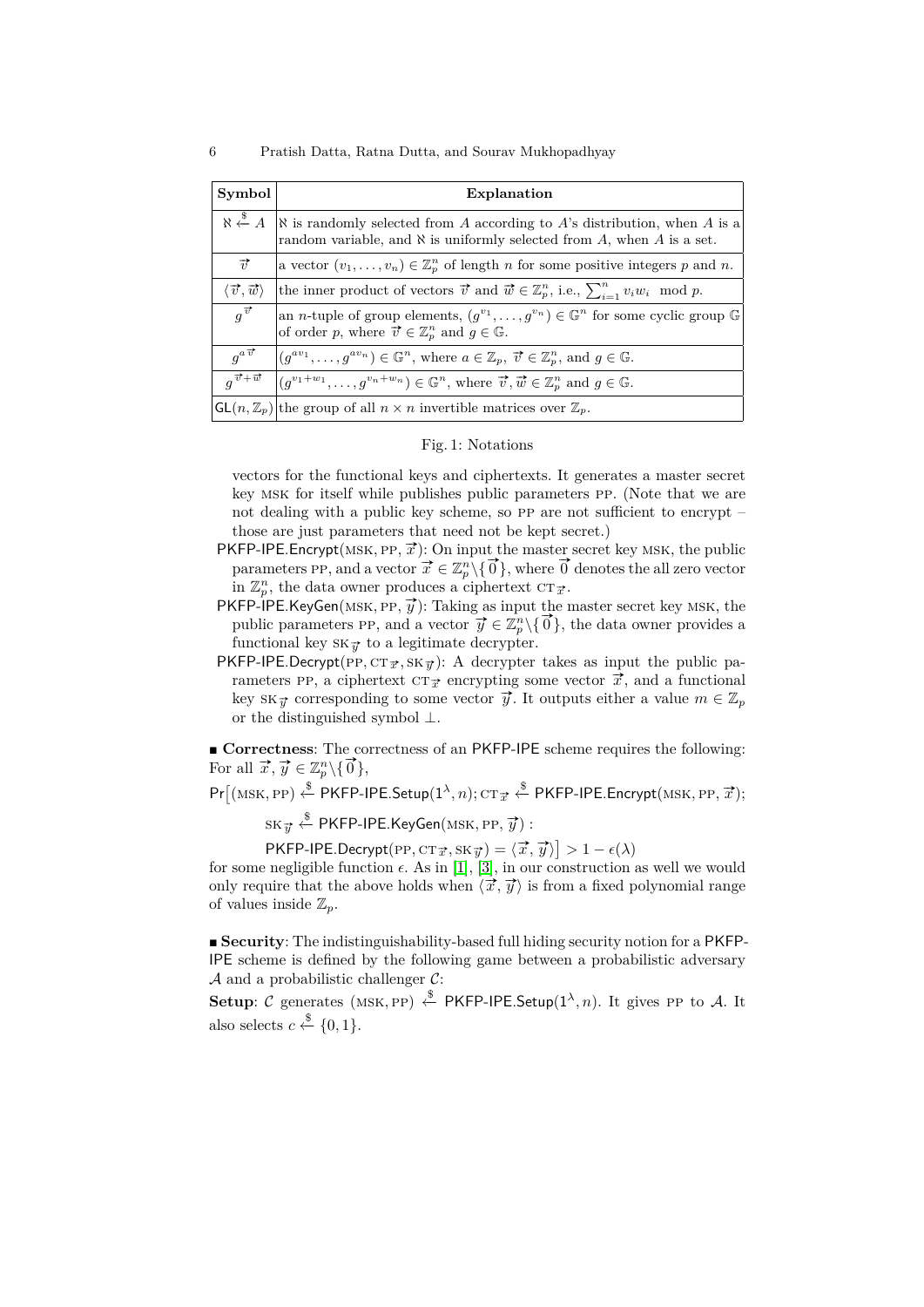**Query Phase**: Throughout the game, A may adaptively make any polynomial number of queries of the following two types:

- **–** *Functional key query*: To make the *j*-th functional key query, A submits a pair of vectors  $(\vec{y}^{(j,0)}, \vec{y}^{(j,1)}) \in (\mathbb{Z}_p^n \setminus {\{\vec{0}\}})^2$  to C. C creates a functional key  $SK^{(j)} \stackrel{\$}{\leftarrow}$  PKFP-IPE.KeyGen(MSK, PP,  $\overrightarrow{y}^{(j,c)}$ ) and hands  $SK^{(j)}$  to A.
- $-$  *Ciphertext query*: To make the  $\ell$ -th ciphertext query,  $\mathcal{A}$  sends a pair of vectors  $(\vec{x}^{(\ell,0)}, \vec{x}^{(\ell,1)}) \in (\mathbb{Z}_p^n \setminus {\{\vec{0}\}})^2$  to C. C forms  $\text{CT}^{(\ell)} \stackrel{\$}{\sim} \text{PKFP-IPE.}$  Encrypt(MSK,  $\overrightarrow{x}^{(\ell,c)}$  and returns  $\overrightarrow{cr}^{(\ell)}$  to A.

Suppose that  $A$  makes  $q_1$  number of functional key queries and  $q_2$  number of ciphertext queries during the game. The restriction on the queries is that for all  $j = 1, ..., q_1$  and for all  $\ell = 1, ..., q_2, \langle \vec{x}^{(\ell,0)}, \vec{y}^{(j,0)} \rangle = \langle \vec{x}^{(\ell,1)}, \vec{y}^{(j,1)} \rangle$ . **Guess:** A eventually outputs a bit  $c' \in \{0, 1\}.$ 

Let View<sub>A</sub>(*c*) denotes the view of A in the above game when the  $c \in \{0,1\}$ is the random bit selected by  $\mathcal C$  in the setup phase.

**Definition 1.** *A* PKFP-IPE *is said to achieve* (*full*) *indistinguishability-based full hiding security if for any probabilistic polynomial-time adversary* A*, for any security parameter*  $\lambda$ *, the advantage of*  $\mathcal A$  *in the above game,*  $\mathsf{Adv}_{\mathcal A}^{\mathsf{PKFP-IPE}}$  $\overline{\phantom{a}}$  $A^{\text{PKP-IPE}}(\lambda) =$  $\left| \Pr[\mathcal{A}(\mathsf{View}_{\mathcal{A}}(0)) = 1] - \Pr[\mathcal{A}(\mathsf{View}_{\mathcal{A}}(1)) = 1] \right| < \epsilon(\lambda)$  for some negligible func- $$ 

### **2.2 Asymmetric Bilinear Group and SXDH Assumption**

**Definition 2 (Asymmetric Bilinear Pairing Group).** *An asymmetric bilinear pairing group*  $(p, \mathbb{G}_1, \mathbb{G}_2, \mathbb{G}_T, g_1, g_2, e)$  *is a tuple of a prime integer p; cyclic multiplicative groups*  $\mathbb{G}_1$ ,  $\mathbb{G}_2$ ,  $\mathbb{G}_T$  *of order p each with polynomial-time computable group operations; generators*  $g_1 \in \mathbb{G}_1$ ,  $g_2 \in \mathbb{G}_2$ ; and a polynomial-time com*putable non-degenerate bilinear pairing*  $e : \mathbb{G}_1 \times \mathbb{G}_2 \to \mathbb{G}_T$ , *i.e.*, *e satisfies* 

- $-$  (*bilinearity*)  $e(g_1^s, g_2^s) = e(g_1, g_2)^{s\check{s}}$  for all  $s, \check{s} \in \mathbb{Z}_p$  and
- $-$  (non-degeneracy)  $e(g_1, g_2) \neq 1_{\mathbb{G}_T}$ , where  $1_{\mathbb{G}_T}$  denotes the identity element of *the group*  $\mathbb{G}_T$ *.*

Let  $G_{ABPG}$  be an algorithm that on input the security parameter  $1^{\lambda}$ , outputs a *description*  $(p, \mathbb{G}_1, \mathbb{G}_2, \mathbb{G}_T, g_1, g_2, e)$  of an asymmetric bilinear pairing group.

**Assumption 1 (Symmetric External Diffie-Hellman: SXDH).** *The* SXDH *problem is to distinguish between the distributions*  $\rho_{\beta} = ((p, \mathbb{G}_1, \mathbb{G}_2, \mathbb{G}_T, g_1, g_2, e)$ ,  $g_1^{\mu},g_1^{\nu},\Re_{\beta},\big)$  for  $\beta \in \{0,1\}$  such that  $(p,\mathbb{G}_1,\mathbb{G}_2,\mathbb{G}_T,g_1,g_2,e) \stackrel{\$}{\leftarrow} \mathcal{G}_{\mathsf{ABPG}}(1^{\lambda}),$  $\mu, \nu \stackrel{\$}{\leftarrow} \mathbb{Z}_p$ , and  $\Re_\beta = g_1^{\mu\nu+r}$  where  $r = 0$  or  $r \stackrel{\$}{\leftarrow} \mathbb{Z}_p$  according as  $\beta = 0$  or *1 respectively.*

*The* SXDH *assumption states that for any probabilistic polynomial-time algo* $rithm \mathcal{C}$ , for any security parameter  $\lambda$ ,  $\mathsf{Adv}_{\mathcal{C}}^{\mathsf{SXDH}}(\lambda) = \left| \mathsf{Pr}\left[\mathcal{C}(\varrho_0) = 1 \right] - \mathsf{Pr}\left[\mathcal{C}(\varrho_1) = 1 \right] \right|$  $1] | < \epsilon(\lambda)$  for some negligible function  $\epsilon$ . It also states that the same is true for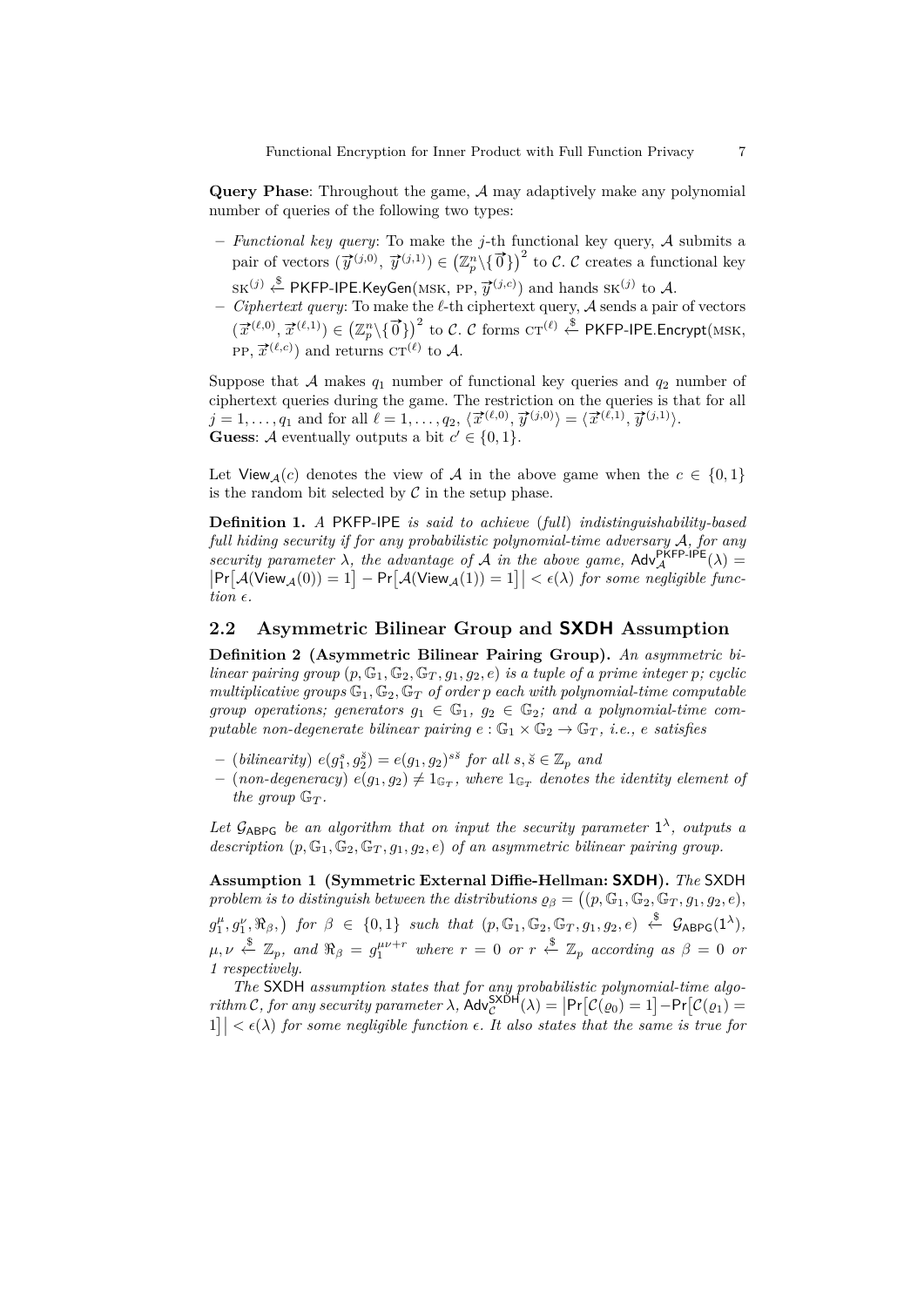*the analogous distributions obtained from switching the roles of*  $\mathbb{G}_1$  *and*  $\mathbb{G}_2$ *, i.e.*,  $\breve{\varrho}_{\beta} = \left( (p, \mathbb{G}_1, \mathbb{G}_2, \mathbb{G}_T, g_1, g_2, e), g_2^{\breve{\mu}}, g_2^{\breve{\nu}}, \breve{\Re}_{\beta} \right) \text{ for } \beta \in \{0,1\} \text{ such that } \breve{\mu}, \breve{\nu} \stackrel{\$}{\leftarrow} \mathbb{Z}_p,$  $\partial^2 \mathbf{R} = g_2^{\mu\nu + \tilde{r}}$  where  $\tilde{r} = 0$  or  $\tilde{r} \stackrel{\$}{\leftarrow} \mathbb{Z}_p$  according as  $\beta = 0$  or 1 respectively.

## **2.3 Dual Pairing Vector Spaces**

**Definition 3 (Dual Pairing Vector Spaces (**DPVS**)).** *A dual pairing vector*  $space$  (DPVS)  $(p, \mathbb{V}_1, \mathbb{V}_2, \mathbb{G}_T, \mathbb{A}_1, \mathbb{A}_2, E)$  *by a direct product of asymmetric pairing groups*  $(p, \mathbb{G}_1, \mathbb{G}_2, \mathbb{G}_T, g_1, g_2, e)$  *is a tuple of a prime integer p; n-dimensional vector space*  $\mathbb{V}_h = \mathbb{G}_h^n$  *over*  $\mathbb{Z}_p$  *under vector addition*  $\oplus$  *and scalar multiplication*  $\emptyset$  defined respectively as  $g_h^{\vec{v}} \oplus g_h^{\vec{w}} = g_h^{\vec{v}+\vec{w}}$  and  $a \otimes g_h^{\vec{v}} = g_h^{a\vec{v}}$ , for  $h = 1, 2$ , where<br>  $\vec{v}, \vec{w} \in \mathbb{Z}_p^n$ , and  $a \in \mathbb{Z}_p$ ; canonical bases  $\mathbb{A}_h = \{g_h^{\vec{e}_i}\}_{i=1,...,n}$  of  $\mathbb{V}_h$ , *where*  $\vec{e}_i = (\overbrace{0, \ldots}^{i-1})$  ${\overbrace{0,\ldots,0}} , 1,$ *n*−*i*  $\overline{0, \ldots, 0}$   $\in \mathbb{Z}_p^n$ ; and a pairing  $E : \mathbb{V}_1 \times \mathbb{V}_2 \rightarrow \mathbb{G}_T$ . The pairing E is defined by  $E(g_1^{\vec{v}}, g_2^{\vec{w}}) = \prod^n e(g_1^{v_i}, g_2^{w_i}) = e(g_1, g_2)^{\langle \vec{v}, \vec{w} \rangle} \in \mathbb{G}_T$ , where

 $\vec{v}, \vec{w} \in \mathbb{Z}_p^n$ . Observe that the map  $E$  is non-degenerate bilinear, i.e.,  $E$  satisfies

- $-$  (bilinearity)  $E(s \otimes g_1^{\vec{v}}, \breve{s} \otimes g_2^{\vec{w}}) = E(g_1^{s\vec{v}}, g_2^{s\vec{w}}) = E(g_1^{\vec{v}}, g_2^{\vec{w}})^{s\breve{s}}$  for  $s, \breve{s} \in$  $\mathbb{Z}_p$ ,  $\overrightarrow{v}$ ,  $\overrightarrow{w} \in \mathbb{Z}_p^n$  and
- $\mathbb{Z}_p, v, w \in \mathbb{Z}_p$  and<br>  $-$  (*non-degeneracy*) if  $E(g_1^{\vec{v}}, g_2^{\vec{w}}) = 1_{\mathbb{G}_T}$  for all  $\vec{w} \in \mathbb{Z}_p^n$ , then  $\vec{v} = \vec{0}$ .

*When clear from the context, we will often omit the symbols*  $\oplus$  *and*  $\otimes$  *for vector addition and scalar multiplication respectively in* DPVS*'s. The* DPVS *generation algorithm*  $\mathcal{G}_{\text{DPVS}}$  *takes input a positive integer n together with*  $(p, \mathbb{G}_1, \mathbb{G}_2, \mathbb{G}_T, g_1,$  $g_2, e) \overset{\$}{\leftarrow}$  G<sub>ABPG</sub>(1<sup> $\lambda$ </sup>) and outputs a description  $(p, \mathbb{V}_1, \mathbb{V}_2, \mathbb{G}_T, \mathbb{A}_1, \mathbb{A}_2, E)$  of DPVS *with n*-dimensional vector spaces  $\nabla_h$  *for*  $h = 1, 2$ *.* 

In Figure [2](#page-7-0) we describe random *dual orthonormal* basis generator  $\mathcal{G}_{OB}(\mathbb{Z}_p^n)$ for some prime integer *p* and positive integer *n*. This algorithm would be utilized as a subroutine in our PKFP-IPE construction.

<span id="page-7-0"></span> $\mathcal{G}_{OB}(\mathbb{Z}_p^n)$ : This algorithm performs the following operations:

- 1. Choose  $\mathbf{B} = (b_{i,j})_{i,j=1,\ldots,n} \overset{\$}{\leftarrow} \mathsf{GL}(n,\mathbb{Z}_p).$
- 2. Compute  $B^* = (b^*_{i,j})_{i,j=1,\dots,n} = (B^{\dagger})^{-1}$ , where  $B^{\dagger}$  denotes transpose of the compute  $B = (b_{i,j})_{i,j=1,...,n} = (B')$ , where  $B$  denotes transpose of the matrix  $B$ . Let,  $\vec{b}_i$  and  $\vec{b}_i^*$  represent the *i*-th rows of  $B$  and  $B^*$  respectively, for *i* = 1, ..., *n*. Set  $\mathbb{B} = {\overrightarrow{b}_1, \ldots, \overrightarrow{b}_n}$  and  $\mathbb{B}^* = {\overrightarrow{b}_1^*, \ldots, \overrightarrow{b}_n^*}$ . Note that  $(\mathbb{B}, \mathbb{B}^*)$ are dual orthonormal in the sense that for  $i, i' = 1, \ldots, n$ ,

$$
\langle \overrightarrow{b}_i, \overrightarrow{b}_{i'}^* \rangle = \begin{cases} 1, \text{ if } i = i' \\ 0, \text{ otherwise} \end{cases}
$$

<span id="page-7-1"></span>3. Return (B*,* B ∗ ).

Fig. 2: Dual orthonormal basis generator  $\mathcal{G}_{OB}(\mathbb{Z}_p^n)$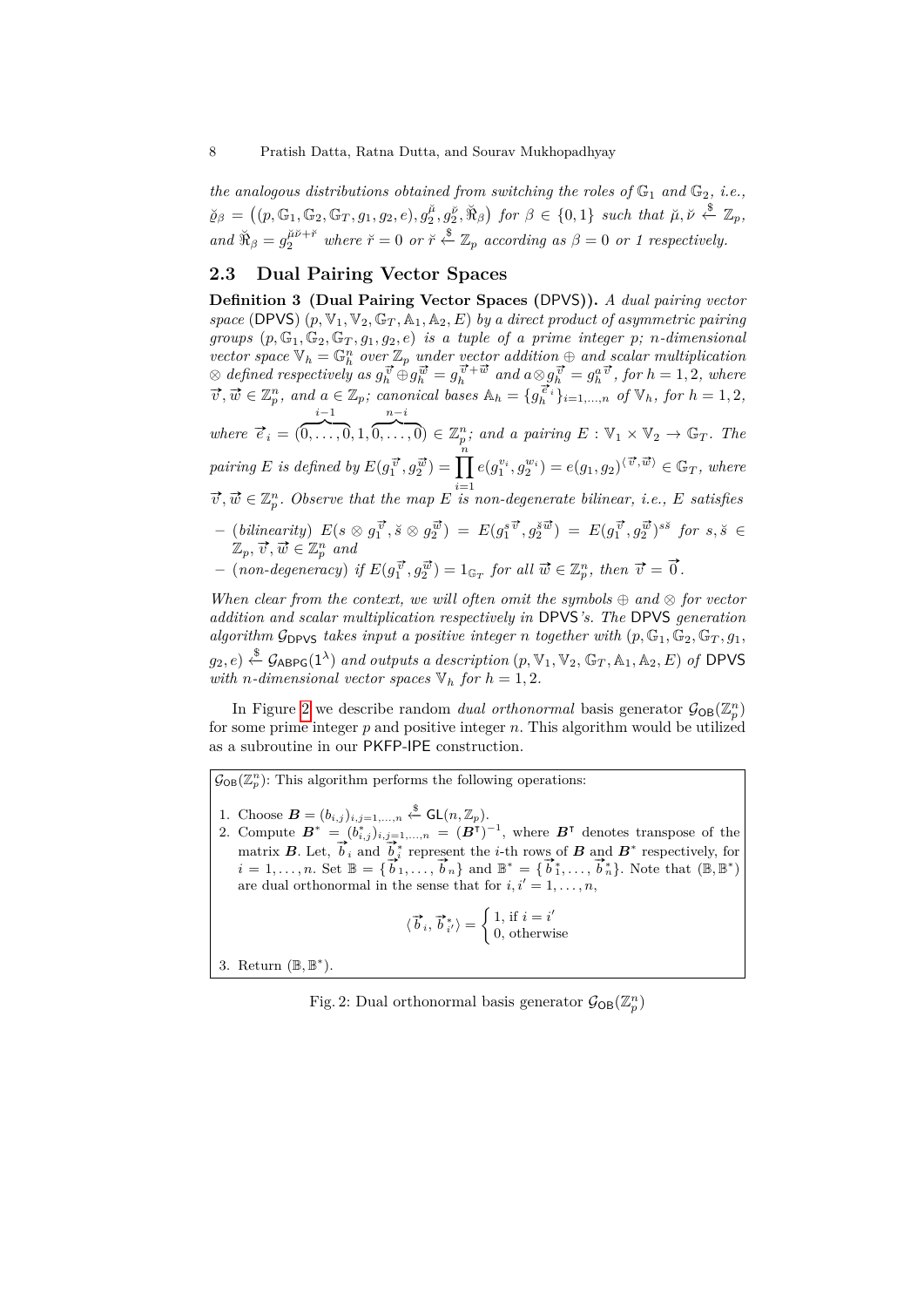# **3 Our PKFP-IPE Scheme**

#### **Construction**

- **PKFP-IPE.Setup(** $1^{\lambda}, n$ **):** The data owner takes as input the security parameter  $1<sup>\lambda</sup>$  and a positive integer *n* specifying the desired length of vectors for the keys and ciphertexts. It proceeds as follows:
	- 1. It first generates an asymmetric bilinear group

$$
(p, \mathbb{G}_1, \mathbb{G}_2, \mathbb{G}_T, g_1, g_2, e) \stackrel{\$}{\leftarrow} \mathcal{G}_{\mathsf{ABPG}}(1^{\lambda}).
$$

2. Then it forms  $(p, \mathbb{V}_1, \mathbb{V}_2, \mathbb{G}_T, \mathbb{A}_1, \mathbb{A}_2, E) \xleftarrow{\$} \mathcal{G}_{\text{DPVS}}(4n+2, (p, \mathbb{G}_1, \mathbb{G}_2, \mathbb{G}_T, g_1, g_2, e))$  and

 $(p, \mathbb{V}'_1, \mathbb{V}'_2, \mathbb{G}_T, \mathbb{A}'_1, \mathbb{A}'_2, E') \xleftarrow{\$} \mathcal{G}_{\text{DPVS}}(6, (p, \mathbb{G}_1, \mathbb{G}_2, \mathbb{G}_T, g_1, g_2, e)).$ 

3. Next, it samples dual orthonormal bases  
\n
$$
(\mathbb{B} = {\vec{b}_1, \dots, \vec{b}_{4n+2}}, \mathbb{B}^* = {\vec{b}_1^*, \dots, \vec{b}_{4n+2}} \stackrel{\$}{\longleftrightarrow} \mathcal{G}_{OB}(\mathbb{Z}_p^{4n+2})
$$
 and  
\n
$$
(\mathbb{D} = {\vec{d}_1, \dots, \vec{d}_6}, \mathbb{D}^* = {\vec{d}_1^*, \dots, \vec{d}_6^*}) \stackrel{\$}{\longleftrightarrow} \mathcal{G}_{OB}(\mathbb{Z}_p^6).
$$
\nIt defines  $\widehat{\mathbb{B}} = {\vec{b}_1, \dots, \vec{b}_n, \vec{b}_{4n+2}}, \widehat{\mathbb{B}}^* = {\vec{b}_1^*, \dots, \vec{b}_n^*, \vec{b}_{4n+1}^*, \widehat{\mathbb{D}} =$   
\n
$$
{\vec{d}_1, \vec{d}_6}, \text{ and } \widehat{\mathbb{D}}^* = {\vec{d}_1^*, \vec{d}_5^*}.
$$

4. It keeps the master secret key  $MSK = (\widehat{\mathbb{B}}, \widehat{\mathbb{B}}^*, \widehat{\mathbb{D}}, \widehat{\mathbb{D}}^*)$  to itself while publishes the public parameters  $PP = (p, \{V_h, V_h'\}_{h=1,2}, \mathbb{G}_T, \{\mathbb{A}_h, \mathbb{A}_h'\}_{h=1,2}, E, E').$ 

For the public parameters  $PP = (p, \{v_h, v_h\}_{h=1,2}^K, \Psi_T, \{\mathbb{A}_h, \mathbb{A}_h\}_{h=1,2}^K, E, E)$ .<br>PKFP-IPE.Encrypt(MSK, PP,  $\vec{x}$ ): Taking as input the master secret key MSK, the public parameters pp, and a vector  $\vec{x} \in \mathbb{Z}_p^n \setminus \{\vec{0}\}\)$ , the data owner prepares the ciphertext as follows:

1. It selects  $\alpha, \xi, \xi_0 \stackrel{\$}{\leftarrow} \mathbb{Z}_p$  and computes  $c_1 = g_1^{\alpha} \sum_{i=1}^n x_i \overrightarrow{b}_i + \overrightarrow{b}_i^{\alpha} + \overrightarrow{b}_{4n+2}^{\alpha}$  $\frac{\alpha}{1} \sum_{i=1}^{n} x_i \overrightarrow{b}_i + \xi \overrightarrow{b}_{4n+2} = g_1^{\alpha} \sum_i x_i \overrightarrow{b}_i + \xi \overrightarrow{b}_{4n+2}$  $\int_{1}^{\alpha} \sum_{i} x_{i} \overrightarrow{b}_{i} + \xi \overrightarrow{b}_{4n+2}, c_{2} = g_{1}^{\alpha} \overrightarrow{d}_{1} + \xi_{0} \overrightarrow{d}_{6}$ (3)

<span id="page-8-0"></span>utilizing  $\widehat{\mathbb{B}}$  and  $\widehat{\mathbb{D}}$  respectively from MSK, where a sum over index *i* ranges from  $i = 1$  to  $i = n$  unless explicitly specified otherwise. We will follow the same convention in the sequel as well.

- 2. It outputs the ciphertext  $CT_{\vec{x}} = (c_1, c_2)$ .
- 2. It outputs the ciphertext  $C_1 \neq C_1, C_2$ .<br>
PKFP-IPE.KeyGen(MSK, PP,  $\vec{y}$ ): On input the master secret key MSK, the public  $\sum_{i=1}^{n} P_i P_i$  (*n*)  $\sum_{i=1}^{n} P_i P_i$  (*j*)  $\sum_{i=1}^{n} P_i P_i$  (*j*), the data owner performs the following:
	- 1. It picks  $\gamma, \eta, \eta_0 \overset{\$}{\leftarrow} \mathbb{Z}_p$  and computes

<span id="page-8-1"></span>
$$
\mathbf{k}_{1}^{*} = g_{2}^{\gamma \sum_{i} y_{i} \vec{b}_{i}^{*} + \eta \vec{b}_{4n+1}^{*}}, \mathbf{k}_{2}^{*} = g_{2}^{\gamma \vec{d}_{1}^{*} + \eta_{0} \vec{d}_{5}^{*}}
$$
\n
$$
\text{utilizing } \widehat{\mathbb{B}}^{*} \text{ and } \widehat{\mathbb{D}}^{*} \text{ respectively from MSK.}
$$
\n
$$
\mathbf{K}_{1}^{*} = \mathbf{K}_{2}^{*} \mathbf{K}_{3}^{*} \tag{4}
$$

2. It provides the functional key  $SK_{\vec{y}} = (\mathbf{k}_1^*, \mathbf{k}_2^*)$  to a legitimate decrypter.

- **PKFP-IPE.Decrypt(PP, CT** $\vec{x}$ , SK $\vec{y}$ ): A decrypter takes as input the public parameters PP, a ciphertext  $CT_{\vec{x}} = (c_1, c_2)$ , and a functional key  $SK_{\vec{y}} = (k_1^*, k_2^*)$ . It proceeds as follows:
	- 1. It computes  $T_1 = E(c_1, k_1^*), T_2 = E'(c_2, k_2^*).$
	- 2. It then attempts to determine a value  $m \in \mathbb{Z}_p$  such that  $T_2^m = T_1$  as elements of  $\mathbb{G}_T$  by checking a specified polynomial-size range of possible values. If it is successful, then it outputs  $m$ . Otherwise it outputs  $\bot$ .

We stress that the polynomial running time of our decryption algorithm is ensured by restricting the output to lie within a fixed polynomial-size range.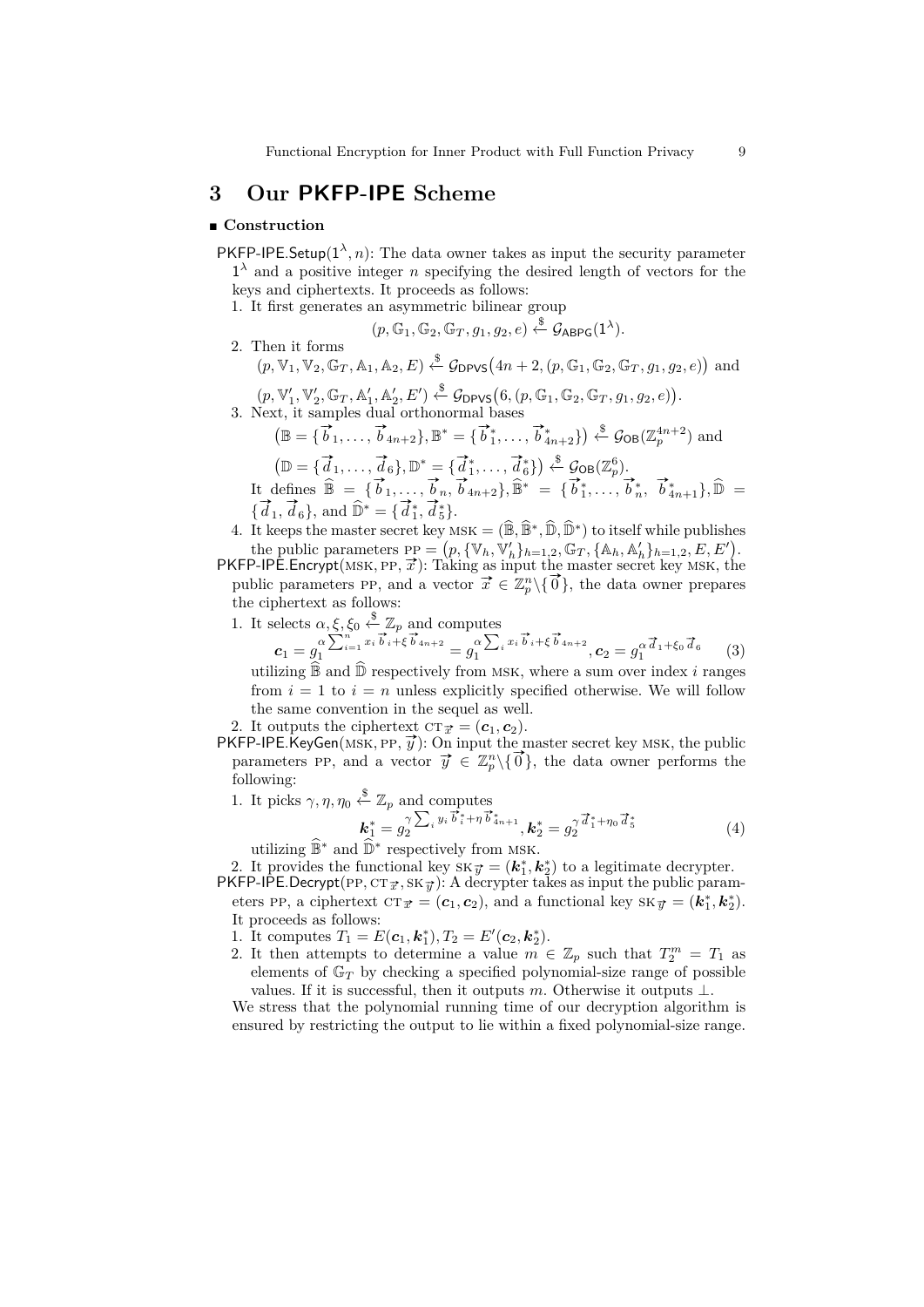#### ■ Correctness

The correctness of the above PKFP-IPE construction can be verified as follows: Observe that for any ciphertext  $CT_{\vec{x}} = (c_1, c_2)$  encrypting some vector  $\vec{x}$  and basely extend to any explicit case of  $x = (e_1, e_2)$  energy pulle vector  $x$  or any functional key  $s \kappa \vec{y} = (\vec{k}_1^*, \vec{k}_2^*)$  corresponding to some vector  $\vec{y}$ , we have

 $T_1 = E(c_1, k_1^*) = e(g_1, g_2)^{\alpha \gamma \langle \vec{x}, \vec{y} \rangle}, T_2 = E'(c_2, k_2^*) = e(g_1, g_2)^{\alpha \gamma}.$ 

This follows from the expressions of  $c_1, c_2, k_1^*, k_2^*$  together with the fact that ( $\mathbb{B}, \mathbb{B}^*$ ) and ( $\mathbb{D}, \mathbb{D}^*$ ) are dual orthonormal bases. Thus if  $\langle \vec{x}, \vec{y} \rangle$  is contained in the specified polynomial-size range of possible values that the decryption algorithm checks, it would output  $\langle \vec{x}, \vec{y} \rangle$  as desired.

#### **Discussion**

In our PKFP-IPE construction, we begin with the intuition of [\[3\]](#page-29-14) to use an asymmetric bilinear group setting  $(p, \mathbb{G}_1, \mathbb{G}_2, \mathbb{G}_T, g_1, g_2, e)$ , visualizing  $\mathbb{G}_1$  as the ciphertext space whereas  $\mathbb{G}_2$  as the functional key space. The plaintext vectors are encrypted in the exponent of *g*<sup>1</sup> while the functional key vectors are encapsulated in the exponent of  $g_2$ , so that the bilinearity of the pairing  $e$  can be employed to compute the inner product of the plaintext and functional key vectors in the exponent without the explicit knowledge of the vectors.

As discussed earlier in this paper, the only PKFP-IPE scheme available in the literature so far [\[3\]](#page-29-14) achieves a rather limited and unrealistic form of function privacy. In particular, for the sake of managing the hybrid security proof of their construction, they put further restrictions on the queries of the adversaries, as shown in Eq. [\(1\)](#page-3-1), beyond those specified in the strongest framework of full-hiding security described in §[2.1.](#page-4-0) This additional constraint not only leads to a weak security but it is also not conformal with the intuitive spirit of function privacy. With the motivation to remove such an undesirable restriction we recourse to an information theoretic step that uses a nice property of DPVS introduced in [\[13\]](#page-29-11) that enables to hide a pair of ciphertext and functional key vectors perfectly among all vectors having the same inner product.

To generate space for our hybrid proof, we consider two pairs of dual orthonormal bases, namely,  $(\mathbb{B}, \mathbb{B}^*)$  of dimension  $4n + 2$  and  $(\mathbb{D}, \mathbb{D}^*)$  of dimension 6, where *n* is the length of vectors for ciphertexts and functional keys. The  $n+2$ dimensions of the first pair of bases and 3 of the second pair are used in the actual scheme while the remaining dimensions are preserved to move things for-ward in the security proof. As displayed in Eq. [\(3\)](#page-8-0), to encode a vector  $\vec{x}$  in the ciphertext, we construct a linear combination of the first *n* vectors together with the  $(4n+2)$ -th vector of  $\mathbb{B}$ , where the *n* components of  $\vec{x}$  masked with a random scalar  $\alpha$  are used as coefficients of the first *n* vectors of  $\mathbb{B}$ . The resulting vector is then placed in the exponent of  $g_1 \in \mathbb{G}_1$ . After that, the randomness  $\alpha$  is encoded by forming another linear combination of the first and sixth members of D in the exponent of  $g_1$  using the masking factor  $\alpha$  as coefficient of the first vector of  $\mathbb{D}$ . The  $(4n + 2)$ -th dimension of  $\mathbb{B}$  and the sixth dimension of  $\mathbb{D}$  are utilized to supply additional randomization for strengthening the security of our ciphertexts. The encoding of a vector for the functional key is performed in a directly symmetric fashion utilizing bases  $\mathbb{B}^*, \mathbb{D}^*,$  and  $g_2 \in \mathbb{G}_2$  in place of  $\mathbb{B}, \mathbb{D},$  and  $g_1$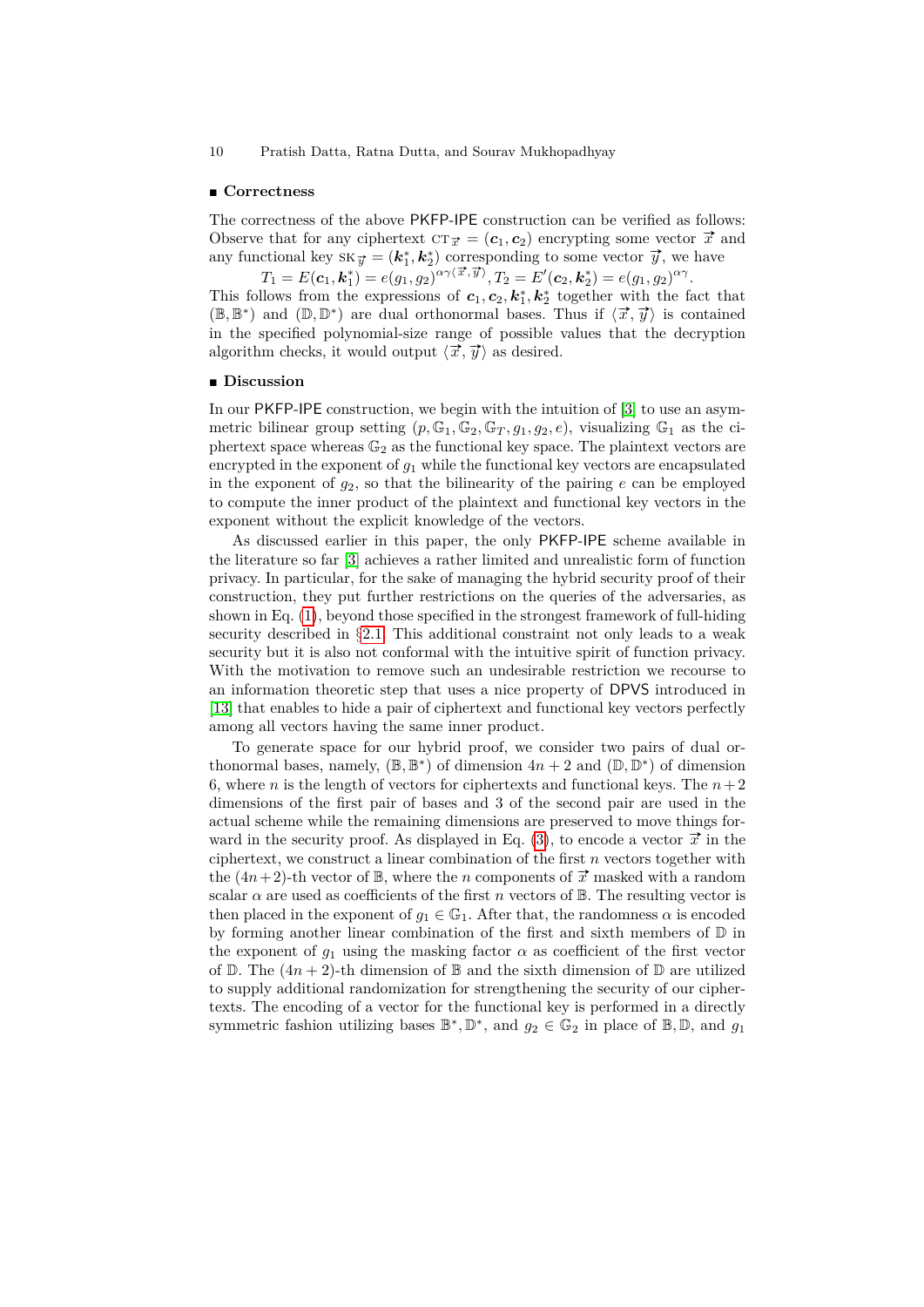respectively, as can be seen from Eq. [\(4\)](#page-8-1), where the additional randomization is provided by the  $(4n + 1)$ -th dimension of  $\mathbb{B}^*$  and the fifth dimension of  $\mathbb{D}^*$ .

In contrast, the construction of [\[3\]](#page-29-14) considers two pairs of dual orthonormal bases, one of dimension 2*n* and the other of dimension 2. Moreover, they make use of the complete bases in their construction itself and employ each component of a vector as coefficient twice during formation of the linear combinations in the process of encoding the vector for ciphertext or functional key, once for basis vectors in the range 1 to *n* and again for the basis vectors ranging from  $n+1$  to 2*n*. Further, [\[3\]](#page-29-14) rely on the orthogonality of all the queried functional key vectors (respectively all queried ciphertext vectors) to the difference of a pair of queried ciphertext vectors (respectively a pair of queried functional key vectors) to simulate a hidden dimension in the bases in the security proof that they employ to switch from one vector of the pair to the other. However, it is precisely this approach which necessitates the additional constraint imposed by them on the adversaries' queries as in Eq. [\(1\)](#page-3-1). Furthermore, increasing the dimensions of the DPVS's in use seems rather unavoidable for managing the security reduction without requiring the extra restriction. In fact the 3*n* and 3 hidden dimensions of our two pairs of bases respectively that we keep aside for the security argument play a vital role to elegantly isolate a pair of ciphertext and functional key vectors in an *n*-dimensional hidden subspace in order to apply our information theoretic argument.

In summery, although our construction has some kind of resemblance to that of [\[3\]](#page-29-14), our proof idea is widely apart. The most significant contribution of our work lies in a rigorous proof of full-hiding security of a fairly simple construction. The detail security reduction is presented in the next section.

In terms of communication cum storage complexity, observe that both the ciphertexts and functional keys of our PKFP-IPE construction consist of  $4n + 8$ group elements while our master secret key contains  $8n^2 + 12n + 28$  members of the finite field  $\mathbb{Z}_p$ . In contrast, the ciphertexts and functional keys in the construction of  $\begin{bmatrix} 3 \end{bmatrix}$  are comprised of  $2n + 2$  group elements each whereas the master secret key is composed of  $8n^2 + 8 \mathbb{Z}_p$  components.

Regarding computation complexity, note that both our encryption and functional key generation algorithms require  $4n + 8$  exponentiations while the decryption algorithm involves  $4n + 8$  pairing operations followed by an exhaustive search over a polynomial range of values in order to solve a discrete log. On the contrary, the encryption and functional key generation algorithms of [\[3\]](#page-29-14) amount to  $2n + 2$  exponentiations each. Other than a similar exhaustive search step, their decryption algorithm incurs  $2n + 2$  pairings.

It is evident that our scheme loses a constant factor of 2 compared to that of [\[3\]](#page-29-14) in both communication cum storage and computation efficiency. However, the additional cost is compensated with stronger and realistic data as well as function privacy guarantees provided by our construction as opposed to a rather limited form of security achieved by [\[3\]](#page-29-14). Given the rapid advancements in computing technology and the growing security breaches, high security is often desirable even at the expense of an admissible increase in complexity.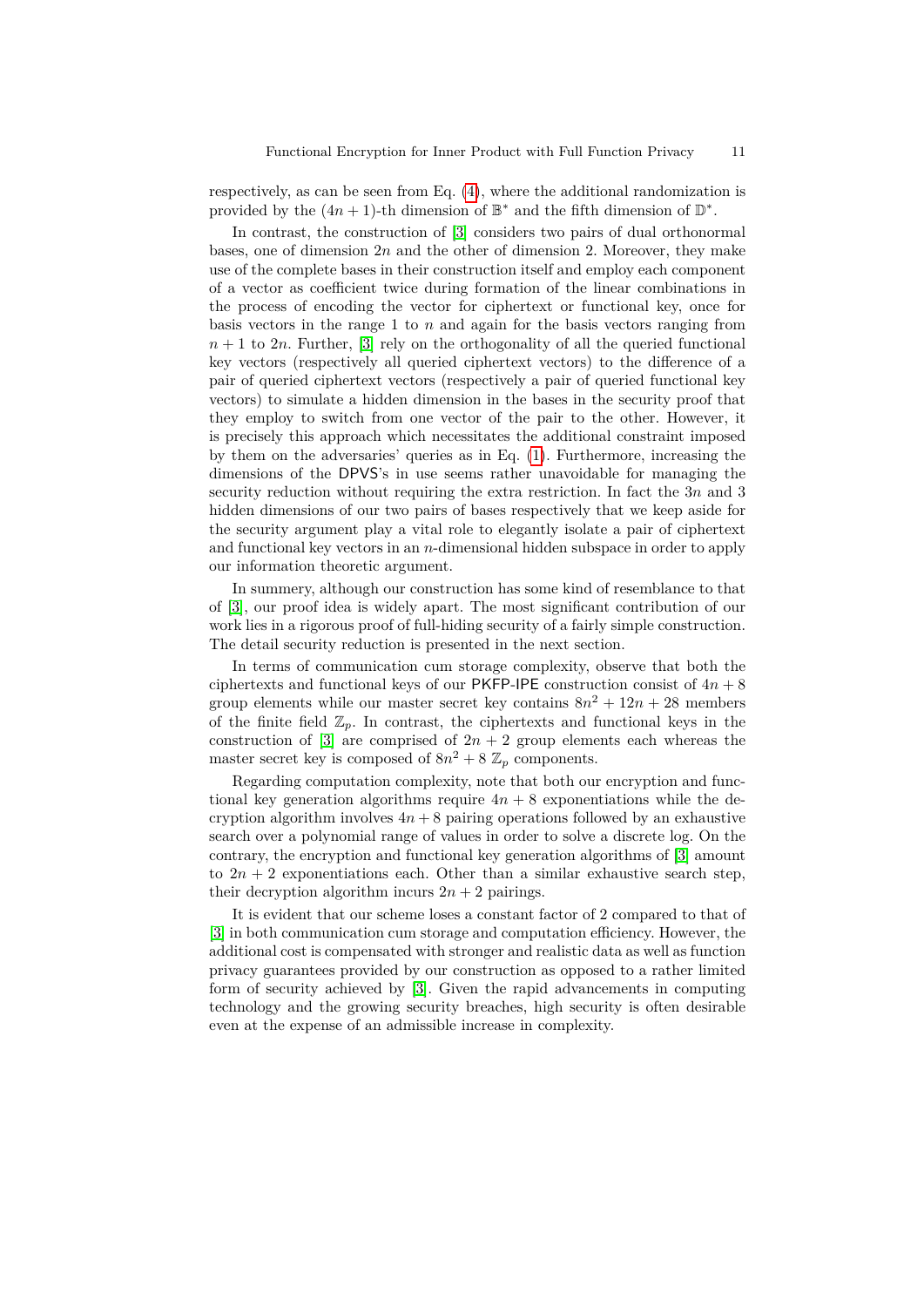The ciphertexts and master public key of the only known IPE scheme in public key setup [\[1\]](#page-29-13) involve  $n+1$  and  $n$  elements respectively in a discrete log group of prime order *p* while the master secret key and functional keys are comprised of *n* and  $1 \mathbb{Z}_p$  components respectively. The encryption and decryption algorithms of [\[1\]](#page-29-13) respectively incur  $2n+1$  exponentiations and  $n+1$  exponentiations followed by an analogous exhaustive search step towards determining a discrete log. However, the scheme of [\[1\]](#page-29-13) offers no function privacy and, moreover, provides only selective data privacy.

# **4 Security Analysis**

<span id="page-11-0"></span>**Theorem 1.** *The* PKFP-IPE *scheme described in* §*[3](#page-7-1) is secure as per the security model of* §*[2.1](#page-4-0) under the* SXDH *assumption.*

*Proof.* The proof of Theorem [1](#page-11-0) is structured as a hybrid argument over a series of games which differ in the construction of the functional keys and ciphertexts queried by the adversary  $\mathcal A$  in the security game described in §[2.1.](#page-4-0) In the first game, the queried functional keys and ciphertexts are constructed as those in the security game of  $\S 2.1$  $\S 2.1$  where the bit used by the challenger is  $c = 0$ . We then progressively change the functional keys and ciphertexts in multiple hybrid games to those in the security game of §[2.1](#page-4-0) where the bit used by the challenger is  $c = 1$ . We prove that each game is indistinguishable from the previous one, thus proving our PKFP-IPE construction to be secure in the security model of §[2.1.](#page-4-0) Let  $q_1$  be the number of A's functional key queries and  $q_2$  the number of  $\mathcal{A}$ 's ciphertext queries. The hybrid game transition is described below. In these games, a portion of an exponent framed by a white box indicates those terms which were added or modified in a transition from the previous game, unless explicitly specified otherwise, while a part of an exponent which was deleted in the transformation from the earlier game is highlighted in the text.

#### **Sequence of Hybrid Games**

**Ii Game 0** : This game corresponds to the real security game of §[2.1](#page-4-0) where the bit used by the challenger to generate queried functional keys and ciphertexts is  $c = 0$ . More precisely, for  $j = 1, \ldots, q_1$ , the response to the *j*-th functional key query for vectors  $(\vec{y}^{(j,0)}, \vec{y}^{(j,1)})$  is created as  $SK^{(j)} = (\mathbf{k}_1^{*(j)}, \mathbf{k}_2^{*(j)})$  such that

<span id="page-11-2"></span>
$$
\begin{pmatrix}\n\mathbf{k}_{1}^{*(j)} = g_{2}^{\gamma_{j}} \sum_{i} y_{i}^{(j,0)} \vec{b}_{i}^{*} + \eta_{j} \vec{b}_{4n+1}^{*}, \\
\mathbf{k}_{2}^{*(j)} = g_{2}^{\gamma_{j}} \vec{d}_{1}^{*} + \eta_{j,0} \vec{d}_{5}^{*},\n\end{pmatrix} (5)
$$

where  $\gamma_j, \eta_j, \eta_{j,0} \stackrel{\$}{\leftarrow} \mathbb{Z}_p$ . On the other hand, for  $\ell = 1, \ldots, q_2$ , the reply to the where  $\gamma_1, \gamma_2, \gamma_3, \ldots$   $\omega_p$ . On the other hand, for  $\ell = 1, \ldots, q_2$ , the reply to the *k*-h ciphertext query of *A* for vectors  $(\vec{x}^{(\ell,0)}, \vec{x}^{(\ell,1)})$  is generated as  $\text{CT}^{(\ell)}$  $(c_1^{(\ell)}, c_2^{(\ell)})$  such that

<span id="page-11-1"></span>
$$
\begin{aligned}\n\mathbf{c}_{1}^{(\ell)} &= g_{1}^{\alpha_{\ell}} \sum_{i} x_{i}^{(\ell,0)} \vec{b}_{i} + \xi_{\ell} \vec{b}_{4n+2}, \\
\mathbf{c}_{2}^{(\ell)} &= g_{1}^{\alpha_{\ell}} \vec{d}_{1} + \xi_{\ell,0} \vec{d}_{6},\n\end{aligned} \tag{6}
$$

where  $\alpha_{\ell}, \xi_{\ell}, \xi_{\ell,0} \overset{\$}{\leftarrow} \mathbb{Z}_p$ .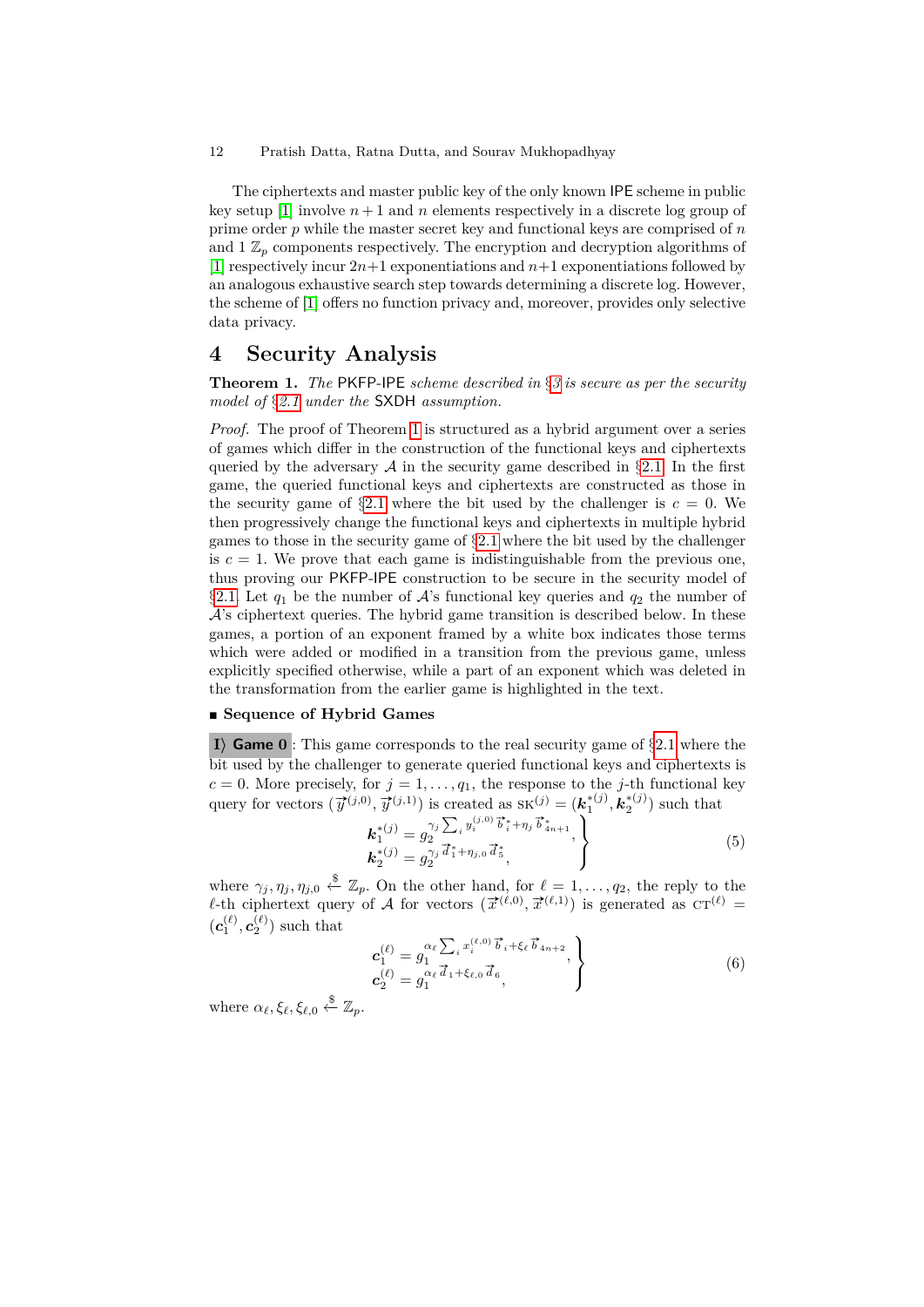$\textbf{H}\rangle$  Game  $1$  Sequence  $\begin{bmatrix}$  Game  $1$ - $\kappa$ - $1,\ldots,$  Game  $1$ - $\kappa$ - $4$   $(\kappa=1,\ldots,q_2)\end{bmatrix}$ 

**Game**  $1-\kappa-1$ : Game 1-0-4 coincides with Game 0. Game  $1-\kappa-1$  is the same as Game  $1-(\kappa-1)-4$  except that the components of the  $\kappa$ -th queried ciphertext for vectors  $(\vec{x}^{(\kappa,0)}, \vec{x}^{(\kappa,1)})$  are computed as

<span id="page-12-1"></span>
$$
\mathbf{c}_{1}^{(\kappa)} = g_{1}^{\alpha_{\kappa} \sum_{i} x_{i}^{(\kappa,0)} \vec{b}_{i} + \left[ \alpha_{\kappa}^{\prime\prime} \sum_{i} x_{i}^{(\kappa,0)} \vec{b}_{2n+i} \right] + \xi_{\kappa} \vec{b}_{4n+2}}_{\mathbf{c}_{2}^{(\kappa)} = g_{1}^{\alpha_{\kappa} \vec{d}_{1} + \left[ \alpha_{\kappa}^{\prime\prime} \vec{d}_{3} \right] + \xi_{\kappa,0} \vec{d}_{6}}, \qquad (7)
$$

where  $\alpha_{\kappa} \stackrel{\$}{\leftarrow} \mathbb{Z}_p$  and all the other variables are generated as in **Game** 1-( $\kappa - 1$ )-4.

**Game**  $1-k-2$ : This game is identical to Game  $1-k-1$  with the only exception that the components of the  $\kappa$ -th queried ciphertext corresponding to vectors  $(\vec{x}^{(\kappa,0)}, \vec{x}^{(\kappa,1)})$  are formed as

$$
c_1^{(\kappa)} = g_1^{\alpha_{\kappa} \sum_i x_i^{(\kappa,0)} \vec{b}_i + \alpha_{\kappa}^{\prime\prime} \sum_i \boxed{x_i^{(\kappa,1)}} \vec{b}_{2n+i} + \xi_{\kappa} \vec{b}_{4n+2}}_{\kappa} c_2^{(\kappa)} = g_1^{\alpha_{\kappa} \vec{d}_1 + \alpha_{\kappa}^{\prime\prime} \vec{d}_3 + \xi_{\kappa,0} \vec{d}_6},
$$
\n(8)

where all the variables are generated as in **Game**  $1-\kappa-1$ .

**Game** 1- $\kappa$ -3: This game is analogous to Game 1- $\kappa$ -2 except that the components of the *κ*-th queried ciphertext for vectors  $(\vec{x}^{(\kappa,0)}, \vec{x}^{(\kappa,1)})$  are created as

$$
c_{1}^{(\kappa)} = g_{1}^{\alpha_{\kappa} \sum_{i} x_{i}^{(\kappa,0)} \vec{b}_{i} + \alpha_{\kappa}^{\prime\prime} \sum_{i} x_{i}^{(\kappa,1)} \vec{b}_{2n+i} + \frac{\alpha_{\kappa}^{\prime\prime\prime} \sum_{i} x_{i}^{(\kappa,1)} \vec{b}_{3n+i}}{c_{2}^{(\kappa)} = g_{1}^{\alpha_{\kappa} \vec{d}_{1} + \alpha_{\kappa}^{\prime\prime} \vec{d}_{3} + \frac{\alpha_{\kappa}^{\prime\prime\prime} \vec{d}_{4}}{\alpha_{\kappa}^{\prime\prime} \vec{d}_{4}} + \xi_{\kappa,0} \vec{d}_{6}},
$$
\n(9)

where  $\alpha_{\kappa}^{\prime\prime\prime}$ \$ ←− Z*<sup>p</sup>* and all the other variables are generated as in Game 1-*κ*-2.

<span id="page-12-0"></span>**Game 1-***κ***-4**: This game is the same as Game 1-*κ*-3 except that the components of the *κ*-th queried ciphertext for vectors  $(\vec{x}^{(\kappa,0)}, \vec{x}^{(\kappa,1)})$  are computed as

$$
c_{1}^{(\kappa)} = g_{1}^{\alpha_{\kappa}} \sum_{i} x_{i}^{(\kappa,0)} \vec{b}_{i} + \alpha_{\kappa}''' \sum_{i} x_{i}^{(\kappa,1)} \vec{b}_{3n+i} + \xi_{\kappa} \vec{b}_{4n+2},
$$
  
\n
$$
c_{2}^{(\kappa)} = g_{1}^{\alpha_{\kappa}} \vec{d}_{1} + \alpha_{\kappa}''' \vec{d}_{4} + \xi_{\kappa,0} \vec{d}_{6},
$$
\n(10)

where all the variables are generated as in Game 1- $\kappa$ -3, i.e., in this game  $\boldsymbol{c}^{(\kappa)}_1$  and  $c_2^{(\kappa)}$  are modified from those in the last game by dropping the terms involving  $\alpha''_{\kappa}$  in the exponent of  $g_1$ .

 $\textbf{III}\rangle$  Game 2 Sequence  $\big[\textbf{Game 2-}\omega\textbf{-1},\dots,\textbf{Game 2-}\omega\textbf{-6}~(\omega=1,\dots,q_1)\big]$ 

**Game**  $2-\omega-1$ : Game 2-0-6 coincides with Game  $1-q_2-4$ . Game  $2-\omega-1$  is the similar to Game 2- $(\omega - 1)$ -6 except that the components of the  $\omega$ -th queried functional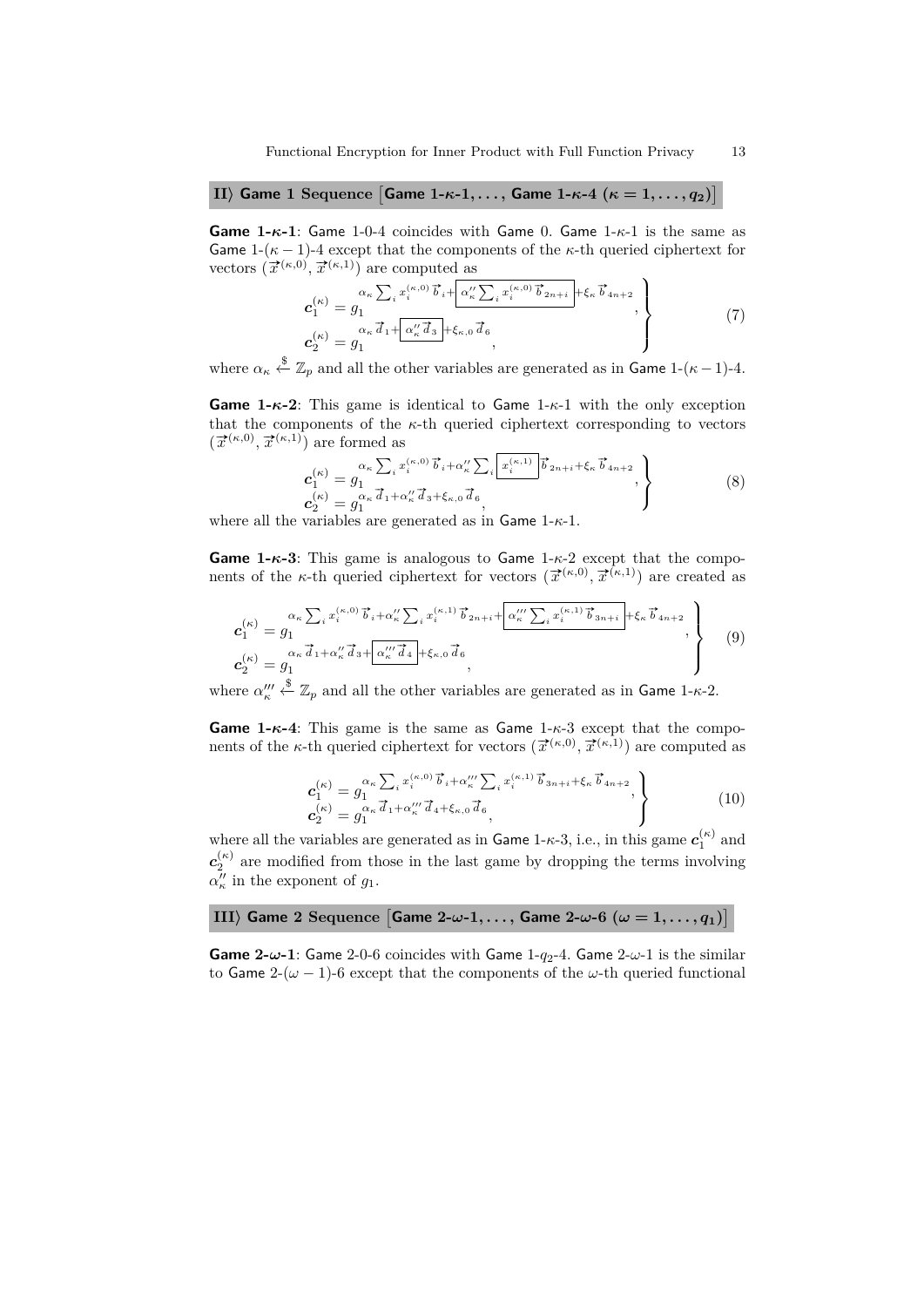key corresponding to vectors  $(\vec{y}^{(\omega,0)}, \vec{y}^{(\omega,1)})$  are formed as

<span id="page-13-1"></span>
$$
\mathbf{k}_{1}^{*(\omega)} = g_{2}^{\gamma_{\omega} \sum_{i} y_{i}^{(\omega,0)} \vec{b}_{i}^{*} + \sqrt{\gamma'_{\omega} \sum_{i} y_{i}^{(\omega,0)} \vec{b}_{n+i}^{*} + \gamma''_{\omega} \sum_{i} y_{i}^{(\omega,0)} \vec{b}_{2n+i}^{*}} + \eta_{\omega} \vec{b}_{4n+1}^{*},
$$
\n
$$
\mathbf{k}_{2}^{*(\omega)} = g_{2}^{\gamma_{\omega} \vec{d}_{1}^{*} + \sqrt{\gamma'_{\omega} \vec{d}_{2}^{*} + \gamma''_{\omega} \vec{d}_{3}^{*}} + \eta_{\omega,0} \vec{d}_{5}^{*}},
$$
\n(11)

where  $\gamma'_{\omega}, \gamma''_{\omega}$  $\stackrel{\$}{\leftarrow} \mathbb{Z}_p$ , and all the other variables are generated as in Game 2-(*ω* − 1)-6.

Sequence of Subgames of **Game**  $2-\omega-2$ **Game 2-***ω***-2-***κ***-1***, . . . ,* **Game**  $\left[2\text{-}\omega\text{-}2\text{-}\kappa\text{-}5\,\left(\kappa=1,\ldots,q_2\right)\right]$ 

**Game 2-***ω***-2-***κ***-1**: Game 2-*ω*-2-0-5 coincides with Game 2-*ω*-1. Game 2-*ω*-2-*κ*-1 is analogous to Game  $2-\omega-2-(\kappa-1)-5$  with the only exception that the components of the *ω*-th queried functional key corresponding to vectors  $(\vec{y}^{(\omega,0)}, \vec{y}^{(\omega,1)})$  are formed as

<span id="page-13-0"></span>
$$
\mathbf{k}_{1}^{*(\omega)} = g_{2}^{\gamma_{\omega} \sum_{i} y_{i}^{(\omega,0)}} \vec{b}_{i}^{*} + \gamma_{\omega}^{\prime} \sum_{i} \boxed{y_{i}^{(\omega,0)}} \vec{b}_{n+i}^{*} + \gamma_{\omega}^{\prime\prime} \sum_{i} \boxed{y_{i}^{(\omega,1)}} \vec{b}_{2n+i}^{*} + \eta_{\omega} \vec{b}_{4n+1}^{*},
$$
\n
$$
\mathbf{k}_{2}^{*(\omega)} = g_{2}^{\gamma_{\omega}} \vec{d}_{1}^{*} + \gamma_{\omega}^{\prime} \vec{d}_{2}^{*} + \gamma_{\omega}^{\prime\prime} \vec{d}_{3}^{*} + \eta_{\omega,0} \vec{d}_{5}^{*},
$$
\n(12)

 $k_2^{*(\omega)} = g_2^{\gamma_{\omega} a_1 + \gamma_{\omega} a_2 + \gamma_{\omega} a_3 + \eta_{\omega,0} a_5},$ <br>where all the variables are generated as in Game 2- $\omega$ -2-( $\kappa - 1$ )-5. Here a part of the exponent framed by a white box (respectively light gray box) indicates those terms which were changed in the transition from the previous game when  $\kappa \geq 2$  (respectively  $\kappa = 1$ ). More specifically, when  $\kappa = 1$ ,  $k_1^{*(\omega)}$  in Eq. [\(12\)](#page-13-0) is transformed from that in Eq. [\(11\)](#page-13-1), which is the form of  $k_1^{*(\omega)}$  in Game 2-*ω*-2-0-5, by changing the portion of the exponent framed by a light gray box. On the other hand, when  $\kappa \geq 2$ ,  $k_1^{*(\omega)}$  in Eq. [\(12\)](#page-13-0) is obtained from that in Eq. [\(14\)](#page-13-2), which is the form of  $k_1^{*(\omega)}$  in Game 2-*ω*-2-(*κ* − 1)-5, by applying modification in the portion of the exponent framed by a white box.

**Game** 2- $\omega$ -2- $\kappa$ -2: This game is identical to Game 2- $\omega$ -2- $\kappa$ -1 except that the components of the *κ*-th queried ciphertext for vectors  $(\vec{x}^{(\kappa,0)}, \vec{x}^{(\kappa,1)})$  are computed as

$$
\mathbf{c}_{1}^{(\kappa)} = g_{1}^{\alpha_{\kappa} \sum_{i} x_{i}^{(\kappa,0)} \vec{b}_{i} + \left[ \alpha_{\kappa}' \sum_{i} x_{i}^{(\kappa,0)} \vec{b}_{n+i} \right] + \alpha_{\kappa}''' \sum_{i} x_{i}^{(\kappa,1)} \vec{b}_{3n+i} + \xi_{\kappa} \vec{b}_{4n+2}}{\mathbf{c}_{2}^{(\kappa)} = g_{1}^{\alpha_{\kappa} \vec{d}_{1} + \left[ \alpha_{\kappa}' \vec{d}_{2} \right] + \alpha_{\kappa}''' \vec{d}_{4} + \xi_{\kappa,0} \vec{d}_{6}}},
$$
\n(13)

where  $\alpha'_{\kappa}$ \$ ←− Z*<sup>p</sup>* and all the other variables are generated as in Game 2-*ω*-2-*κ*-1.

**Game** 2- $\omega$ -2- $\kappa$ -3: This game is similar to Game 2- $\omega$ -2- $\kappa$ -2 with the only exception that the components of the  $\omega$ -th queried functional key corresponding to vectors  $(\vec{y}^{(\omega,0)}, \vec{y}^{(\omega,1)})$  are formed as

<span id="page-13-2"></span>
$$
\mathbf{k}_{1}^{*(\omega)} = g_{2}^{\gamma_{\omega} \sum_{i} y_{i}^{(\omega,0)} \vec{b}_{i}^{*} + \gamma'_{\omega} \sum_{i} \left[ y_{i}^{(\omega,1)} \right] \vec{b}_{n+i}^{*} + \gamma''_{\omega} \sum_{i} y_{i}^{(\omega,1)} \vec{b}_{2n+i}^{*} + \eta_{\omega} \vec{b}_{4n+1}^{*},
$$
\n
$$
\mathbf{k}_{2}^{*(\omega)} = g_{2}^{\gamma_{\omega} \vec{d}_{1}^{*} + \gamma'_{\omega} \vec{d}_{2}^{*} + \gamma''_{\omega} \vec{d}_{3}^{*} + \eta_{\omega,0} \vec{d}_{5}^{*},
$$
\n(14)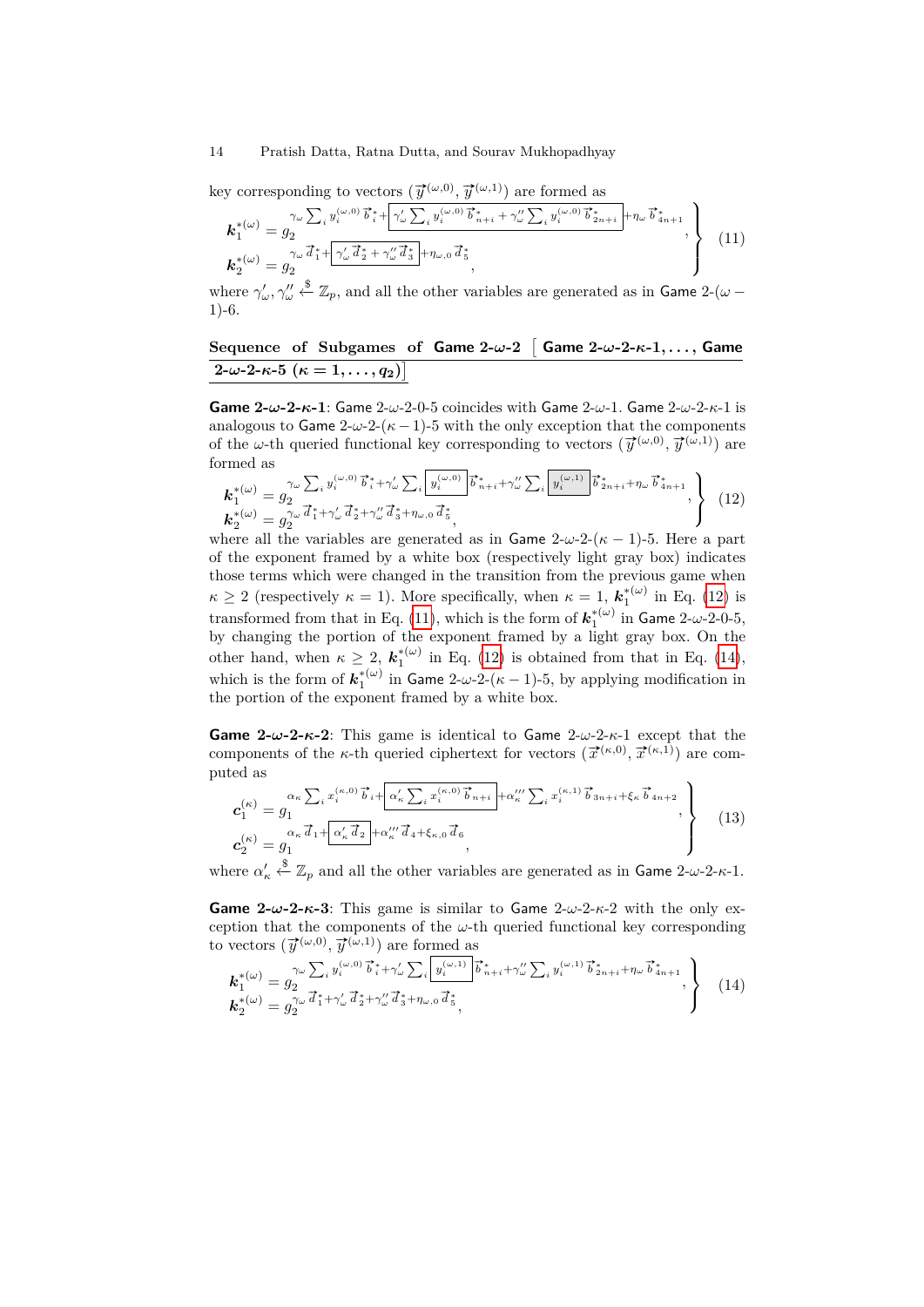while the components of the  $\kappa$ -th queried ciphertext corresponding to vectors  $(\vec{x}^{(\kappa,0)}, \vec{x}^{(\kappa,1)})$  are created as

$$
c_{1}^{(\kappa)} = g_{1}^{\alpha_{\kappa} \sum_{i} x_{i}^{(\kappa,0)} \vec{b}_{i} + \alpha_{\kappa}' \sum_{i} \boxed{x_{i}^{(\kappa,1)}} \vec{b}_{n+i} + \alpha_{\kappa}''' \sum_{i} x_{i}^{(\kappa,1)} \vec{b}_{3n+i} + \xi_{\kappa} \vec{b}_{4n+2},
$$
\n
$$
c_{2}^{(\kappa)} = g_{1}^{\alpha_{\kappa} \vec{d}_{1} + \alpha_{\kappa}' \vec{d}_{2} + \alpha_{\kappa}''' \vec{d}_{4} + \xi_{\kappa,0} \vec{d}_{6}},
$$
\n(15)

where all the variables are generated as in Game  $2-\omega-2-\kappa-2$ .

**Game**  $2-\omega-2-\kappa-4$ : This game is the same as Game  $2-\omega-2-\kappa-3$  except that the com**b** ponents of the *κ*-th queried ciphertext corresponding to vectors  $(\vec{x}^{(\kappa,0)}, \vec{x}^{(\kappa,1)})$ are computed as

$$
c_{1}^{(\kappa)} = g_{1}^{\sum_{i} (\alpha_{\kappa} x_{i}^{(\kappa,0)} \vec{b}_{i} + \alpha'_{\kappa} x_{i}^{(\kappa,1)} \vec{b}_{n+i} + \frac{\alpha''_{\kappa} x_{i}^{(\kappa,1)} \vec{b}_{2n+i}}{\alpha''_{\kappa} x_{i}^{(\kappa,1)} \vec{b}_{3n+i}} + \alpha''_{\kappa} x_{i}^{(\kappa,1)} \vec{b}_{3n+i} + \xi_{\kappa} \vec{b}_{4n+2},
$$
\n
$$
c_{2}^{(\kappa)} = g_{1}^{\alpha_{\kappa} \vec{d}_{1} + \alpha'_{\kappa} \vec{d}_{2} + \frac{\alpha''_{\kappa} \vec{d}_{3}}{\alpha_{\kappa} \vec{d}_{3}} + \alpha''_{\kappa} \vec{d}_{4} + \xi_{\kappa,0} \vec{d}_{6},
$$
\n(16)

where  $\check{\alpha}''_{\kappa}$ \$ ←− Z*<sup>p</sup>* and all the other variables are generated as in Game 2-*ω*-2-*κ*-3.

**Game** 2- $\omega$ -2- $\kappa$ -5: This game is analogous to Game 2- $\omega$ -2- $\kappa$ -4 with the only exception that the components of the  $\kappa$ -th queried ciphertext corresponding to vectors  $(\vec{x}^{(\kappa,0)}, \vec{x}^{(\kappa,1)})$  are formed as

<span id="page-14-0"></span>
$$
c_{1}^{(\kappa)} = g_{1}^{\alpha_{\kappa} \sum_{i} x_{i}^{(\kappa,0)} \vec{b}_{i} + \breve{\alpha}_{\kappa}^{\prime\prime} \sum_{i} x_{i}^{(\kappa,1)} \vec{b}_{2n+i} + \alpha_{\kappa}^{\prime\prime\prime} \sum_{i} x_{i}^{(\kappa,1)} \vec{b}_{3n+i} + \xi_{\kappa} \vec{b}_{4n+2},
$$
\n
$$
c_{2}^{(\kappa)} = g_{1}^{\alpha_{\kappa} \vec{d}_{1} + \breve{\alpha}_{\kappa}^{\prime\prime} \vec{d}_{3} + \alpha_{\kappa}^{\prime\prime\prime} \vec{d}_{4} + \xi_{\kappa,0} \vec{d}_{6},
$$
\n(17)

where all the variables are generated as in Game 2- $\omega$ -2- $\kappa$ -4, i.e., in this game  $c_1^{(\kappa)}$ and  $c_2^{(\kappa)}$  are transformed from those in the earlier game by removing the terms involving  $\alpha'_{\kappa}$  in the exponent of  $g_1$ .

**Game** 2- $\omega$ -3: This game is identical to Game 2- $\omega$ -2- $q_2$ -5 with the only exception that the components of the  $\omega$ -th queried functional key for vectors  $(\vec{y}^{(\omega,0)}, \vec{y}^{(\omega,1)})$  are computed as

$$
\begin{aligned}\n\mathbf{k}_{1}^{*(\omega)} &= g_{2}^{\gamma_{\omega}} \sum_{i} y_{i}^{(\omega,0)} \vec{b}_{i}^{*} + \gamma_{\omega}^{\prime\prime} \sum_{i} y_{i}^{(\omega,1)} \vec{b}_{2n+i}^{*} + \eta_{\omega} \vec{b}_{4n+1}^{*}, \\
\mathbf{k}_{2}^{*(\omega)} &= g_{2}^{\gamma_{\omega}} \vec{d}_{1}^{*} + \gamma_{\omega}^{\prime\prime} \vec{d}_{3}^{*} + \eta_{\omega,0} \vec{d}_{5}^{*},\n\end{aligned} \tag{18}
$$

where all the variables are generated as in Game 2-*ω*-2-*q*2-5, i.e., in this game  $k_1^{*(\omega)}$  and  $k_2^{*(\omega)}$  are changed from those in the last game by deleting the terms involving  $\gamma'_{\omega}$  in the exponent of  $g_2$ .

**Game** 2- $\omega$ -4: This game is the same as Game 2- $\omega$ -3 except that the components of the *ω*-th queried functional key for vectors  $(\vec{y}^{(\omega,0)}, \vec{y}^{(\omega,1)})$  are created as

$$
\mathbf{k}_{1}^{*(\omega)} = g_{2}^{\gamma_{\omega} \sum_{i} y_{i}^{(\omega,0)} \vec{b}_{i}^{*} + \gamma_{\omega}^{\prime\prime} \sum_{i} y_{i}^{(\omega,1)} \vec{b}_{2n+i}^{*} + \boxed{\gamma_{\omega}^{\prime\prime} \sum_{i} y_{i}^{(\omega,1)} \vec{b}_{3n+i}^{*}} + \eta_{\omega} \vec{b}_{4n+1}^{*},
$$
\n
$$
\mathbf{k}_{2}^{*(\omega)} = g_{2}^{\gamma_{\omega} \vec{d}_{1}^{*} + \gamma_{\omega}^{\prime\prime} \vec{d}_{3}^{*} + \boxed{\gamma_{\omega}^{\prime\prime} \vec{d}_{4}^{*}} + \eta_{\omega,0} \vec{d}_{5}^{*}},
$$
\n(19)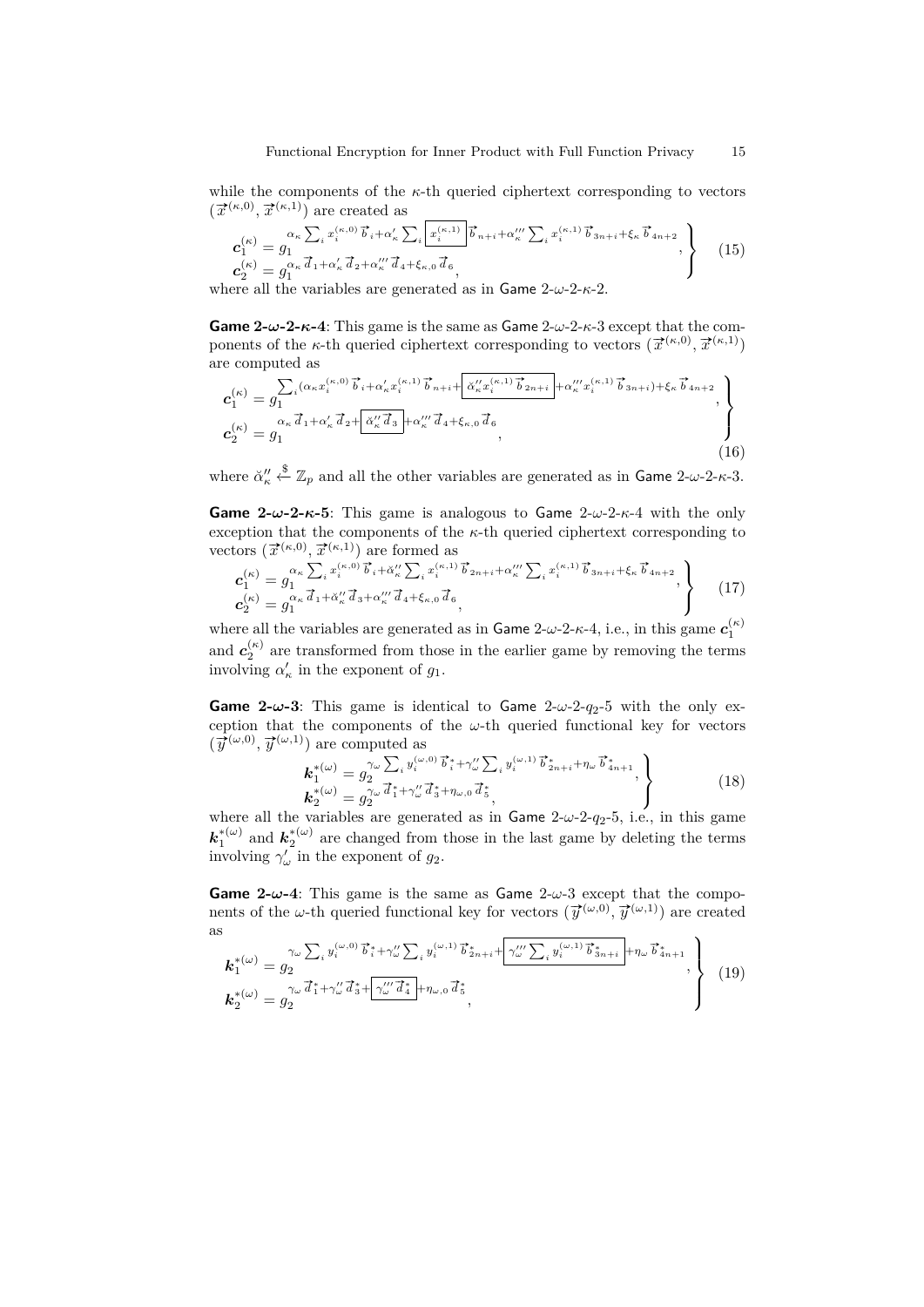where  $\gamma^{\prime\prime\prime}_{\omega}$  $\stackrel{\$}{\leftarrow} \mathbb{Z}_p$  and all the other variables are generated as in Game 2-*ω*-3.

**Game** 2- $\omega$ -5: This game is similar to Game 2- $\omega$ -4 with the only exception that for  $\ell = 1, \ldots, q_2$ , the components of the  $\ell$ -th queried ciphertext for vectors  $(\vec{x}^{(\ell,0)}, \vec{x}^{(\ell,1)})$  are computed as

<span id="page-15-0"></span>
$$
\mathbf{c}_{1}^{(\ell)} = g_{1}^{\alpha_{\ell} \sum_{i} x_{i}^{(\ell,0)} \vec{b}_{i} + \alpha_{\ell}^{\prime\prime} \sum_{i} x_{i}^{(\ell,1)} \vec{b}_{3n+i} + \xi_{\ell} \vec{b}_{4n+2}},
$$
\n
$$
\mathbf{c}_{2}^{(\ell)} = g_{1}^{\alpha_{\ell} \vec{d}_{1} + \alpha_{\ell}^{\prime\prime} \vec{d}_{4} + \xi_{\ell,0} \vec{d}_{6}},
$$
\n(20)

where all the variables are generated as in Game 2- $\omega$ -4, i.e., Eq. [\(20\)](#page-15-0) resets  $\boldsymbol{c}_1^{(\ell)}$ and  $c_2^{(\ell)}$ , for  $\ell = 1, \ldots, q_2$ , as those in Eq. [\(10\)](#page-12-0) by dropping the terms involving  $\check{\alpha}''_{\ell}$  in the exponent of  $g_1$ .

<span id="page-15-1"></span>**Game** 2- $\omega$ -6: This game is the same as Game 2- $\omega$ -5 except that the components of the *ω*-th queried functional key for vectors  $(\vec{y}^{(\omega,0)}, \vec{y}^{(\omega,1)})$  are created as

$$
\begin{aligned}\n\boldsymbol{k}_{1}^{*(\omega)} &= g_{2}^{\gamma_{\omega}} \sum_{i} y_{i}^{(\omega,0)} \vec{b}_{i}^{*} + \gamma_{\omega}^{\prime\prime} \sum_{i} y_{i}^{(\omega,1)} \vec{b}_{3n+i}^{*} + \eta_{\omega} \vec{b}_{4n+1}^{*}, \\
\boldsymbol{k}_{2}^{*(\omega)} &= g_{2}^{\gamma_{\omega}} \vec{d}_{1}^{*} + \gamma_{\omega}^{\prime\prime} \vec{d}_{4}^{*} + \eta_{\omega,0} \vec{d}_{5}^{*},\n\end{aligned} \tag{21}
$$

where all the variables are generated as in **Game**  $2-\omega$ -5, i.e., in this game  $k_1^{*(\omega)}$ and  $k_2^{*(\omega)}$  are changed from those in the earlier game by deleting the terms involving  $\gamma''_{\omega}$  in the exponent of  $g_2$ .

**IV) Game 3** : This game is analogous to Game 2- $q_1$ -6 except that for  $j =$  $1, \ldots, q_1$ , the components of the *j*-th queried functional key corresponding to vectors  $(\vec{y}^{(j,0)}, \vec{y}^{(j,1)})$  are computed as

<span id="page-15-2"></span>
$$
\mathbf{k}_{1}^{*(j)} = g_{2}^{\gamma_{j}} \sum_{i} \overline{\mathbf{u}_{i}^{(j,1)}} \overrightarrow{b}_{i}^{*} + \gamma_{j}^{\prime\prime} \sum_{i} \overline{\mathbf{u}_{i}^{(j,0)}} \overrightarrow{b}_{3n+i}^{*} + \eta_{j} \overrightarrow{b}_{4n+1}^{*},
$$
\n
$$
\mathbf{k}_{2}^{*(j)} = g_{2}^{\gamma_{j}} \overrightarrow{d}_{1}^{*} + \gamma_{j}^{\prime\prime\prime} \overrightarrow{d}_{4}^{*} + \eta_{j,0} \overrightarrow{d}_{5}^{*},
$$
\n(22)

while for  $\ell = 1, \ldots, q_2$ , the components of the  $\ell$ -th queried ciphertext for vectors  $(\vec{x}^{(\ell,0)}, \vec{x}^{(\ell,1)})$  are computed as

<span id="page-15-3"></span>
$$
c_1^{(\ell)} = g_1 \sum_i \overbrace{a_i^{(\ell,1)}}^{\alpha_\ell} \overline{b}_i + \alpha_{\ell}''' \sum_i \overbrace{a_i^{(\ell,0)}}^{\alpha_\ell,(\ell,0)} \overline{b}_{3n+i} + \xi_\ell \overline{b}_{4n+2},
$$
  
\n
$$
c_2^{(\ell)} = g_1^{\alpha_\ell} \overline{d}_1 + \alpha_{\ell}''' \overline{d}_4 + \xi_{\ell,0} \overline{d}_6,
$$
\n(23)

where all the variables are generated as in **Game** 2- $q_1$ -6.

V) Game 4 Sequence [Game 4-
$$
\omega
$$
-1,..., Game 4- $\omega$ -6 ( $\omega = 1,...,q_1$ )]

**Game**  $4-\omega$ -1: Game  $4-0-6$  coincides with Game 3. Game  $4-\omega$ -1 is the same as Game  $4-(\omega-1)$ -6 except that the components of the  $\omega$ -th queried functional key for vectors  $(\vec{y}^{(\omega,0)}, \vec{y}^{(\omega,1)})$  are created as

$$
\mathbf{k}_{1}^{*(\omega)} = g_{2}^{\gamma_{\omega} \sum_{i} y_{i}^{(\omega,1)}} \vec{b}_{i}^{*} + \frac{\gamma_{\omega}^{\prime\prime} \sum_{i} y_{i}^{(\omega,0)} \vec{b}_{2n+i}^{*}}{\gamma_{\omega}^{\prime\prime} \sum_{i} y_{i}^{(\omega,0)} \vec{b}_{3n+i}^{*} + \eta_{\omega} \vec{b}_{4n+1}^{*}},
$$
\n
$$
\mathbf{k}_{2}^{*(\omega)} = g_{2}^{\gamma_{\omega} \vec{d}_{1}^{*} + \left[ \frac{\gamma_{\omega}^{\prime\prime} \vec{d}_{3}^{*}}{\gamma_{\omega}^{\prime\prime} \vec{d}_{4}^{*} + \eta_{\omega,0} \vec{d}_{5}^{*}}, \right]}\n\tag{24}
$$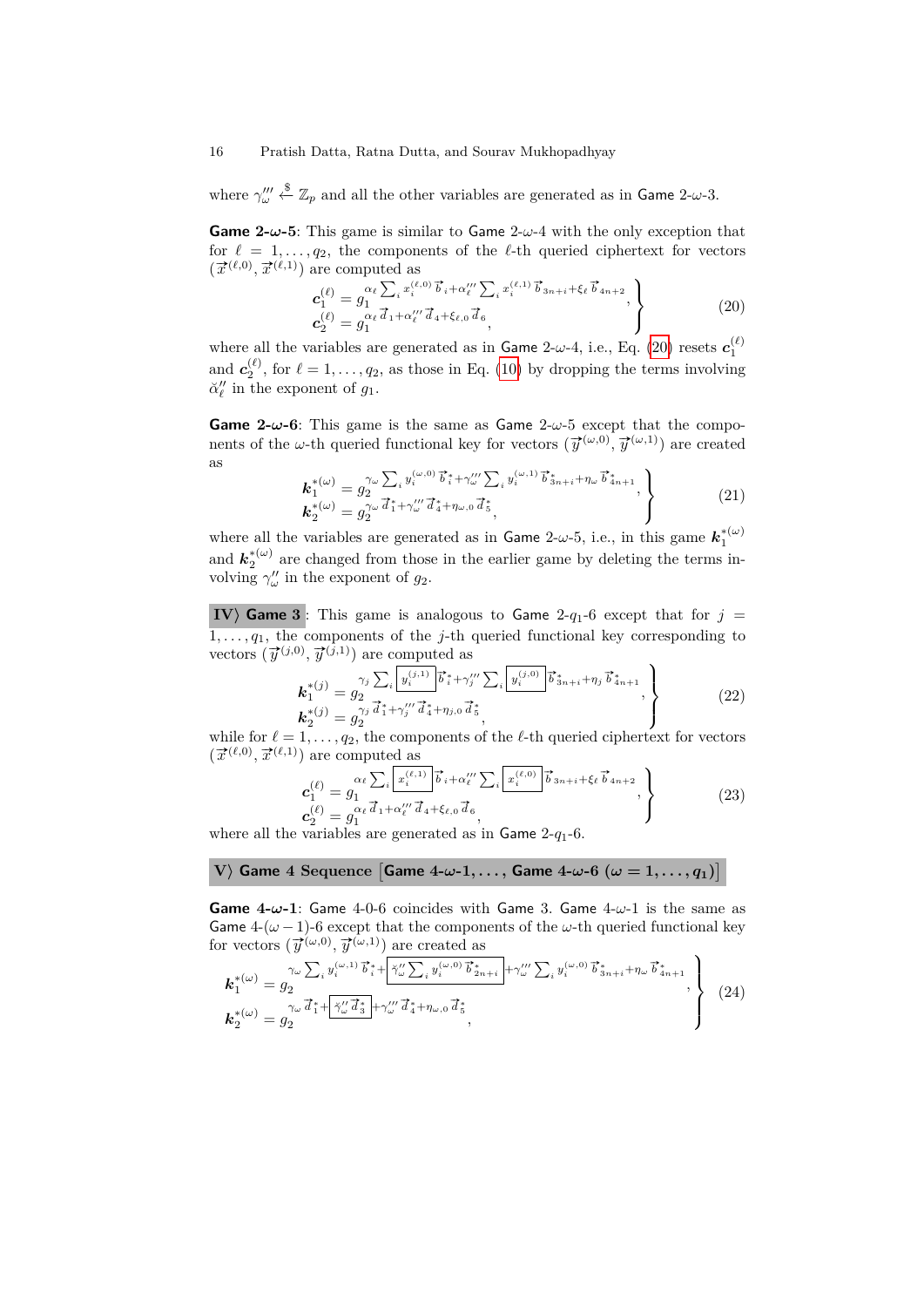where  $\breve{\gamma}''_{\omega}$  $\stackrel{\$}{\leftarrow} \mathbb{Z}_p$  and all the other variables are generated as in Game 4-(*ω* − 1)-6.

**Game** 4- $\omega$ -2: This game is identical to Game 4- $\omega$ -1 with the only exception that for  $\ell = 1, \ldots, q_2$ , the components of the  $\ell$ -th queried ciphertext corresponding to vectors  $(\vec{x}^{(\ell,0)}, \vec{x}^{(\ell,1)})$  are computed as

$$
\mathbf{c}_{1}^{(\ell)} = g_{1} \frac{\alpha_{\ell} \sum_{i} x_{i}^{(\ell,1)} \vec{b}_{i} + \left[ \check{\alpha}_{\ell}^{\prime \prime} \sum_{i} x_{i}^{(\ell,0)} \vec{b}_{2n+i} \right] + \alpha_{\ell}^{\prime \prime \prime} \sum_{i} x_{i}^{(\ell,0)} \vec{b}_{3n+i} + \xi_{\ell} \vec{b}_{4n+2}}{\mathbf{c}_{2}^{(\ell)} = g_{1} \cdot \mathbf{a}_{\ell} \cdot \vec{d}_{1} + \left[ \check{\alpha}_{\ell}^{\prime \prime} \vec{d}_{3} \right] + \alpha_{\ell}^{\prime \prime \prime} \vec{d}_{4} + \xi_{\ell,0} \cdot \vec{d}_{6}},
$$
\n(25)

where  $\check{\alpha}''_{\ell}$  $\stackrel{\$}{\leftarrow} \mathbb{Z}_p$  and all the other variables are generated as in Game 4-*ω*-1.

**Game** 4- $\omega$ -3: This game is the same as Game 4- $\omega$ -2 with the only exception that **the components of the** *ω***-th queried functional key for vectors**  $(\vec{y}^{(\omega,0)}, \vec{y}^{(\omega,1)})$ are computed as

$$
\begin{aligned}\n\boldsymbol{k}_{1}^{*(\omega)} &= g_{2}^{\gamma_{\omega}} \sum_{i} y_{i}^{(\omega,1)} \vec{b}_{i}^{*} + \tilde{\gamma}_{\omega}^{\prime \prime} \sum_{i} y_{i}^{(\omega,0)} \vec{b}_{2n+i}^{*} + \eta_{\omega} \vec{b}_{4n+1}^{*}, \\
\boldsymbol{k}_{2}^{*(\omega)} &= g_{2}^{\gamma_{\omega}} \vec{d}_{1}^{*} + \tilde{\gamma}_{\omega}^{\prime \prime} \vec{d}_{3}^{*} + \eta_{\omega,0} \vec{d}_{5}^{*},\n\end{aligned} \tag{26}
$$

where all the variables are generated as in **Game** 4-*ω*-2, i.e., in this game  $k_1^{*(\omega)}$ and  $k_2^{*(\omega)}$  are transformed from those in the previous game by dropping the terms involving  $\gamma''_{\omega}$  in the exponent of  $g_2$ .

**Game** 4- $\omega$ -4: This game is analogous to Game 4- $\omega$ -3 except that the components of the *ω*-th queried functional key corresponding to vectors  $(\vec{y}^{(\omega,0)}, \vec{y}^{(\omega,1)})$  are formed as

<span id="page-16-0"></span>
$$
\mathbf{k}_{1}^{*(\omega)} = g_{2}^{\omega \sum_{i} y_{i}^{(\omega,1)} \vec{b}_{i}^{*} + \left[ \widetilde{\gamma}_{\omega}^{\prime} \sum_{i} y_{i}^{(\omega,0)} \vec{b}_{n+i}^{*} + \widetilde{\gamma}_{\omega}^{\prime \prime} \sum_{i} y_{i}^{(\omega,0)} \vec{b}_{2n+i}^{*} + \eta_{\omega} \vec{b}_{4n+1}^{*}} \right]}_{\mathbf{k}_{2}^{*(\omega)}} ,
$$
\n
$$
\mathbf{k}_{2}^{*(\omega)} = g_{2}^{\omega \omega \vec{d}_{1}^{*} + \left[ \widetilde{\gamma}_{\omega}^{\prime} \vec{d}_{2}^{*} \right] + \widetilde{\gamma}_{\omega}^{\prime \prime} \vec{d}_{3}^{*} + \eta_{\omega,0} \vec{d}_{5}^{*}},
$$
\n
$$
(27)
$$

where  $\breve{\gamma}'_{\omega}$ \$ ←− Z*<sup>p</sup>* and all the other variables are generated as in Game 4-*ω*-3.

# **Sequence of Subgames of Game 4-***ω***-5** - **Game 4-***ω***-5-***κ***-1***, . . . ,* **Game**  $\left[4\text{-}\omega\text{-}5\text{-}\kappa\text{-}5\,\left(\kappa=1,\ldots,q_2\right)\right]$

**Game 4-***ω***-5-***κ***-1**: Game 4-*ω*-5-0-5 coincides with Game 4-*ω*-4. Game 4-*ω*-5-*κ*-1 is identical to Game  $4-\omega-5-(\kappa-1)-5$  except that the components of the  $\kappa$ -th queried ciphertext corresponding to vectors  $(\vec{x}^{(\kappa,0)}, \vec{x}^{(\kappa,1)})$  are computed as

$$
\mathbf{c}_{1}^{(\kappa)} = g_{1}^{\sum_{i} (\alpha_{\kappa} x_{i}^{(\kappa,1)} \vec{b}_{i} + \left[ \underbrace{\breve{\alpha}_{\kappa}' x_{i}^{(\kappa,0)} \vec{b}_{n+i}}_{\mathbf{A}_{\kappa}^{(\kappa)} \vec{d}_{i} + \alpha_{\kappa}'' x_{i}^{(\kappa,0)} \vec{b}_{2n+i} + \alpha_{\kappa}''' x_{i}^{(\kappa,0)} \vec{b}_{3n+i} + \xi_{\kappa} \vec{b}_{4n+2}},
$$
\n
$$
\mathbf{c}_{2}^{(\kappa)} = g_{1}^{\alpha_{\kappa} \vec{d}_{1} + \left[ \underbrace{\breve{\alpha}_{\kappa}' \vec{d}_{2}}_{\mathbf{A}} + \breve{\alpha}_{\kappa}''' \vec{d}_{3} + \alpha_{\kappa}''' \vec{d}_{4} + \xi_{\kappa,0} \vec{d}_{6}},
$$
\n(28)

where  $\breve{\alpha}'_{\kappa}$ \$ ←− Z*<sup>p</sup>* and all the other variables are generated as in Game 4-*ω*-5-(*κ* − 1)-5.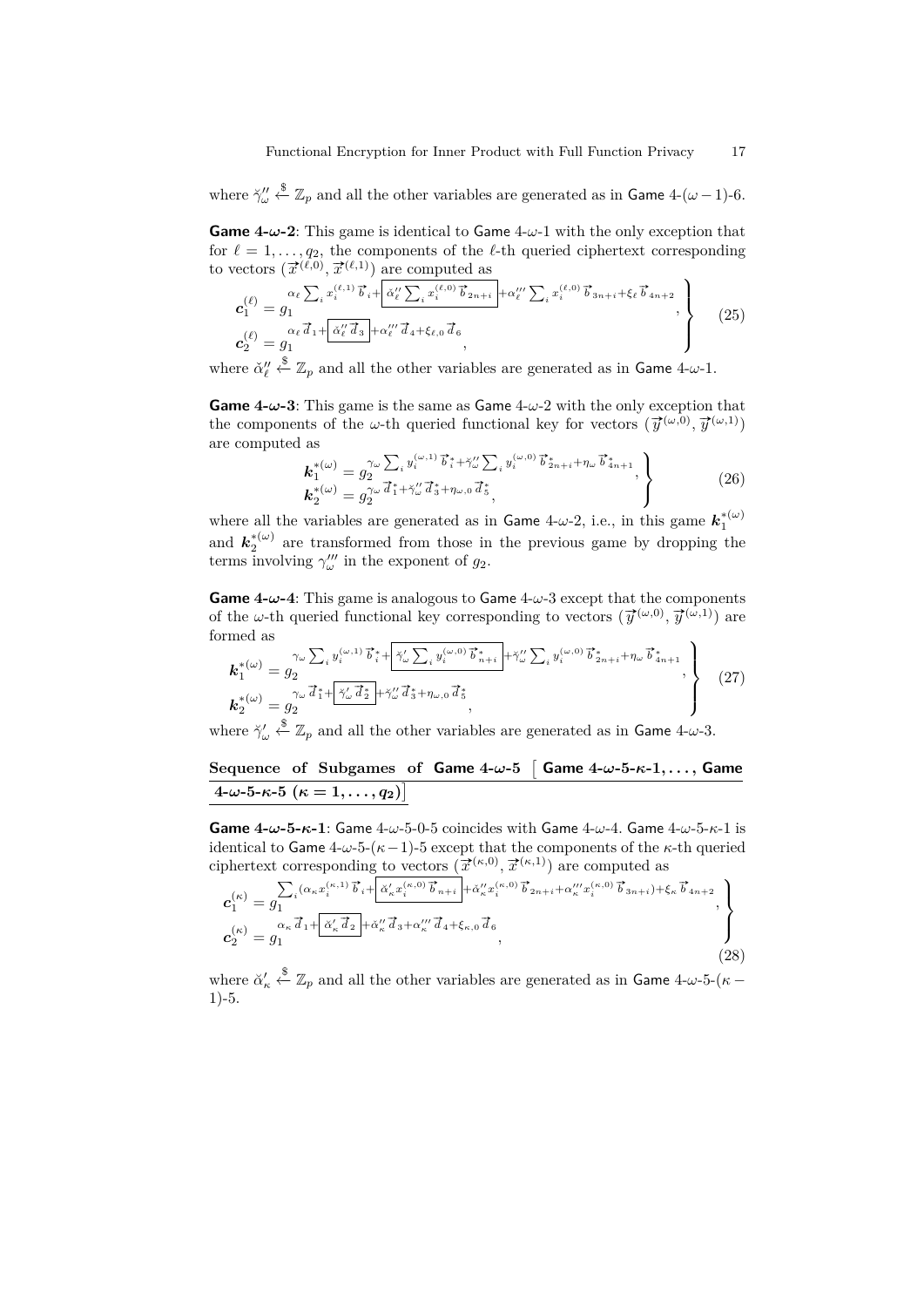**Game**  $4-\omega-5-\kappa-2$ : This game is the same as Game  $4-\omega-5-\kappa-1$  except that the components of the *κ*-th queried ciphertext for vectors  $(\vec{x}^{(\kappa,0)}, \vec{x}^{(\kappa,1)})$  are formed as

$$
\begin{aligned}\n\mathbf{c}_{1}^{(\kappa)} &= g_{1}^{\alpha_{\kappa}} \sum_{i} x_{i}^{(\kappa,1)} \vec{b}_{i} + \check{\alpha}_{\kappa}' \sum_{i} x_{i}^{(\kappa,0)} \vec{b}_{n+i} + \alpha_{\kappa}''' \sum_{i} x_{i}^{(\kappa,0)} \vec{b}_{3n+i} + \xi_{\kappa} \vec{b}_{4n+2}, \\
\mathbf{c}_{2}^{(\kappa)} &= g_{1}^{\alpha_{\kappa}} \vec{d}_{1} + \check{\alpha}_{\kappa}' \vec{d}_{2} + \alpha_{\kappa}''' \vec{d}_{4} + \xi_{\kappa,0} \vec{d}_{6},\n\end{aligned} \tag{29}
$$

where all the variables are generated as in Game 4- $\omega$ -5- $\kappa$ -1, i.e., in this game  $c_1^{(\kappa)}$ and  $c_2^{(\kappa)}$  are changed from those in the last game by deleting the terms involving  $\check{\alpha}''_{\kappa}$  in the exponent of  $g_1$ .

**Game 4-***ω***-5-***κ***-3**: This game is similar to Game 4-*ω*-5-*κ*-2 with the only exception that the components of the  $\omega$ -th queried functional key corresponding to vectors  $(\vec{y}^{(\omega,0)}, \vec{y}^{(\omega,1)})$  are computed as

$$
\mathbf{k}_{1}^{*(\omega)} = g_{2}^{\gamma_{\omega}} \sum_{i} y_{i}^{(\omega,1)} \vec{b}_{i}^{*} + \tilde{\gamma}_{\omega}^{\prime} \sum_{i} \boxed{y_{i}^{(\omega,1)}} \vec{b}_{n+i}^{*} + \tilde{\gamma}_{\omega}^{\prime\prime} \sum_{i} y_{i}^{(\omega,0)} \vec{b}_{2n+i}^{*} + \eta_{\omega} \vec{b}_{4n+1}^{*},
$$
\n
$$
\mathbf{k}_{2}^{*(\omega)} = g_{2}^{\gamma_{\omega}} \vec{d}_{1}^{*} + \tilde{\gamma}_{\omega}^{\prime} \vec{d}_{2}^{*} + \tilde{\gamma}_{\omega}^{\prime\prime} \vec{d}_{3}^{*} + \eta_{\omega,0} \vec{d}_{5}^{*},
$$
\nwhile the components of the  $\kappa$ -th queried ciphertext corresponding to vectors

 $(\vec{x}^{(\kappa,0)}, \vec{x}^{(\kappa,1)})$  are created as

$$
c_1^{(\kappa)} = g_1^{\alpha_{\kappa} \sum_i x_i^{(\kappa,1)} \vec{b}_i + \breve{\alpha}_{\kappa}' \sum_i \boxed{x_i^{(\kappa,1)}} \vec{b}_{n+i} + \alpha_{\kappa}''' \sum_i x_i^{(\kappa,0)} \vec{b}_{3n+i} + \xi_{\kappa} \vec{b}_{4n+2},
$$
\n
$$
c_2^{(\kappa)} = g_1^{\alpha_{\kappa} \vec{d}_1 + \breve{\alpha}_{\kappa}' \vec{d}_2 + \alpha_{\kappa}''' \vec{d}_4 + \xi_{\kappa,0} \vec{d}_6},
$$
\nwhere all the variables are generated as in Game 4- $\omega$ -5- $\kappa$ -2.

**Game**  $4-\omega$ -5- $\kappa$ -4: This game is the same as Game  $4-\omega$ -5- $\kappa$ -3 except that the components of the *κ*-th queried ciphertext for vectors  $(\vec{x}^{(\kappa,0)}, \vec{x}^{(\kappa,1)})$  are computed as

<span id="page-17-1"></span><span id="page-17-0"></span>
$$
\begin{aligned}\n\mathbf{c}_{1}^{(\kappa)} &= g_{1}^{\alpha_{\kappa}} \sum_{i} x_{i}^{(\kappa,1)} \vec{b}_{i} + \alpha_{\kappa}''' \sum_{i} x_{i}^{(\kappa,0)} \vec{b}_{3n+i} + \xi_{\kappa} \vec{b}_{4n+2}, \\
\mathbf{c}_{2}^{(\kappa)} &= g_{1}^{\alpha_{\kappa}} \vec{d}_{1} + \alpha_{\kappa}''' \vec{d}_{4} + \xi_{\kappa,0} \vec{d}_{6},\n\end{aligned} \tag{32}
$$

where all the variables are generated as in Game 4- $\omega$ -5- $\kappa$ -3, i.e., in this game  $c_1^{(\kappa)}$ and  $c_2^{(\kappa)}$  are transformed from those in the earlier game by removing the terms involving  $\breve{\alpha}'_{\kappa}$  in the exponent of  $g_1$ .

**Game**  $4-\omega-5-\kappa-5$ : This game is analogous to Game  $4-\omega-5-\kappa-4$  with the only exception that the components of the  $\omega$ -th queried functional key corresponding to vectors  $(\vec{y}^{(\omega,0)}, \vec{y}^{(\omega,1)})$  are formed as

$$
\mathbf{k}_{1}^{*(\omega)} = \begin{cases} \gamma_{\omega} \sum_{i} y_{i}^{(\omega,1)} \vec{b}_{i}^{*} + \gamma_{\omega}^{\prime} \sum_{i} \boxed{y_{i}^{(\omega,0)}} \vec{b}_{n+i}^{*} + \gamma_{\omega}^{\prime\prime} \sum_{i} y_{i}^{(\omega,0)} \vec{b}_{2n+i}^{*} + \eta_{\omega} \vec{b}_{4n+1}^{*}, \\ & \text{if } \kappa \le q_{2} - 1 \quad (33a) \\ \gamma_{\omega} \sum_{i} y_{i}^{(\omega,1)} \vec{b}_{i}^{*} + \gamma_{\omega}^{\prime} \sum_{i} y_{i}^{(\omega,1)} \vec{b}_{n+i}^{*} + \gamma_{\omega}^{\prime\prime} \sum_{i} \boxed{y_{i}^{(\omega,1)}} \vec{b}_{2n+i}^{*} + \eta_{\omega} \vec{b}_{4n+1}^{*}, \\ & \text{if } \kappa = q_{2} \quad (33b) \\ \mathbf{k}_{2}^{*(\omega)} = g_{2}^{\gamma_{\omega}} \vec{d}_{1}^{*} + \gamma_{\omega}^{\prime} \vec{d}_{2}^{*} + \gamma_{\omega}^{\prime\prime} \vec{d}_{3}^{*} + \eta_{\omega,0} \vec{d}_{5}^{*} \end{cases} \tag{33c}
$$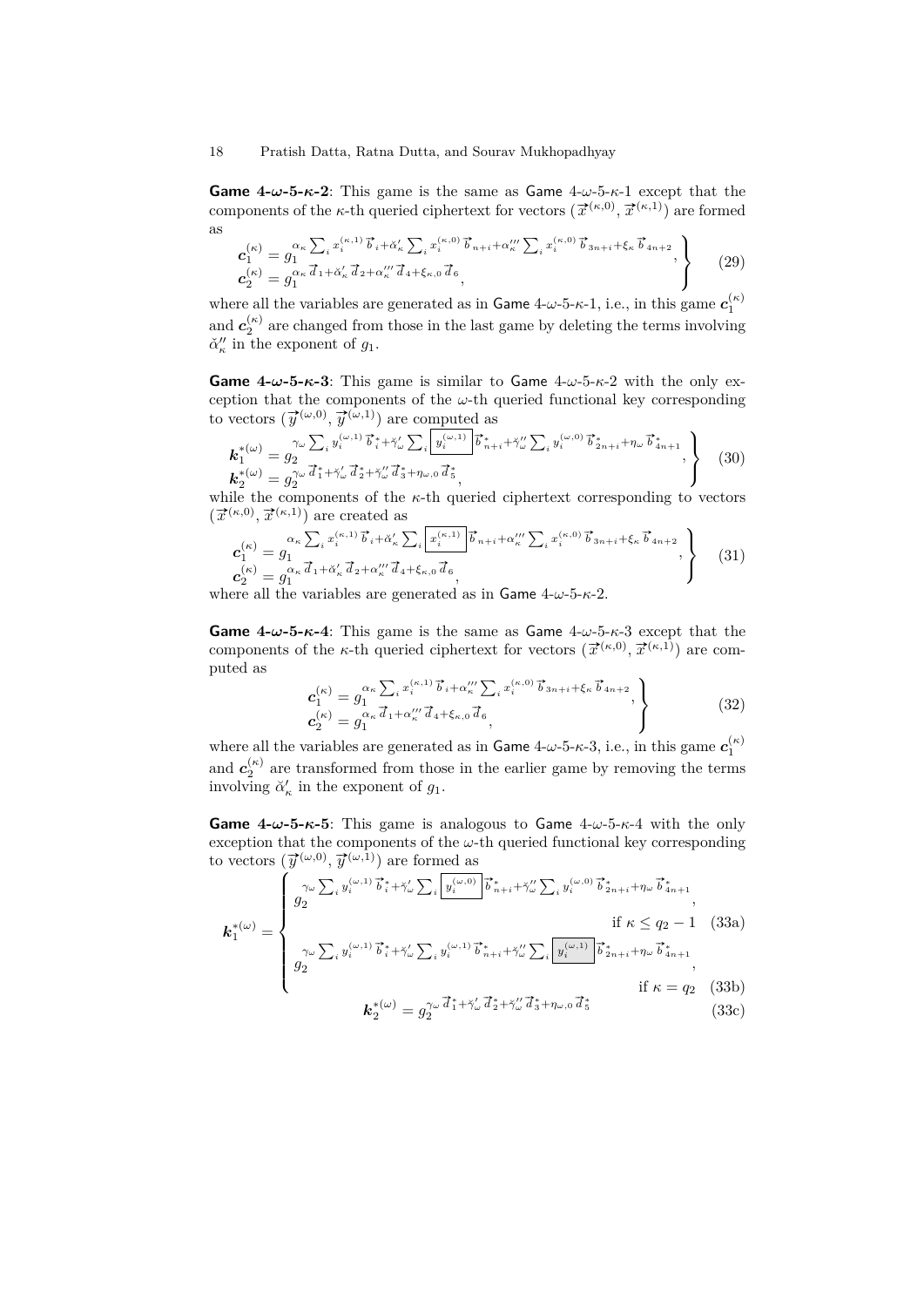where all the variables are generated as in Game 4-*ω*-5-*κ*-4. Here a part of the exponent framed by a white box (respectively light gray box) indicates those terms which were changed from the previous game when  $\kappa \leq q_2 - 1$  (respectively  $\kappa = q_2$ ). More precisely, for  $\kappa \le q_2 - 1$ , Eq. [\(33a\)](#page-17-0) resets  $\mathbf{k}_1^{*(\omega)}$  as in Eq. [\(27\)](#page-16-0) by changing the portion of the exponent framed by a white box before executing the sequence of subgames Game 4-*ω*-5-*κ*-1 – Game 4-*ω*-5-*κ*-5 for the next value of *κ*. Eq. [\(33b\)](#page-17-1) modifies  $k_1^{*(\omega)}$  only once for  $\kappa = q_2$  by applying change in the portion of the exponent framed by a light gray box and comes out of the sequence of subgames of Game 4-*ω*-5.

**Game** 4- $\omega$ -6: This game is the same as Game 4- $\omega$ -5- $q_2$ -5 with the only exception that the components of the  $\omega$ -th queried functional key corresponding to vectors  $(\vec{y}^{(\omega,0)}, \vec{y}^{(\omega,1)})$  are formed as

$$
\begin{aligned}\n\mathbf{k}_{1}^{*(\omega)} &= g_{2}^{\gamma_{\omega}} \sum_{i} y_{i}^{(\omega,1)} \vec{b}_{i}^{*} + \eta_{\omega} \vec{b}_{4n+1}^{*}, \\
\mathbf{k}_{2}^{*(\omega)} &= g_{2}^{\gamma_{\omega}} \vec{d}_{1}^{*} + \eta_{\omega,0} \vec{d}_{5}^{*},\n\end{aligned} \tag{34}
$$

where all the variables are generated as in  $Game\ 4-\omega-5-q_2-5$ , i.e., in this game  $k_1^{*(\omega)}$  and  $k_2^{*(\omega)}$  are changed from those in the previous game by deleting the terms involving  $\breve{\gamma}'_{\omega}$  and  $\breve{\gamma}''_{\omega}$  in the exponent of  $g_2$ .

### $\textbf{V}$ **I** $\rangle$  Game 5 Sequence  $\big[\textbf{Game 5-}\kappa\textbf{-1},\ldots,\textbf{Game 5-}\kappa\textbf{-4}~(\kappa=1,\ldots,q_2)\big]$

**Game**  $5-\kappa-1$ : Game 5-0-4 coincides with Game  $4-q_1-6$ . Game  $5-\kappa-1$  is similar to Game  $5-(\kappa-1)-4$  except that the components of the  $\kappa$ -th queried ciphertext for vectors  $(\vec{x}^{(\kappa,0)}, \vec{x}^{(\kappa,1)})$  are created as

$$
\mathbf{c}_{1}^{(\kappa)} = g_{1}^{\alpha_{\kappa} \sum_{i} x_{i}^{(\kappa,1)} \vec{b}_{i} + \frac{\alpha_{\kappa}^{\prime \prime} \sum_{i} x_{i}^{(\kappa,0)} \vec{b}_{2n+i}}{\alpha_{\kappa}^{\prime \prime \prime} \sum_{i} x_{i}^{(\kappa,0)} \vec{b}_{3n+i} + \xi_{\kappa} \vec{b}_{4n+2}},
$$
\n
$$
\mathbf{c}_{2}^{(\kappa)} = g_{1}^{\alpha_{\kappa} \vec{d}_{1} + \frac{\alpha_{\kappa}^{\prime \prime \prime} \vec{d}_{3}}{\alpha_{\kappa}^{\prime \prime \prime \vec{d}_{3}}} + \alpha_{\kappa}^{\prime \prime \prime} \vec{d}_{4} + \xi_{\kappa,0} \vec{d}_{6}},
$$
\n(35)

where  $\hat{\alpha}''_{\kappa}$ \$ ←− Z*<sup>p</sup>* and all the other variables are generated as in Game 5-(*κ*−1)-4.

**Game 5-***κ***-2**: This game is analogous to Game 5-*κ*-1 with the only exception that the components of the  $\kappa$ -th queried ciphertext corresponding to vectors  $(\vec{x}^{(\kappa,0)}, \vec{x}^{(\kappa,1)})$  are computed as

$$
\left\{\n\begin{array}{l}\n\mathbf{c}_{1}^{(\kappa)} = g_{1}^{\alpha_{\kappa}} \sum_{i} x_{i}^{(\kappa,1)} \vec{b}_{i} + \alpha_{\kappa}^{\prime\prime} \sum_{i} x_{i}^{(\kappa,0)} \vec{b}_{2n+i} + \xi_{\kappa} \vec{b}_{4n+2}, \\
\mathbf{c}_{2}^{(\kappa)} = g_{1}^{\alpha_{\kappa}} \vec{d}_{1} + \alpha_{\kappa}^{\prime\prime} \vec{d}_{3} + \xi_{\kappa,0} \vec{d}_{6},\n\end{array}\n\right\}
$$
\n(36)

where all the variables are generated as in Game 5- $\kappa$ -1, i.e., in this game  $\boldsymbol{c}^{(\kappa)}_1$  and  $c_2^{(\kappa)}$  are modified from those in the last game by dropping the terms involving  $\alpha_{\kappa}^{\prime\prime\prime}$  in the exponent of  $g_1$ .

**Game 5-***κ***-3**: This game is identical to Game 5-*κ*-2 except that the components of the *κ*-th queried ciphertext corresponding to vectors  $(\vec{x}^{(\kappa,0)}, \vec{x}^{(\kappa,1)})$  are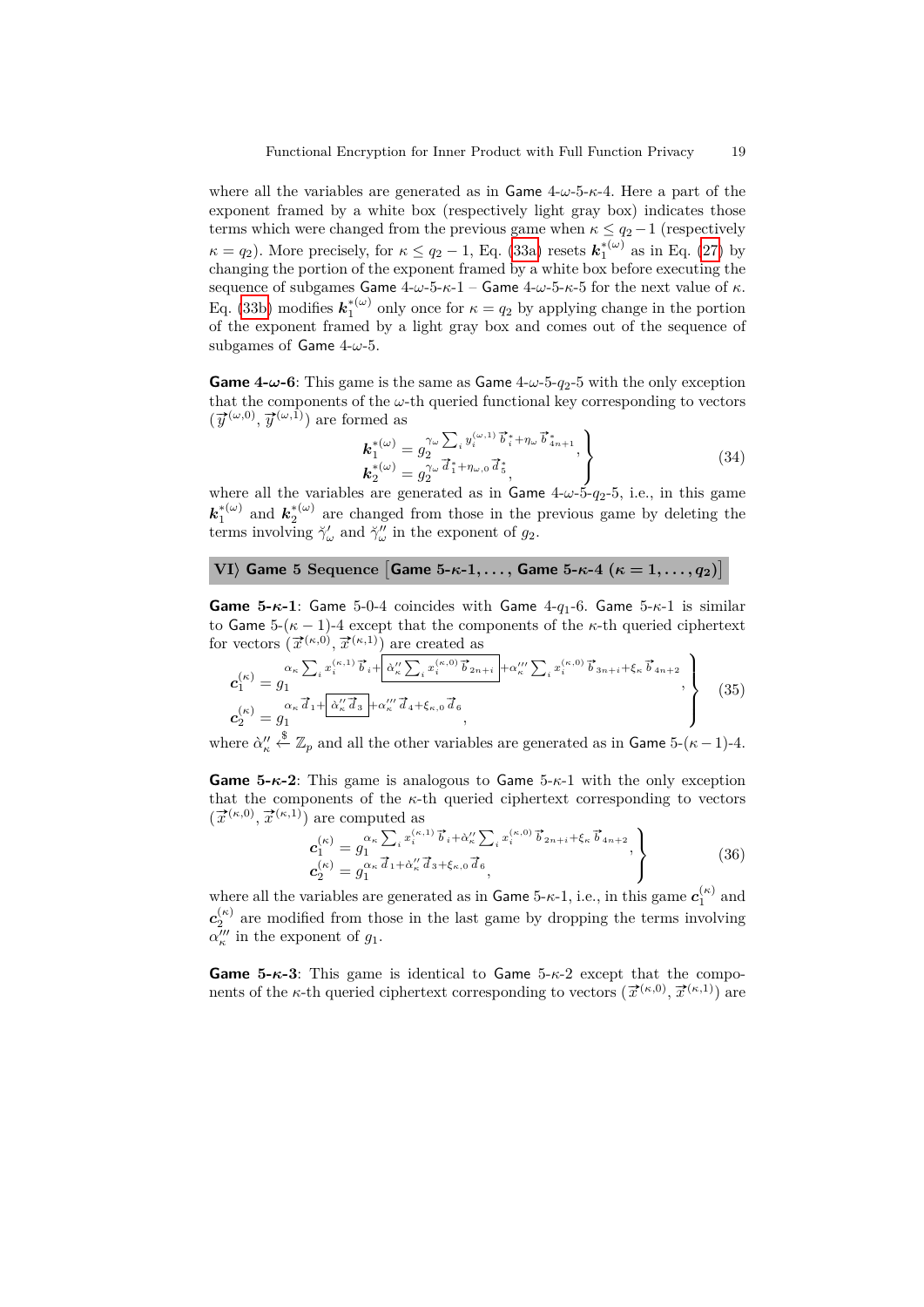computed as

$$
c_1^{(\kappa)} = g_1^{\alpha_{\kappa} \sum_i x_i^{(\kappa,1)} \vec{b}_i + \dot{\alpha}_{\kappa}^{\prime\prime} \sum_i \boxed{x_i^{(\kappa,1)} \vec{b}_{2n+i} + \xi_{\kappa} \vec{b}_{4n+2}}}_{c_2^{(\kappa)} = g_1^{\alpha_{\kappa} \vec{d}_1 + \dot{\alpha}_{\kappa}^{\prime\prime} \vec{d}_3 + \xi_{\kappa,0} \vec{d}_6},
$$
\n(37)

where all the variables are generated as in Game 5-*κ*-2.

**Game**  $5-\kappa-4$ : This game is similar to Game  $5-\kappa-3$  with the only exception that the components of the  $\kappa$ -th queried ciphertext corresponding to vectors  $(\vec{x}^{(\kappa,0)}, \vec{x}^{(\kappa,1)})$  are computed as

$$
\begin{pmatrix}\nc_1^{(\kappa)} = g_1^{\alpha_{\kappa}} \sum_i x_i^{(\kappa,1)} \vec{b}_i + \xi_{\kappa} \vec{b}_{4n+2}, \\
c_2^{(\kappa)} = g_1^{\alpha_{\kappa}} \vec{d}_1 + \xi_{\kappa,0} \vec{d}_6,\n\end{pmatrix}
$$
\n(38)

where all the variables are generated as in Game 5- $\kappa$ -3, i.e., in this game  $\boldsymbol{c}^{(\kappa)}_1$  and  $c_2^{(\kappa)}$  are changed from those in the earlier game by deleting the terms involving  $\alpha''_k$  in the exponent of *g*<sub>1</sub>. Note that in the final game, i.e., Game 5-*q*<sub>2</sub>-4, all the  $q$ ueried functional keys  $g_K(j) = (\boldsymbol{k}_1^{*(j)}, \boldsymbol{k}_2^{*(j)}),$  for  $j = 1, \ldots, q_1$ , and all the queried ciphertexts  $cT^{(\ell)} = (c_1^{(\ell)}, c_2^{(\ell)})$ , for  $\ell = 1, \ldots, q_2$ , corresponds to functional keys and ciphertexts in the real security game of §[2.1](#page-4-0) where the bit used by the challenger is  $c = 1$ .

#### **Advantages of Adversary in Hybrid Games**

Denote  $\mathsf{View}_{\mathcal{A}}^{(0)}; \ \mathsf{View}_{\mathcal{A}}^{(1-\kappa-h)}, \ \mathrm{for} \ \ h \ = \ 1, \ldots, 4; \ \mathsf{View}_{\mathcal{A}}^{(2-\omega-h)}, \ \mathrm{for} \ \ h \ = \ 1, 3, \ldots, 6;$  $\mathsf{View}_{\mathcal{A}}^{(2-\omega-2-\kappa-h)}, \quad \text{for} \quad h \; = \; 1, \ldots, 5; \; \mathsf{View}_{\mathcal{A}}^{(3)}; \; \mathsf{View}_{\mathcal{A}}^{(4-\omega-h)}, \quad \text{for} \quad h \; = \; 1, \ldots, 4, 6;$ View $\mathcal{A}^{(4-\omega-5-\kappa-h)}$ , for  $h=1,\ldots,5$ ; and View $\mathcal{A}^{(5-\kappa-h)}$ , for  $h=1,\ldots,4$  to be the views of the adversary A in Game 0; Game  $1-\kappa$ -*h*, for  $h = 1, \ldots, 4$ ; Game  $2-\omega$ -*h*, for  $h = 1, 3, \ldots, 6$ ; Game  $2-\omega-2-\kappa-h$ , for  $h = 1, \ldots, 5$ ; Game 3; Game  $4-\omega-h$ , for  $h = 1, \ldots, 4, 6$ ; Game  $4-\omega$ -5-*κ*-*h*, for  $h = 1, \ldots, 5$ ; and Game 5-*κ*-*h*, for  $h = 1, \ldots, 4$ respectively. We define the advantage of A in Game *ι* as

$$
\mathsf{Adv}^{(\iota)}_{\mathcal{A}}(\lambda) = \mathsf{Pr}\big[\mathcal{A}(\mathsf{View}^{(\iota)}_{\mathcal{A}}) = 1\big],
$$

for  $\iota \in \{0, 1-\kappa-h \mid (h = 1, \ldots, 4), 2-\omega-h \mid (h = 1, 3, \ldots, 6), 2-\omega-2-\kappa-h \mid (h = 1, 3, \ldots, 6), 2-\omega-1-\kappa-h \mid (h = 1, 3, \ldots, 6), 2-\omega-1-\kappa-h \mid (h = 1, 3, \ldots, 6), 2-\omega-1-\kappa-h \mid (h = 1, 3, \ldots, 6), 2-\omega-1-\kappa-h \mid (h = 1, 3, \ldots, 6), 2-\omega-1-\kappa-h \mid (h = 1, 3, \ld$  $1, \ldots, 5$ , 3, 4- $\omega$ -h (h = 1, ..., 4, 6), 4- $\omega$ -5- $\kappa$ -h (h = 1, ..., 5), 5- $\kappa$ -h (h = 1, ..., 4)}.

Lemmas  $1 - 16$  $1 - 16$  $1 - 16$ , some of which are provided in the next subsection and the rest in the full version [\[9\]](#page-29-15), will show that the gap in the advantage of the adversary A between the neighboring games from  $Game 0$  to  $Game 3$  is at most negligible. Further, observe that the transition from Game 3 to Game  $5-q_2-4$  is actually the reverse of the transformation from  $G$ ame 0 to  $G$ ame  $2-q_1-6$  with the roles of  $\overline{(\vec{x}_{\ell}^{(0)})}$  $\overline{y}^{(0)}_j$ ,  $\overline{y}^{(0)}_j$ ) exchanged with that of  $(\overline{x}^{(1)}_\ell)$  $\vec{y}^{(1)}_{\ell}, \vec{y}^{(1)}_{j}$ , for  $j = 1, \ldots, q_1; \ell = 1, \ldots, q_2$ . Thus, it follows that

$$
\mathsf{Adv}_{\mathcal{A}}^{\mathsf{PKFP}\text{-}\mathsf{IPE}}(\lambda) = \big|\mathsf{Adv}_{\mathcal{A}}^{(0)}(\lambda) - \mathsf{Adv}_{\mathcal{A}}^{(5\text{-}q_2\text{-}4)}(\lambda)\big|
$$

is negligible under the SXDH assumption. Hence the theorem.  $\hfill\Box$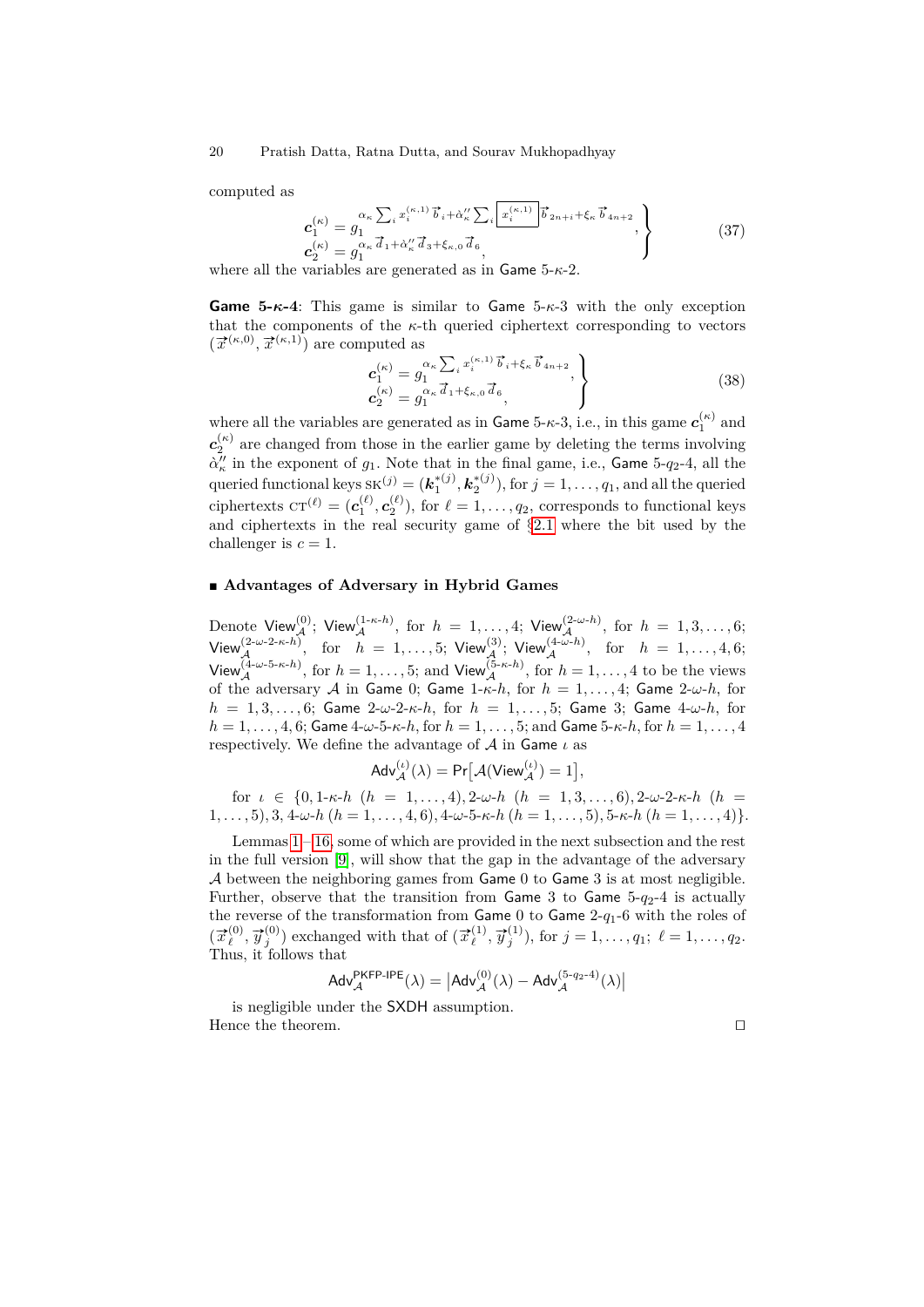#### **Technically Distinguished Lemmas for Proof of Theorem [1](#page-11-0)**

Here, we present the statements along with the proofs of those lemmas among Lemmas  $1 - 16$  $1 - 16$  $1 - 16$ , namely, Lemmas 1, 2, 5, 8, and [16,](#page-28-0) which are technically apart from one another. The proofs of these lemmas will demonstrate in detail our main techniques. The remaining lemmas, proofs of which follow methods analogous to some of the lemmas presented in this section, are given in the full version [\[9\]](#page-29-15).

<span id="page-20-0"></span>**Lemma 1.** *For any probabilistic adversary* A*, there exists a probabilistic algorithm* C1-1*, whose running time is essentially the same as that of* A*, such that*  $\left| \text{for any security parameter } \lambda, \right. \left| \text{Adv}_{\mathcal{A}}^{(1-(\kappa-1)-4)}(\lambda) - \text{Adv}_{\mathcal{A}}^{(1-\kappa-1)}(\lambda) \right| \leq \text{Adv}_{\mathcal{C}_{1-\kappa-1}}^{\text{SXDH}}(\lambda),$ *where*  $C_{1-\kappa-1}(\cdot) = C_{1-1}(\kappa, \cdot).$ 

*Proof.* Suppose that there is a probabilistic adversary  $A$  that achieves a nonnegligible difference in advantage between Game  $1-(\kappa-1)-4$  and Game  $1-\kappa-1$ . We construct a probabilistic algorithm  $C_{1-1}$  that attempts to decide the SXDH problem using A as a subroutine.  $C_{1-1}$  is given a positive integer  $\kappa$  and an instance of the SXDH problem  $\varrho_{\beta} = ((p, \mathbb{G}_1, \mathbb{G}_2, \mathbb{G}_T, g_1, g_2, e), g_1^{\mu}, g_1^{\nu}, \Re_{\beta} = g_1^{\mu\nu+r}),$ where  $\mu, \nu \stackrel{\$}{\leftarrow} \mathbb{Z}_p$ , and  $r = 0$  or  $r \stackrel{\$}{\leftarrow} \mathbb{Z}_p$  according as  $\beta = 0$  or 1.  $\mathcal{C}_{1-1}$  plays the role of the challenger in the security game of  $\S 2.1$  $\S 2.1$  and interacts with A as follows:

 $\bullet$   $\mathcal{C}_{1-1}$  forms  $(p, \mathbb{V}_1, \mathbb{V}_2, \mathbb{G}_T, \mathbb{A}_1, \mathbb{A}_2, E) \stackrel{\$}{\leftarrow} \mathcal{G}_{\text{DPVS}}(4n+2, (p, \mathbb{G}_1, \mathbb{G}_2, \mathbb{G}_T, g_1, g_2, e))$  $\partial_{\mathcal{A}}\left(\mathcal{D},\mathbb{V}_{1}',\mathbb{V}_{2}',\mathbb{G}_{T},\mathbb{A}_{1}',\mathbb{A}_{2}',E'\right)\overset{\$}{\leftarrow}\mathcal{G}_{\mathsf{DPVS}}\left(6,\left(\mathcal{D},\mathbb{G}_{1},\mathbb{G}_{2},\mathbb{G}_{T},g_{1},g_{2},e\right)\right).$  Next, it samples dual orthonormal bases  $(\mathbb{F} = {\vec{f}_1, ..., \vec{f}_{4n+2}}, \mathbb{F}^* = {\vec{f}_1^*, ..., \vec{f}_{4n+2}}) \overset{\text{g}}{\leftarrow}$  $\mathcal{G}_{OB}(\mathbb{Z}_{p}^{4n+2})$  and  $\left(\mathbb{H} = \{\vec{h}_1, \ldots, \vec{h}_6\}, \mathbb{H}^* = \{\vec{h}_1^*, \ldots, \vec{h}_6^*\}\right) \overset{\mathcal{L}}{\leftarrow} \mathcal{G}_{OB}(\mathbb{Z}_{p}^6)$ . It *implicitly* defines

$$
\begin{array}{ll}\n\overrightarrow{b}_{i} = \overrightarrow{f}_{i} + \mu \overrightarrow{f}_{2n+i} \ (i = 1, \ldots, n), & \overrightarrow{b}_{i} = \overrightarrow{f}_{i} \ (i = n+1, \ldots, 4n+2), \\
\overrightarrow{b}_{2n+i}^{*} = \overrightarrow{f}_{2n+i}^{*} - \mu \overrightarrow{f}_{i}^{*} \ (i = 1, \ldots, n), & \overrightarrow{b}_{i}^{*} = \overrightarrow{f}_{i}^{*} \ (i = 1, \ldots, 2n, 3n+1, \ldots, 4n+2), \\
\overrightarrow{d}_{1} = \overrightarrow{h}_{1} + \mu \overrightarrow{h}_{3}, & \overrightarrow{d}_{i} = \overrightarrow{h}_{i} \ (i = 2, \ldots, 6), \\
\overrightarrow{d}_{3}^{*} = \overrightarrow{h}_{3}^{*} - \mu \overrightarrow{h}_{1}^{*}, & \overrightarrow{d}_{i}^{*} = \overrightarrow{h}_{i}^{*} \ (i = 1, 2, 4, \ldots, 6).\n\end{array}
$$

It *implicitly* sets  $\mathbb{B} = {\vec{b}_1, ..., \vec{b}_{4n+2}}, \mathbb{B}^* = {\vec{b}_1^*, ..., \vec{b}_{4n+2}^*, \mathbb{D} = {\vec{d}_1, ..., \vec{d}_6}}$  $\mathbb{D}^* = \{\vec{d}_1^*, \ldots, \vec{d}_6^*\}$ . Note that  $(\mathbb{B}, \mathbb{B}^*)$  and  $(\mathbb{D}, \mathbb{D}^*)$  are dual orthonormal bases since those are obtained by applying an invertible linear transformation to the output of  $\mathcal{G}_{OB}(\mathbb{Z}_p^{4n+2})$  and  $\mathcal{G}_{OB}(\mathbb{Z}_p^6)$  respectively. For instance, observe that for  $i = 1, ..., n$ ,

$$
\langle \vec{b}_i, \vec{b}_{2n+i}^* \rangle = \langle \vec{f}_i, \vec{f}_{2n+i}^* \rangle - \mu \langle \vec{f}_i, \vec{f}_i^* \rangle + \mu \langle \vec{f}_{2n+i}, \vec{f}_{2n+i}^* \rangle - \mu^2 \langle \vec{f}_{2n+i}, \vec{f}_i^* \rangle = 0,
$$
  

$$
\langle \vec{b}_i, \vec{b}_i^* \rangle = \langle \vec{f}_i, \vec{f}_i^* \rangle + \mu \langle \vec{f}_{2n+i}, \vec{f}_i^* \rangle = 1, \text{ etc.}
$$
  
It hands the public parameters  $PP = (p, \{V_h, V_h'\}_{h=1,2}, \mathbb{G}_T, \{A_h, A_h'\}_{h=1,2}, E, E')$ 

*h h* to A.

 $\bullet$  In response to the *j*-th functional key query of  $\mathcal A$  corresponding to vectors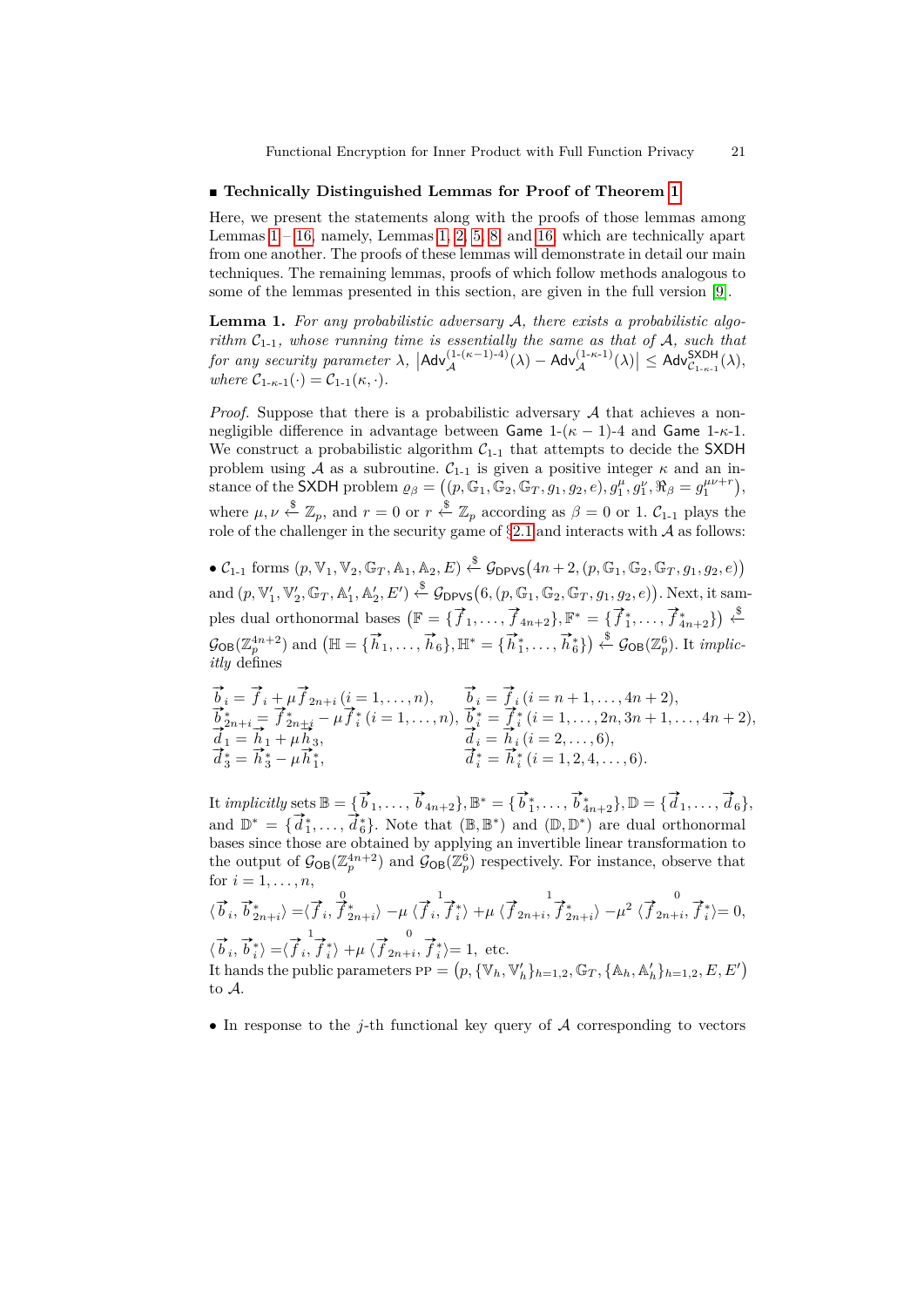$$
(\vec{y}^{(j,0)}, \vec{y}^{(j,1)}), \text{ for } j = 1, \dots, q_1, C_{1-1} \text{ chooses } \gamma_j, \eta_j, \eta_j, 0 \stackrel{\$}{\leftarrow} \mathbb{Z}_p, \text{ computes}
$$

$$
\mathbf{k}_1^{*(j)} = g_2^{\gamma_j \sum_i y_i^{(j,0)} \vec{f}_i^* + \eta_j \vec{f}_{4n+1}^*} = g_2^{\gamma_j \sum_i y_i^{(j,0)} \vec{b}_i^* + \eta_j \vec{b}_{4n+1}^*},
$$

$$
\mathbf{k}_2^{*(j)} = g_2^{\gamma_j \vec{h}_1^* + \eta_j, 0 \vec{h}_5^*} = g_2^{\gamma_j \vec{d}_1^* + \eta_j, 0 \vec{d}_5^*},
$$

and gives the functional key  $\mathbf{sk}^{(j)} = (\mathbf{k}_1^{*(j)}, \mathbf{k}_2^{*(j)})$  to A.

• In reply to  $\mathcal{A}$ 's  $\ell$ -th ciphertext query corresponding to vectors  $(\vec{x}^{(\ell,0)}, \vec{x}^{(\ell,1)}),$  $C_{1-1}$  proceeds as follows:  $\ddot{\textbf{S}}$ 

a) 
$$
(\ell < \kappa) C_{1-1}
$$
 picks  $\alpha_{\ell}, \alpha_{\ell}''$ ,  $\xi_{\ell}, \xi_{\ell,0} \stackrel{\text{g}}{\leftarrow} \mathbb{Z}_p$  and computes  
\n
$$
\mathbf{c}_1^{(\ell)} = g_1^{\alpha_{\ell}} \sum_i x_i^{(\ell,0)} \vec{f}_{i} + \alpha_{\ell}'' \sum_i x_i^{(\ell,1)} \vec{f}_{3n+i} + \xi_{\ell} \vec{f}_{4n+2} (g_1^{\mu})^{\alpha_{\ell}} \sum_i x_i^{(\ell,0)} \vec{f}_{2n+i}
$$
\n
$$
= g_1^{\alpha_{\ell}} \sum_i x_i^{(\ell,0)} \vec{b}_{i} + \alpha_{\ell}''' \sum_i x_i^{(\ell,1)} \vec{b}_{3n+i} + \xi_{\ell} \vec{b}_{4n+2} (g_1^{\mu})^{\alpha_{\ell}} \sum_i x_i^{(\ell,0)} \vec{f}_{2n+i}
$$
\n
$$
\mathbf{c}_2^{(\ell)} = g_1^{\alpha_{\ell}} \vec{h}_1 + \alpha_{\ell}''' \vec{h}_4 + \xi_{\ell,0} \vec{h}_6 (g_1^{\mu})^{\alpha_{\ell}} \vec{h}_3 = g_1^{\alpha_{\ell}} \vec{d}_1 + \alpha_{\ell}''' \vec{d}_4 + \xi_{\ell,0} \vec{d}_6
$$

b) 
$$
(\ell = \kappa) C_{1-1}
$$
 selects  $\xi_{\kappa}, \xi_{\kappa,0} \stackrel{\$}{\leftarrow} \mathbb{Z}_p$  and computes  
\n
$$
\mathbf{c}_1^{(\kappa)} = (g_1^{\nu}) \sum_i x_i^{(\kappa,0)} \vec{f}_i (\mathfrak{R}_\beta) \sum_i x_i^{(\kappa,0)} \vec{f}_{2n+i} \vec{g}_i^{\kappa} \vec{f}_{4n+2}
$$
\n
$$
= g_1^{\nu} \sum_i x_i^{(\kappa,0)} (\vec{f}_i + \mu \vec{f}_{2n+i}) + r \sum_i x_i^{(\kappa,0)} \vec{f}_{2n+i} + \xi_{\kappa} \vec{f}_{4n+2}
$$
\n
$$
= g_1^{\nu} \sum_i x_i^{(\kappa,0)} \vec{b}_i + r \sum_i x_i^{(\kappa,0)} \vec{b}_{2n+i} + \xi_{\kappa} \vec{b}_{4n+2},
$$
\n
$$
\mathbf{c}_2^{(\kappa)} = (g_1^{\nu}) \vec{h}_1 (\mathfrak{R}_\beta) \vec{h}_3 g_1^{\xi_{\kappa,0}} \vec{h}_6 = g_1^{\nu} (\vec{h}_1 + \mu \vec{h}_3) + r \vec{h}_3 + \xi_{\kappa,0} \vec{h}_6 = g_1^{\nu} \vec{d}_1 + r \vec{d}_3 + \xi_{\kappa,0} \vec{d}_6.
$$

c) 
$$
(\ell > \kappa) C_{1-1}
$$
 chooses  $\alpha_{\ell}, \xi_{\ell}, \xi_{\ell,0} \stackrel{\$}{\leftarrow} \mathbb{Z}_p$  and computes  
\n
$$
\mathbf{c}_1^{(\ell)} = g_1^{\alpha_{\ell} \sum_i x_i^{(\ell,0)}} \overrightarrow{f}_i + \xi_{\ell} \overrightarrow{f}_{4n+2} (g_1^{\mu})^{\alpha_{\ell} \sum_i x_i^{(\ell,0)}} \overrightarrow{f}_{2n+i} = g_1^{\alpha_{\ell} \sum_i x_i^{(\ell,0)}} \overrightarrow{b}_i + \xi_{\ell} \overrightarrow{b}_{4n+2},
$$
\n
$$
\mathbf{c}_2^{(\ell)} = g_1^{\alpha_{\ell} \overrightarrow{h}_1 + \xi_{\ell,0} \overrightarrow{h}_6} (g_1^{\mu})^{\alpha_{\ell} \overrightarrow{h}_3} = g_1^{\alpha_{\ell} \overrightarrow{d}_1 + \xi_{\ell,0} \overrightarrow{d}_6}.
$$

 $\mathcal{C}_{1\text{-}1}$  provides the ciphertext  $\mathrm{CT}^{(\ell)} = (\mathbf{c}_1^{(\ell)}, \mathbf{c}_2^{(\ell)})$  to A.

• Finally, A outputs a bit  $c'$ .  $C_{1-1}$  outputs  $\beta' = c'$ .

<span id="page-21-0"></span>Observe that if  $\beta = 0$ , i.e.,  $r = 0$ , the *κ*-th answered ciphertext is of the form [\(6\)](#page-11-1), as in Game 1-( $\kappa$  - 1)-4, where  $\alpha_{\kappa} = \nu$ . On the other hand, if  $\beta = 1$ , i.e., *r*  $\stackrel{\$}{\leftarrow} \mathbb{Z}_p$ , the *κ*-th answered ciphertext is of the form [\(7\)](#page-12-1), as in Game 1-*κ*-1, where  $\alpha_{\kappa} = \nu$  and  $\alpha''_{\kappa} = r$ . Further, for  $\ell < \kappa$ , the  $\ell$ -th answered ciphertext is of the form  $(10)$  corresponding to Game 1- $\ell$ -4, which is its proper form in both Game 1-(*κ*−1)-4 and Game 1-*κ*-1 since the full sequence of transformations Game 1-*`*-1 – Game 1- $\ell$ -4 has already been executed, whereas for  $\ell > \kappa$ , the  $\ell$ -th answered ciphertext is of the form [\(6\)](#page-11-1) corresponding to Game 0, which is its proper form since the sequence of transitions  $Game 1-\ell-1 - Game 1-\ell-4$  has not yet been taken place. Additionally, for  $j = 1, \ldots, q_1$ , the *j*-th answered functional key is of the form [\(5\)](#page-11-2) corresponding to Game 0, which is its proper form since in the game transition so far no change is made in the form of the queried functional keys. Thus the view of A simulated by  $C_{1-1}$  is distributed as in Game 1-( $\kappa - 1$ )-4 or Game 1-*κ*-1 according as  $\beta = 0$  or [1.](#page-20-0) This completes the proof of Lemma 1. □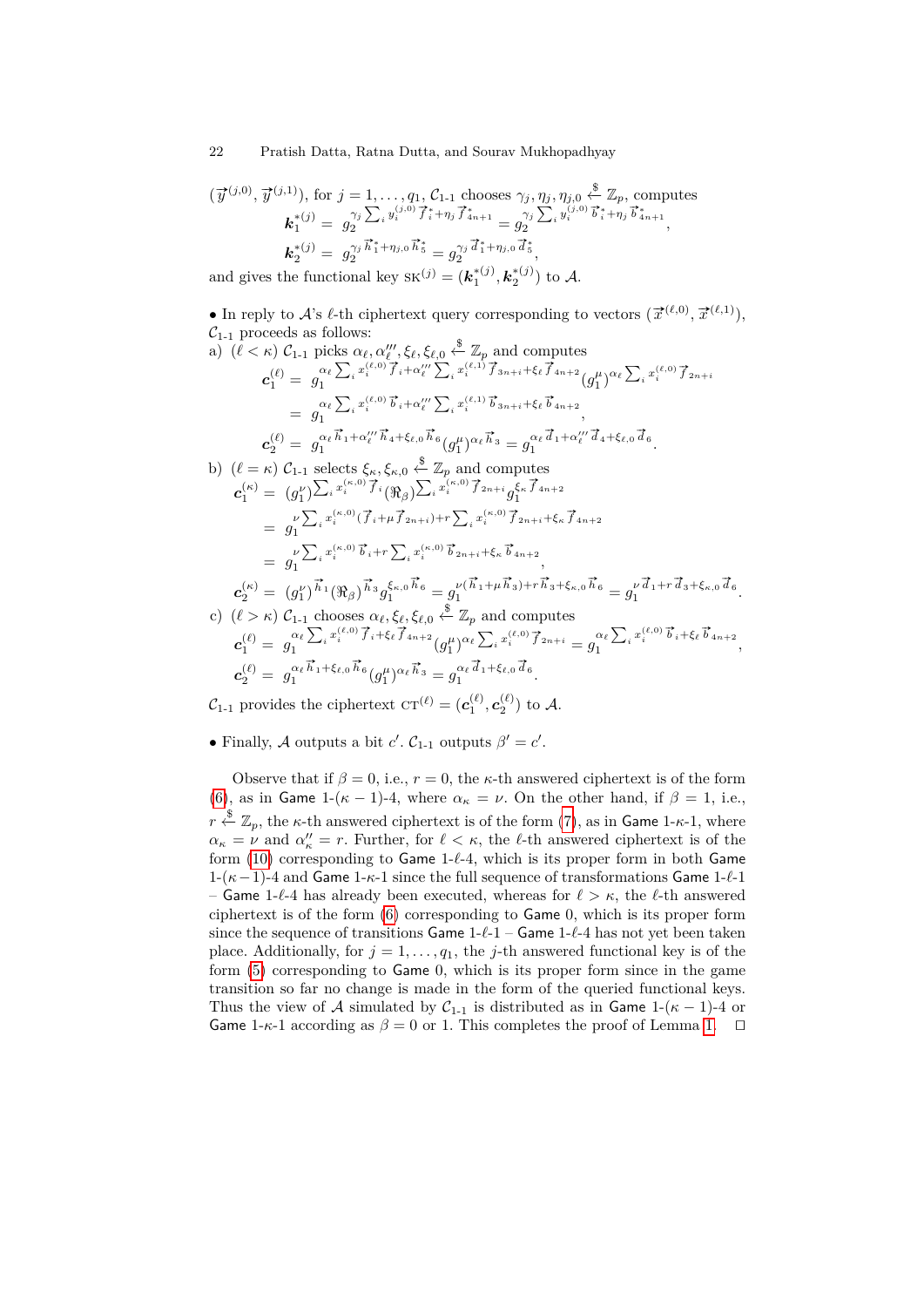**Lemma 2.** For any probabilistic adversary  $A$ , for any security parameter  $\lambda$ ,  $Adv_{\mathcal{A}}^{(1-\kappa-1)}(\lambda) = Adv_{\mathcal{A}}^{(1-\kappa-2)}(\lambda).$ 

*Proof.* In order to prove Lemma [2,](#page-21-0) we define an intermediate game, namely, Game 1-*κ*-1' as follows and show the equivalence of the distributions of the views of the adversary A in Game  $1-\kappa-1$  and that in Game  $1-\kappa-1$ ' (Claim [1\)](#page-22-0) as well as those in Game  $1-\kappa-2$  and in Game  $1-\kappa-1$ <sup>'</sup> (Claim [2\)](#page-23-1).

**Game** 1-*κ*-1' ( $\kappa = 1, \ldots, q_2$ ): This game is identical to Game 1-*κ*-1 with the only exception that the components of the *κ*-th queried ciphertext corresponding to vectors  $(\vec{x}^{(\kappa,0)}, \vec{x}^{(\kappa,1)})$  are formed as

<span id="page-22-2"></span>
$$
\mathbf{c}_{1}^{(\kappa)} = g_{1}^{\alpha_{\kappa}} \sum_{i} x_{i}^{(\kappa,0)} \vec{b}_{i} + \alpha_{\kappa}^{\prime\prime} \sum_{i} \theta_{i}^{(\kappa)} \vec{b}_{2n+i} + \xi_{\kappa} \vec{b}_{4n+2},
$$
\n
$$
\mathbf{c}_{2}^{(\kappa)} = g_{1}^{\alpha_{\kappa}} \vec{d}_{1} + \alpha_{\kappa}^{\prime\prime} \vec{d}_{3} + \xi_{\kappa,0} \vec{d}_{6},
$$
\n(39)

<span id="page-22-0"></span>where  $\vec{\theta}^{(\kappa)} \leftarrow \mathbb{Z}_p^n \setminus {\vec{0}}$  and all the other variables are generated as in Game 1-*κ*-1.

**Claim 1** *The distribution of the view of the adversary* A *in* Game 1-*κ*-1 *and that in* Game 1-*κ*-1*' are equivalent.*

*Proof.* Consider the distribution of the view of A in Game 1-*κ*-1. We define new dual orthonormal bases (U, U<sup>\*</sup>) of  $\mathbb{Z}_p^{4n+2}$  using ( $\mathbb{B}, \mathbb{B}^*$ )  $\stackrel{\$}{\leftarrow}$   $\mathcal{G}_{OB}(\mathbb{Z}_p^{4n+2})$  below. We generate  $M \xleftarrow{\$} \mathsf{GL}(n, \mathbb{Z}_p)$  and define

<span id="page-22-3"></span>
$$
\begin{pmatrix}\n\vec{u}_{2n+1} \\
\vdots \\
\vec{u}_{3n}\n\end{pmatrix} = \mathbf{M}^{-1} \cdot \begin{pmatrix}\n\vec{b}_{2n+1} \\
\vdots \\
\vec{b}_{3n}\n\end{pmatrix}, \begin{pmatrix}\n\vec{u}_{2n+1}^* \\
\vdots \\
\vec{u}_{3n}^* \\
\vdots \\
\vec{u}_i^* = \vec{b}_i^*, \\
(i = 1, \dots, 2n, 3n+1, \dots, 4n+2).\n\end{pmatrix} = \mathbf{M}^\mathsf{T} \cdot \begin{pmatrix}\n\vec{b}_{2n+1}^* \\
\vdots \\
\vec{b}_{3n}^* \\
\vdots \\
\vec{b}_{3n}^*\n\end{pmatrix},
$$
\n(40)

We set  $\mathbb{U} = {\{\vec{u}_1, \ldots, \vec{u}_{4n+2}\}, \mathbb{U}^* = {\{\vec{u}_1^*, \ldots, \vec{u}_{4n+2}^*\}}$ . Note that  $(\mathbb{U}, \mathbb{U}^*)$  are indeed dual orthonormal bases since those are obtained from the dual orthonormal bases (**B**, **B**<sup>\*</sup>) by applying an invertible linear transformation. The components **of the** *κ***-th queried ciphertext corresponding to vectors**  $(\vec{x}^{(\kappa,0)}, \vec{x}^{(\kappa,1)})$  **are ex**pressed as

<span id="page-22-1"></span>
$$
\mathbf{c}_{1}^{(\kappa)} = g_{1}^{\alpha_{\kappa}} \sum_{i} x_{i}^{(\kappa,0)} \vec{b}_{i} + \alpha_{\kappa}^{\prime\prime} \sum_{i} x_{i}^{(\kappa,0)} \vec{b}_{2n+i} + \xi_{\kappa} \vec{b}_{4n+2}
$$
\n
$$
= g_{1}^{\alpha_{\kappa}} \sum_{i} x_{i}^{(\kappa,0)} \vec{u}_{i} + \alpha_{\kappa}^{\prime\prime} \sum_{i} \theta_{i}^{(\kappa)} \vec{u}_{2n+i} + \xi_{\kappa} \vec{u}_{4n+2},
$$
\n
$$
\mathbf{c}_{2}^{(\kappa)} = g_{1}^{\alpha_{\kappa}} \vec{d}_{1} + \alpha_{\kappa}^{\prime\prime} \vec{d}_{3} + \xi_{\kappa,0} \vec{d}_{6},
$$
\n
$$
\xi_{1}^{(\kappa)} = \xi_{1}^{\alpha_{\kappa}} \vec{d}_{1} + \xi_{\kappa}^{\prime\prime} \vec{d}_{3} + \xi_{\kappa,0} \vec{d}_{6},
$$
\n
$$
\xi_{2}^{(\kappa)} = \xi_{1}^{\alpha_{\kappa}} \vec{d}_{2} + \xi_{\kappa,0} \vec{d}_{1}^{\alpha_{\kappa}}
$$
\n
$$
(41)
$$

where  $\alpha_{\kappa}, \alpha''_{\kappa}, \xi_{\kappa}, \xi_{\kappa,0} \stackrel{\mathcal{L}}{\leftarrow} \mathbb{Z}_p$ , and  $\vec{\theta}^{(\kappa)} = \vec{x}^{(\kappa,0)} \cdot \vec{M}$ .

Since  $\vec{x}^{(\kappa,0)} \neq \vec{0}$  and M is uniformly selected from  $\mathsf{GL}(n,\mathbb{Z}_p)$ ,  $\vec{\theta}^{(\kappa)}$  is uni-Since  $x \rightarrow \neq 0$  and M is uniformly selected from  $GL(n, \mathbb{Z}_p)$ ,  $\theta \rightarrow$  is uniformly distributed in  $\mathbb{Z}_p^n \setminus \{ \vec{0} \}$  and it is independent from all the other variables. The components of any other  $\ell$ -th queried ciphertext corresponding to vectors  $(\vec{x}^{(\ell,0)}, \vec{x}^{(\ell,1)})$  are expressed as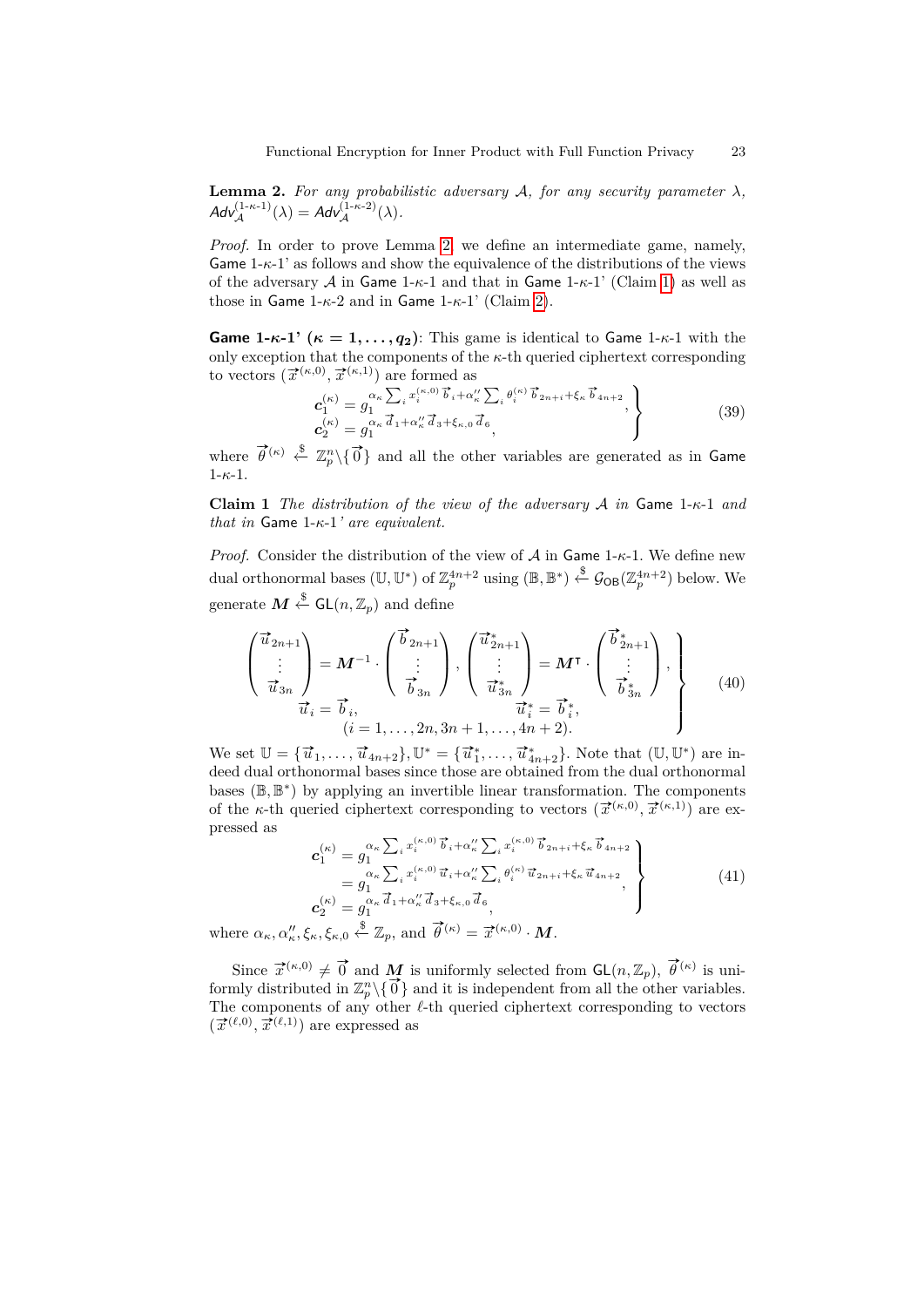a) 
$$
(\ell < \kappa)
$$
  
\n
$$
\mathbf{c}_{1}^{(\ell)} = g_{1}^{\alpha_{\ell}} \sum_{i} x_{i}^{(\ell,0)} \vec{b}_{i} + \alpha_{\ell}^{\prime\prime} \sum_{i} x_{i}^{(\ell,1)} \vec{b}_{3n+i} + \xi_{\ell} \vec{b}_{4n+2}
$$
\n
$$
= g_{1}^{\alpha_{\ell}} \sum_{i} x_{i}^{(\ell,0)} \vec{u}_{i} + \alpha_{\ell}^{\prime\prime} \sum_{i} x_{i}^{(\ell,1)} \vec{u}_{3n+i} + \xi_{\ell} \vec{u}_{4n+2}
$$
\n
$$
\mathbf{c}_{2}^{(\ell)} = g_{1}^{\alpha_{\ell}} \vec{d}_{1} + \alpha_{\ell}^{\prime\prime} \vec{d}_{4} + \xi_{\ell,0} \vec{d}_{6},
$$
\nb)  $(\ell > \kappa)$   
\n
$$
\mathbf{c}_{1}^{(\ell)} = g_{1}^{\alpha_{\ell}} \sum_{i} x_{i}^{(\ell,0)} \vec{b}_{i} + \xi_{\ell} \vec{b}_{4n+2} = g_{1}^{\alpha_{\ell}} \sum_{i} x_{i}^{(\ell,0)} \vec{u}_{i} + \xi_{\ell} \vec{u}_{4n+2}, \mathbf{c}_{2}^{(\ell)} = g_{1}^{\alpha_{\ell}} \vec{d}_{1} + \xi_{\ell,0} \vec{d}_{6},
$$

and for all  $j = 1, \ldots, q_1$ , the components of the *j*-th queried functional key for vectors  $(\vec{y}^{(j,0)}, \vec{y}^{(j,1)})$  are expressed as

 $\bm{k}_1^{*(j)}=g_2^{\gamma_j}\sum_i y_i^{(j,0)} \vec{b}_{i}^{*} + \eta_j \vec{b}_{4n+1}^{*} =g_2^{\gamma_j}\sum_i y_i^{(j,0)} \vec{u}_{i}^{*} + \eta_j \vec{u}_{4n+1}^{*}, \bm{k}_2^{*(j)}=g_2^{\gamma_j}\vec{d}_{1}^{*} + \eta_{j,0} \vec{d}_{5}^{*},$ where all the variables are generated as in Game 1-*κ*-1.

Observe that in the light of the adversary  $\mathcal{A}$ 's view, both  $(\mathbb{B}, \mathbb{B}^*)$  and  $(\mathbb{U}, \mathbb{U}^*)$ are consistent with respect to pp. Also, this transformation of bases maintains the form [\(5\)](#page-11-2) of the *j*-th answered functional key  $SK^{(j)} = (\mathbf{k}_1^{*(j)}, \mathbf{k}_2^{*(j)})$  corresponding to Game 0, for  $j = 1, \ldots, q_1$ . Additionally, for  $\ell < \kappa$ , the  $\ell$ -th answered ciphertext  $\mathrm{cr}^{(\ell)} = (\bm{c}^{(\ell)}_1, \bm{c}^{(\ell)}_2)$  preserves its form as in Eq. [\(10\)](#page-12-0) corresponding to **Game** 1- $\ell$ -4 while for  $\ell > \kappa$ ,  $CT^{(\ell)} = (c_1^{(\ell)}, c_2^{(\ell)})$  remains the same as in Eq. [\(6\)](#page-11-1) corresponding to Game 0 under the basis transformation. Moreover, since the RHS of Eq. [\(41\)](#page-22-1) and that of Eq. [\(39\)](#page-22-2) are of the same form, the answered ciphertext  $CT^{(\kappa)}$  =  $(c_1^{(\kappa)},c_2^{(\kappa)})$  is Game 1-*κ*-1 can be conceptually changed to that in Game 1-*κ*-1'.  $\Box$ 

<span id="page-23-1"></span>**Claim 2** *The distribution of the view of adversary* A *in* Game 1-*κ*-2 *and that in* Game 1-*κ*-1*' are equivalent.*

*Proof.* Claim [2](#page-23-1) is proven in a similar manner to Claim [1,](#page-22-0) using new dual orthonormal bases  $(\mathbb{U}, \mathbb{U}^*)$  as in Eq. [\(40\)](#page-22-3).

From Claims [1](#page-22-0) and [2,](#page-23-1) it follows that adversary  $\mathcal{A}$ 's view in Game 1- $\kappa$ -1 can be conceptually changed to that in Game 1-*κ*-2. This completes the proof of Lemma [2.](#page-21-0)

<span id="page-23-0"></span>**Lemma 5.** *For any probabilistic adversary* A*, there exists a probabilistic algorithm*  $C_{2-1}$ *, whose running time is essentially the same as that of*  $A$ *, such that*  $\mathsf{for\ any\ security\ parameter\ } \lambda, \ \big| \mathsf{Adv}_{\mathcal{A}}^{(2-(\omega-1)-6)}(\lambda) - \mathsf{Adv}_{\mathcal{A}}^{(2-\omega-1)}(\lambda) \big| \leq \mathsf{Adv}_{\mathcal{C}_{2-\omega-1}}^{\mathsf{SXDH}}(\lambda),$ *where*  $C_{2-\omega-1}(\cdot) = C_{2-1}(\omega, \cdot)$ *.* 

*Proof.* Suppose that there is a probabilistic adversary A that achieves a nonnegligible difference in advantage between Game 2-(*ω* − 1)-6 and Game 2-*ω*-1. We construct a probabilistic algorithm  $C_{2-1}$  that attempts to decide the SXDH problem using A as a subroutine.  $C_{2-1}$  is given a positive integer  $\omega$  and an instance of the SXDH problem  $\check{\varrho}_{\beta} = ((p, \mathbb{G}_1, \mathbb{G}_2, \mathbb{G}_T, g_1, g_2, e), g_2^{\check{\mu}}, g_2^{\check{\nu}}, \check{\mathfrak{R}}_{\beta} = g_2^{\check{\mu}\check{\nu}+\check{r}}),$ where  $\mu, \nu \stackrel{\$}{\leftarrow} \mathbb{Z}_p$ , and  $\breve{r} = 0$  or  $\breve{r} \stackrel{\$}{\leftarrow} \mathbb{Z}_p$  according as  $\beta = 0$  or 1.  $\mathcal{C}_{2-1}$  plays the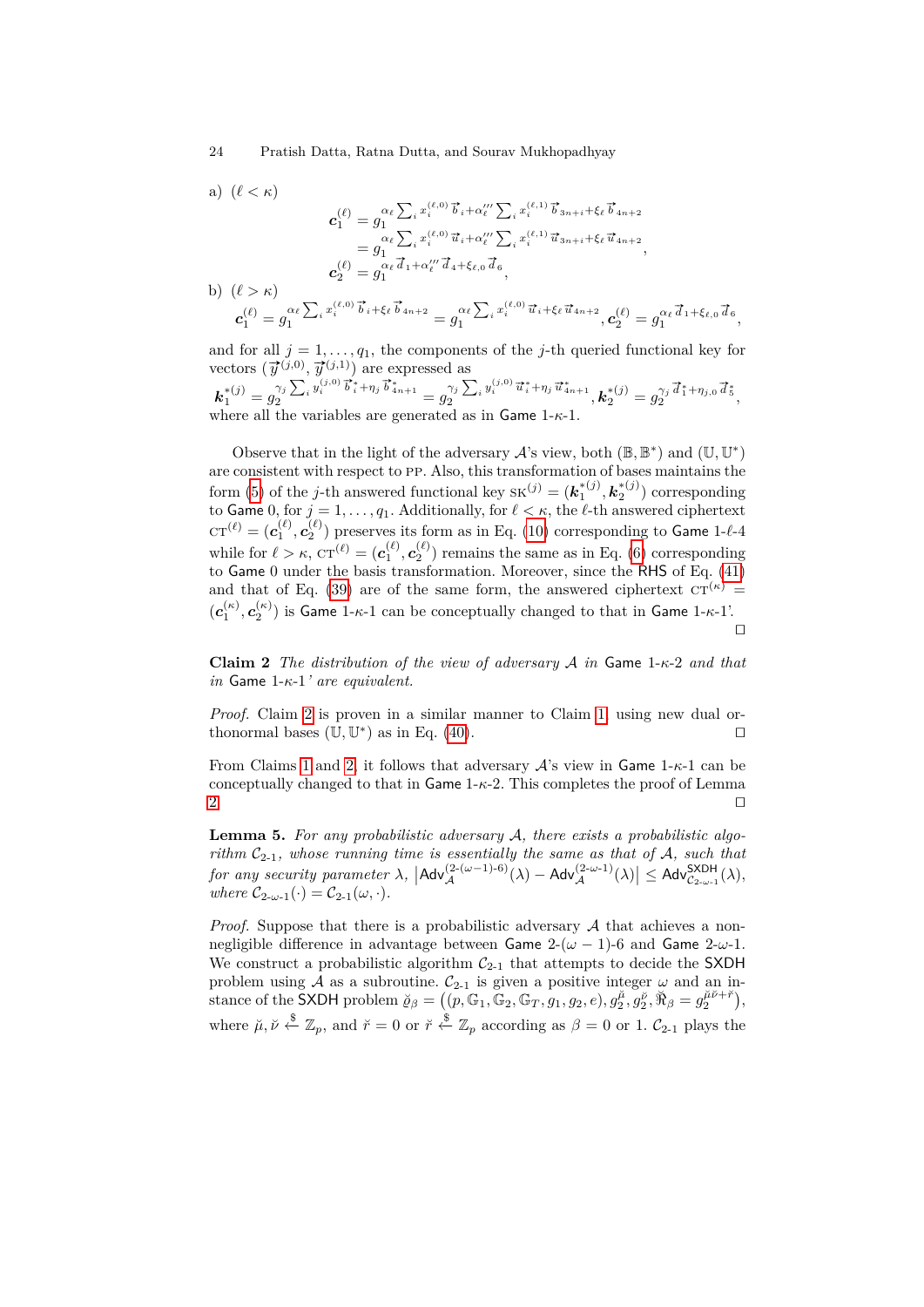role of the challenger in the security game of  $\S 2.1$  $\S 2.1$  and interacts with  $\mathcal A$  as follows:

• The setup phase is executed by  $C_{2-1}$  in an analogous fashion as that performed by  $C_{1-1}$  in the proof of Lemma [1](#page-20-0) except that  $C_{2-1}$  sets the dual orthonormal bases by  $c_{1-1}$  in the proof of Lemma 1 except that  $c_{2-1}$  sets the qual orthonormal bases  $(\mathbb{B} = {\overrightarrow{b}_1, \ldots, \overrightarrow{b}_{4n+2}}, \mathbb{B}^* = {\overrightarrow{b}_1^*, \ldots, \overrightarrow{b}_{4n+2}^*} )$  and  $(\mathbb{D} = {\overrightarrow{d}_1, \ldots, \overrightarrow{d}_6}, \mathbb{D}^* =$  $\{\vec{d}_1^*, \ldots, \vec{d}_6^*\}$  implicitly from  $\left(\mathbb{F} = \{\vec{f}_1, \ldots, \vec{f}_{4n+2}\}, \mathbb{F}^* = \{\vec{f}_1^*, \ldots, \vec{f}_{4n+2}\}\right\}$  $G_{\text{OB}}(\mathbb{Z}_{p}^{4n+2})$  and  $(\mathbb{H} = {\{\vec{h}_1, ..., \vec{h}_6\}}, \mathbb{H}^* = {\{\vec{h}_1^*, ..., \vec{h}_6^*\}}) \overset{(3, 1)}{\triangleq} G_{\text{OB}}(\mathbb{Z}_{p}^{6})$  respectively by selecting  $\delta, \sigma \stackrel{\$}{\leftarrow} \mathbb{Z}_p$  and *implicitly* defining the following:

$$
\overrightarrow{b}_{n+i} = \overrightarrow{f}_{n+i} - \delta \overrightarrow{\mu} \overrightarrow{f}_i (i = 1, ..., n), \overrightarrow{b}_{2n+i} = \overrightarrow{f}_{2n+i} - \sigma \overrightarrow{\mu} \overrightarrow{f}_i (i = 1, ..., n), \n\overrightarrow{b}_i = \overrightarrow{f}_i (i = 1, ..., n, 3n + 1, ..., 4n + 2), \n\overrightarrow{b}_i^* = \overrightarrow{f}_i^* + \delta \overrightarrow{\mu} \overrightarrow{f}_{n+i}^* + \sigma \overrightarrow{\mu} \overrightarrow{f}_{2n+i}^* (i = 1, ..., n), \overrightarrow{b}_i^* = \overrightarrow{f}_i^* (i = n + 1, ..., 4n + 2), \n\overrightarrow{d}_2 = \overrightarrow{h}_2 - \delta \overrightarrow{\mu} \overrightarrow{h}_1, \overrightarrow{d}_3 = \overrightarrow{h}_3 - \sigma \overrightarrow{\mu} \overrightarrow{h}_1, \overrightarrow{d}_i = \overrightarrow{h}_i (i = 1, 4, ..., 6), \n\overrightarrow{d}_1^* = \overrightarrow{h}_1^* + \delta \overrightarrow{\mu} \overrightarrow{h}_2^* + \sigma \overrightarrow{\mu} \overrightarrow{h}_3^*, \overrightarrow{d}_i^* = \overrightarrow{h}_i^* (i = 2, ..., 6).
$$

• In response to the  $j$ -th functional key query of  $A$  corresponding to vectors  $(\vec{y}^{(j,0)}, \vec{y}^{(j,1)}), C_{2-1}$  proceeds as follows:

a) 
$$
(j < \omega)
$$
  $C_{2-1}$  picks  $\gamma_j, \gamma_j'', \eta_j, \eta_{j,0} \stackrel{\$}{\to} \mathbb{Z}_p$  and computes  
\n
$$
\mathbf{k}_1^{*(j)} = g_2^{\sum_i (\gamma_j y_i^{(j,0)} \vec{f}_i^* + \gamma_j'' y_i^{(j,1)} \vec{f}_{3n+i}^* + \eta_j \vec{f}_{4n+1}^* \oplus (g_2^{\mu})^{\sum_i (\delta \gamma_j y_i^{(j,0)} \vec{f}_{n+i}^* + \sigma \gamma_j y_i^{(j,0)} \vec{f}_{2n+i}^*)}
$$
\n
$$
= g_2^{\gamma_j \sum_i y_i^{(j,0)} \vec{b}_i^* + \gamma_j'' \sum_i y_i^{(j,1)} \vec{b}_{3n+i}^* + \eta_j \vec{b}_{4n+1}^*}
$$
\n
$$
\mathbf{k}_2^{*(j)} = g_2^{\gamma_j \vec{h}_1^* + \gamma_j'' \vec{h}_4^* + \eta_{j,0} \vec{h}_5^*} (g_2^{\mu})^{\delta \gamma_j \vec{h}_2^* + \sigma \gamma_j \vec{h}_3^*} = g_2^{\gamma_j \vec{d}_1^* + \gamma_j'' \vec{d}_4^* + \eta_{j,0} \vec{d}_5^*}.
$$
\nb)  $(j = \omega)$   $C_{2-1}$  chooses  $\eta_\omega, \eta_\omega, 0 \stackrel{\$}{\to} \mathbb{Z}_p$  and computes  
\n
$$
\mathbf{k}_1^{*(\omega)} = (g_2^{\nu})^{\sum_i y_i^{(\omega,0)} \vec{f}_i^*} (\widetilde{\mathfrak{R}}_\beta)^{\sum_i (\delta y_i^{(\omega,0)} \vec{f}_{n+i}^* + \sigma y_i^{(\omega,0)} \vec{f}_{2n+i}^*)} g_2^{\eta_\omega \vec{f}_{4n+1}}
$$
\n
$$
= g_2^{\sum_i (\nu y_i^{(\omega,0)} \vec{f}_i^* + \delta \vec{\mu} \vec{f}_{n+i}^* + \sigma \vec{\mu} \vec{f}_{2n+i}^*) + \delta \gamma y_i^{(\omega,0)} \vec{f}_{2n+i}^* + \eta_j^{(\omega,0)} \vec{f}_{2n+i}^* + \eta_j \vec{f}_{2n+i}^* + \eta
$$

c) 
$$
(j > \omega) C_{2-1}
$$
 selects  $\gamma_j, \eta_j, \eta_j, 0, \sum_{i=1}^{\infty} \mathbb{Z}_p$  and computes  
\n
$$
\mathbf{k}_1^{*(j)} = g_2^{\gamma_j \sum_i y_i^{(j,0)} \vec{f}_i + \eta_j \vec{f}_{4n+1}}(g_2^{\check{\mu}})^{\delta \gamma_j \sum_i y_i^{(j,0)} \vec{f}_{n+i} + \sigma \gamma_j \sum_i y_i^{(j,0)} \vec{f}_{2n+i}^*}
$$
\n
$$
= g_2^{\gamma_j \sum_i y_i^{(j,0)} \vec{b}_i^* + \eta_j \vec{b}_{4n+1}^*},
$$
\n
$$
\mathbf{k}_2^{*(j)} = g_2^{\gamma_j \vec{h}_1^* + \eta_{j,0} \vec{h}_5^*}(g_2^{\check{\mu}})^{\delta \gamma_j \vec{h}_2^* + \sigma \gamma_j \vec{h}_3^*} = g_2^{\gamma_j \vec{d}_1^* + \eta_{j,0} \vec{d}_5^*}.
$$

 $C_{2-1}$  hands the functional key  $SK^{(j)} = (\mathbf{k}_1^{*(j)}, \mathbf{k}_2^{*(j)})$  to A.

• In reply to the  $\ell$ -th ciphertext query of A for vectors  $(\vec{x}^{(\ell,0)}, \vec{x}^{(\ell,1)})$ , for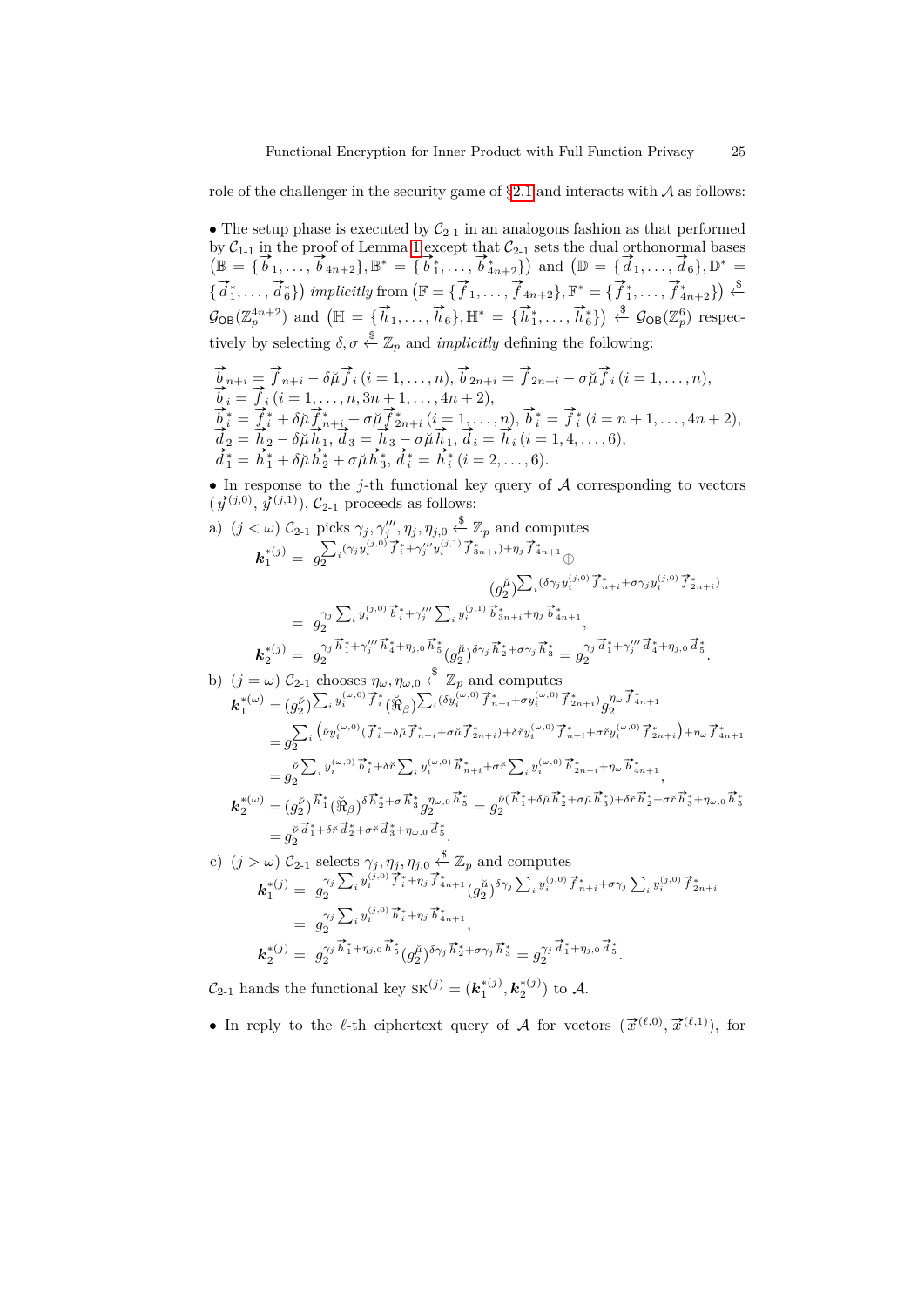$$
\ell = 1, \ldots, q_2, \mathcal{C}_{2-1} \text{ selects } \alpha_{\ell}, \alpha_{\ell}''', \xi_{\ell}, \xi_{\ell,0} \stackrel{\$}{\rightleftharpoons} \mathbb{Z}_p \text{ and computes}
$$
\n
$$
\mathbf{c}_1^{(\ell)} = g_1^{\alpha_{\ell} \sum_i x_i^{(\ell,0)} \vec{f}_i + \alpha_{\ell}''' \sum_i x_i^{(\ell,1)} \vec{f}_{3n+i} + \xi_{\ell} \vec{f}_{4n+2}}
$$
\n
$$
= g_1^{\alpha_{\ell} \sum_i x_i^{(\ell,0)} \vec{b}_i + \alpha_{\ell}''' \sum_i x_i^{(\ell,1)} \vec{b}_{3n+i} + \xi_{\ell} \vec{b}_{4n+2}},
$$
\n
$$
\mathbf{c}_2^{(\ell)} = g_1^{\alpha_{\ell} \vec{h}_1 + \alpha_{\ell}''' \vec{h}_4 + \xi_{\ell,0} \vec{h}_6} = g_1^{\alpha_{\ell} \vec{d}_1 + \alpha_{\ell}''' \vec{d}_4 + \xi_{\ell,0} \vec{d}_6},
$$

and provides the ciphertext  $\mathrm{CT}^{(\ell)} = (\mathbf{c}_1^{(\ell)}, \mathbf{c}_2^{(\ell)})$  to A.

### • Finally, A outputs a bit *c'*.  $C_{2-1}$  outputs  $\beta' = c'$ .

Observe that if  $\beta = 0$ , i.e.,  $\breve{r} = 0$ , the *ω*-th answered functional key is of the form [\(5\)](#page-11-2), as in Game 2-( $\omega$  – 1)-6, where  $\gamma_{\omega} = \nu$ . On the other hand, if  $\beta = 1$ , i.e.,  $\breve{r} \overset{\$}{\leftarrow} \mathbb{Z}_p$ , the *ω*-th answered functional key is of the form [\(11\)](#page-13-1), as in Game 2-*ω*-1, where  $\gamma_{\omega} = \tilde{\nu}, \gamma_{\omega}' = \delta \tilde{r}$ , and  $\gamma_{\omega}'' = \sigma \tilde{r}$ . Further, for  $j < \omega$ , the *j*-th answered functional key is of the form [\(21\)](#page-15-1) as in Game 2-*j*-6, which is its proper form in both Game  $2-(\omega - 1)$ -6 and Game  $2-\omega$ -1 since the sequence of transitions Game 2-*j*-1 – Game 2-*j*-6 has already been completed, whereas for  $j > \omega$ , the *j*-th answered functional key is of the form [\(5\)](#page-11-2) corresponding to Game 0, which is its proper form since during Game 1 sequence of transformations no change was made to the queried functional keys and the sequence of hybrids Game 2-*j*-1 – Game 2-*j*-6 has not yet been executed. Additionally, for  $\ell = 1, \ldots, q_2$ , the  $\ell$ -th answered ciphertext is of the form [\(10\)](#page-12-0) as in Game 1-*q*2-4, which is the proper form since for  $\omega = 1$ , no more alteration in the form of these ciphertexts has occurred after **Game** 1- $q_2$ -4 and for  $\omega \geq 2$ , these ciphertexts have been reset to this form by Eq. [\(20\)](#page-15-0) in Game 2-( $\omega$  − 1)-5. Thus the view of A simulated by  $C_{2-1}$ is distributed as in Game 2-( $\omega$  − 1)-6 or Game 2- $\omega$ -1 according as  $\beta = 0$  or 1. This completes the proof of Lemma [5.](#page-23-0)  $\Box$ 

<span id="page-25-0"></span>**Lemma 8.** *For any probabilistic adversary* A*, for any security parameter λ,*  $\mathsf{Adv}_{\mathcal{A}}^{(2-\omega-2-\kappa-2)}(\lambda) = \mathsf{Adv}_{\mathcal{A}}^{(2-\omega-2-\kappa-3)}(\lambda).$ 

*Proof.* The proof of Lemma [8](#page-25-0) utilizes the following result:

<span id="page-25-1"></span>**Lemma 9 (Lemma 3 in [\[13\]](#page-29-11)).** *For*  $\tau \in \mathbb{Z}_p$ , *let*  $\mathbb{S}_{\tau} = \{(\vec{\chi}, \vec{\vartheta}) \mid \langle \vec{\chi}, \vec{\vartheta} \rangle =$  $\{\tau\} \subset \mathbb{Z}_p^n \times \mathbb{Z}_p^n$ , where *p* is a prime integer and *n* is some positive integer. For all  $(\vec{\chi}, \vec{\vartheta}) \in \mathbb{S}_{\tau}$ , for all  $(\vec{\zeta}, \vec{v}) \in \mathbb{S}_{\tau}$ ,

*n*-*γ θ γ π*<sub>*i*</sub> *θ j θ i*<sub>*i*</sub> *j j j F F* = *τj j j F F* = *τj j j F* = *τj j j F* = *τj j =* 1/‡S<sub>*τ*</sub>,

 $where \ \mathbf{F} \stackrel{\$}{\leftarrow} \mathsf{GL}(n, \mathbb{Z}_p), \mathbf{F}^* = (\mathbf{F}^{\mathsf{T}})^{-1}, \ and \ for \ any \ set \ A, \ \sharp A \ denotes \ the \ cardinal \$ *nality of the set A.*

In order to prove Lemma [8,](#page-25-0) we define an intermediate game, namely, Game  $2-\omega-2-\kappa-2$ ' and show the equivalence of the distribution of the view of the adversary A in Game  $2-\omega-2-\kappa-2$  and that in Game  $2-\omega-2-\kappa-2$ ' (Claim [3\)](#page-26-0) as well as those in Game  $2-\omega-2-\kappa-3$  and in Game  $2-\omega-2-\kappa-2$ <sup>'</sup> (Claim [4\)](#page-27-0).

**Game**  $2-\omega-2-\kappa-2'$  ( $\omega = 1,\ldots,q_1; \ \kappa = 1,\ldots,q_2$ ): This game is similar to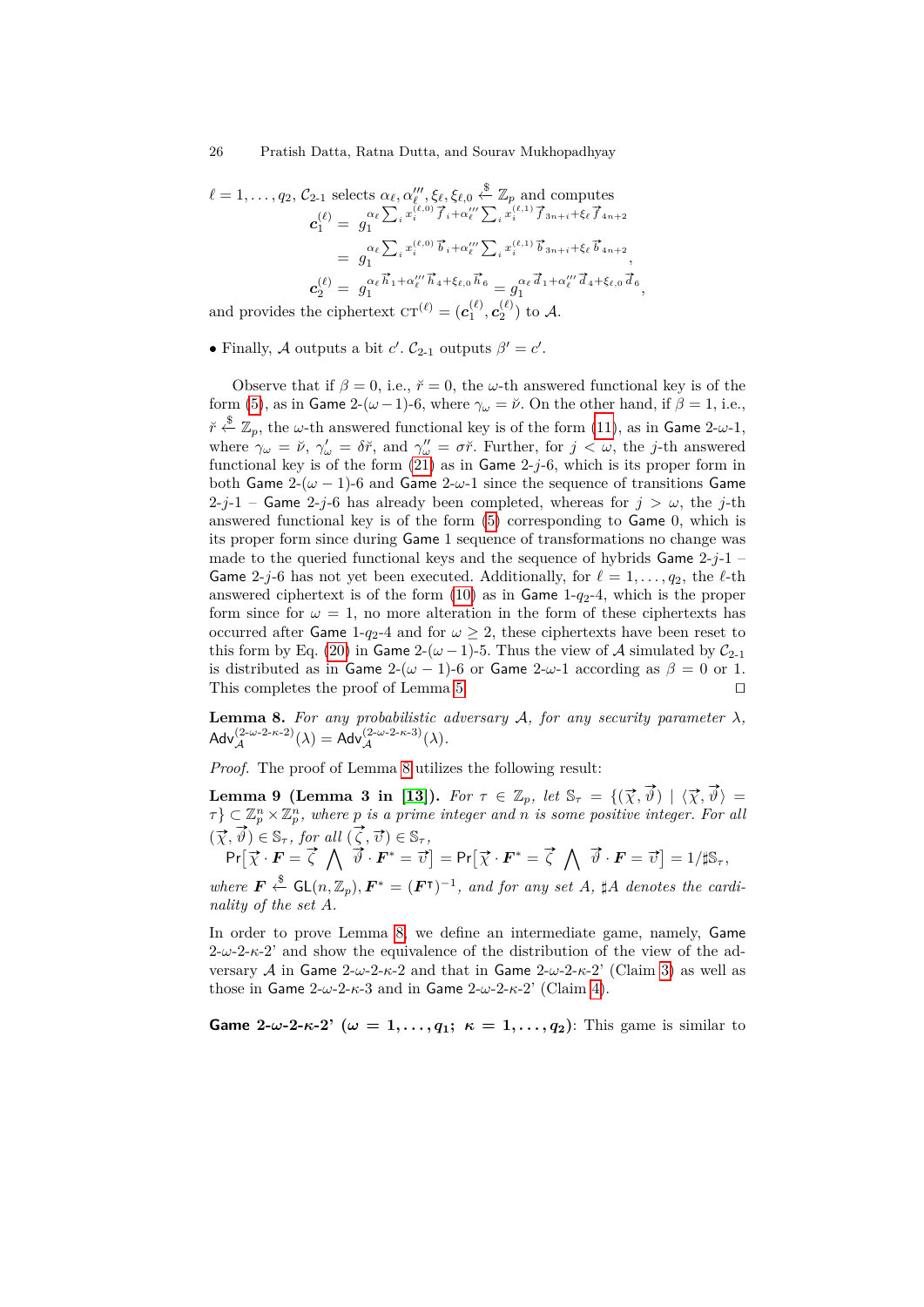Game  $2-\omega-2-\kappa-2$  with the only exception that the components of the  $\omega$ -th queried functional key corresponding to vectors  $(\vec{y}^{(\omega,0)}, \vec{y}^{(\omega,1)})$  are formed as

<span id="page-26-3"></span>
$$
\mathbf{k}_{1}^{*(\omega)} = g_{2}^{\gamma_{\omega} \sum_{i} y_{i}^{(\omega,0)}} \vec{b}_{i}^{*} + \gamma_{\omega}^{\prime} \sum_{i} \vartheta_{i}^{(\omega)} \vec{b}_{n+i}^{*} + \gamma_{\omega}^{\prime} \sum_{i} y_{i}^{(\omega,1)} \vec{b}_{2n+i}^{*} + \eta_{\omega} \vec{b}_{4n+1}^{*},
$$
\n
$$
\mathbf{k}_{2}^{*(\omega)} = g_{2}^{\gamma_{\omega}} \vec{d}_{1}^{*} + \gamma_{\omega}^{\prime} \vec{d}_{2}^{*} + \gamma_{\omega}^{\prime\prime} \vec{d}_{3}^{*} + \eta_{\omega,0} \vec{d}_{5}^{*},
$$
\n(42)

while the components of the *κ*-th queried ciphertext corresponding to vectors  $(\vec{x}^{(\kappa,0)}, \vec{x}^{(\kappa,1)})$  are created as

<span id="page-26-4"></span><span id="page-26-0"></span>
$$
c_{1}^{(\kappa)} = g_{1}^{\alpha_{\kappa}} \sum_{i} x_{i}^{(\kappa,0)} \vec{b}_{i} + \alpha_{\kappa}' \sum_{i} \chi_{i}^{(\kappa)} \vec{b}_{n+i} + \alpha_{\kappa}''' \sum_{i} x_{i}^{(\kappa,1)} \vec{b}_{3n+i} + \xi_{\kappa} \vec{b}_{4n+2},
$$
  
\n
$$
c_{2}^{(\kappa)} = g_{1}^{\alpha_{\kappa}} \vec{d}_{1} + \alpha_{\kappa}' \vec{d}_{2} + \alpha_{\kappa}''' \vec{d}_{4} + \xi_{\kappa,0} \vec{d}_{6},
$$
\n(43)

such that  $(\vec{\chi}^{(\kappa)}, \vec{\vartheta}^{(\omega)}) \stackrel{\$}{\leftarrow} \mathbb{S}_{\tau_{\omega,\kappa}} = \{(\vec{\chi}, \vec{\vartheta}) \mid \langle \vec{\chi}, \vec{\vartheta} \rangle = \tau_{\omega,\kappa}\} \subset \mathbb{Z}_p^n \times \mathbb{Z}_p^n$ , where  $\tau_{\omega,\kappa} = \langle \vec{x}^{(\kappa,0)}, \vec{y}^{(\omega,0)} \rangle \; (=\langle \vec{x}^{(\kappa,1)}, \vec{y}^{(\omega,1)} \rangle)$  according to the restriction of the security game , and all the other variables are generated as in Game 2-*ω*-2-*κ*-2.

**Claim 3** *The distribution of the view of adversary* A *in* Game 2-*ω*-2-*κ*-2 *and that in* Game 2-*ω*-2-*κ*-2*' are equivalent.*

*Proof.* Consider the distribution of the view of  $A$  in Game 2- $\omega$ -2- $\kappa$ -2. We define  $\mathcal{L}$  new dual orthonormal bases  $(\mathbb{U}, \mathbb{U}^*)$  of  $\mathbb{Z}_p^{4n+2}$  using  $(\mathbb{B}, \mathbb{B}^*) \overset{\$}{\leftarrow} \mathcal{G}_{\mathsf{OB}}(\mathbb{Z}_p^{4n+2})$  below.

<span id="page-26-5"></span>We generate 
$$
\boldsymbol{W} \stackrel{\$}{\leftarrow} \text{GL}(n, \mathbb{Z}_p)
$$
 and set  
\n
$$
\begin{pmatrix}\n\overrightarrow{u}_{n+1} \\
\vdots \\
\overrightarrow{u}_{2n}\n\end{pmatrix} = \boldsymbol{W}^{-1} \cdot \begin{pmatrix}\n\overrightarrow{b}_{n+1} \\
\vdots \\
\overrightarrow{b}_{2n}\n\end{pmatrix}, \begin{pmatrix}\n\overrightarrow{u}_{n+1}^* \\
\vdots \\
\overrightarrow{u}_{2n}^* \\
\vdots \\
\overrightarrow{u}_i^* = \overrightarrow{b}_i^*, \\
(i = 1, \dots, n, 2n + 1, \dots, 4n + 2).\n\end{pmatrix} = \boldsymbol{W}^{\mathsf{T}} \cdot \begin{pmatrix}\n\overrightarrow{b}_{n+1}^* \\
\vdots \\
\overrightarrow{b}_{2n}^* \\
\end{pmatrix},
$$
\n(44)

We define  $\mathbb{U} = {\vec{u}_1, ..., \vec{u}_{4n+2}}, \mathbb{U}^* = {\vec{u}_1^*, ..., \vec{u}_{4n+2}^*}.$  Note that  $(\mathbb{U}, \mathbb{U}^*)$  are indeed dual orthonormal bases since those are obtained from the dual orthonormal bases (**B**, **B**<sup>\*</sup>) by applying an invertible linear transformation. The components of the  $\omega$ -th queried functional key corresponding to vectors  $(\vec{y}^{(\omega,0)}, \vec{y}^{(\omega,1)})$ are expressed as

<span id="page-26-1"></span>
$$
\mathbf{k}_{1}^{*(\omega)} = g_{2}^{\gamma_{\omega}} \sum_{i} y_{i}^{(\omega,0)} \vec{b}_{i}^{*} + \gamma_{\omega}^{\prime} \sum_{i} y_{i}^{(\omega,0)} \vec{b}_{n+i}^{*} + \gamma_{\omega}^{\prime\prime} \sum_{i} y_{i}^{(\omega,1)} \vec{b}_{2n+i}^{*} + \eta_{\omega} \vec{b}_{4n+1}^{*} = g_{2}^{\gamma_{\omega}} \sum_{i} y_{i}^{(\omega,0)} \vec{u}_{i}^{*} + \gamma_{\omega}^{\prime} \sum_{i} \vartheta_{i}^{(\omega)} \vec{u}_{n+i}^{*} + \gamma_{\omega}^{\prime\prime} \sum_{i} y_{i}^{(\omega,1)} \vec{u}_{2n+i}^{*} + \eta_{\omega} \vec{u}_{4n+1}^{*}, \n\mathbf{k}_{2}^{*(\omega)} = g_{2}^{\gamma_{\omega}} \vec{d}_{1}^{*} + \gamma_{\omega}^{\prime} \vec{d}_{2}^{*} + \gamma_{\omega}^{\prime\prime} \vec{d}_{3}^{*} + \eta_{\omega,0} \vec{d}_{5}^{*},
$$
\n(45)

 $\mathbf{k}_2^{*(\omega)} = g_2^{\gamma_{\omega} a_1 + \gamma_{\omega} a_2 + \gamma_{\omega} a_3 + \eta_{\omega,0} a_5},$ <br>while the components of the *κ*-th queried ciphertext corresponding to vectors  $(\vec{x}^{(\kappa,0)}, \vec{x}^{(\kappa,1)})$  are expressed as

<span id="page-26-2"></span>
$$
\mathbf{c}_{1}^{(\kappa)} = g_{1}^{\alpha_{\kappa}} \sum_{i} x_{i}^{(\kappa,0)} \vec{b}_{i} + \alpha_{\kappa}' \sum_{i} x_{i}^{(\kappa,0)} \vec{b}_{n+i} + \alpha_{\kappa}'' \sum_{i} x_{i}^{(\kappa,1)} \vec{b}_{3n+i} + \xi_{\kappa} \vec{b}_{4n+2}
$$
\n
$$
= g_{1}^{\alpha_{\kappa}} \sum_{i} x_{i}^{(\kappa,0)} \vec{u}_{i} + \alpha_{\kappa}' \sum_{i} x_{i}^{(\kappa)} \vec{u}_{n+i} + \alpha_{\kappa}''' \sum_{i} x_{i}^{(\kappa,1)} \vec{u}_{3n+i} + \xi_{\kappa} \vec{u}_{4n+2},
$$
\n
$$
\mathbf{c}_{2}^{(\kappa)} = g_{1}^{\alpha_{\kappa}} \vec{d}_{1} + \alpha_{\kappa}' \vec{d}_{2} + \alpha_{\kappa}''' \vec{d}_{4} + \xi_{\kappa,0} \vec{d}_{6},
$$
\n(46)

where  $\gamma_{\omega}, \gamma_{\omega}', \gamma_{\omega}'', \eta_{\omega}, \eta_{\omega,0}, \alpha_{\kappa}, \alpha_{\kappa}', \alpha_{\kappa}'', \xi_{\kappa}, \xi_{\kappa,0} \stackrel{\$}{\leftarrow} \mathbb{Z}_p$ , and  $\overrightarrow{\vartheta}_{\omega} = \overrightarrow{\mathcal{Y}}^{(\omega,0)} \cdot (\mathbf{W}^{\mathsf{T}})^{-1}$ ,<br>  $\overrightarrow{\mathcal{X}}^{(\kappa)} = \overrightarrow{\mathcal{X}}^{(\kappa,0)} \cdot \mathbf{W}$ . From Lemma [9](#page-25-1) it follows that  $(\vec{\chi}^{(\kappa)}, \vec{\vartheta}^{(\omega)})$  are uniformly distributed in  $\mathbb{S}_{\tau_{\omega,\kappa}}$ ,

where  $\langle \vec{x}^{(\kappa,0)}, \vec{y}^{(\omega,0)} \rangle = \tau_{\omega,\kappa}$ , and are independent from all the other variables.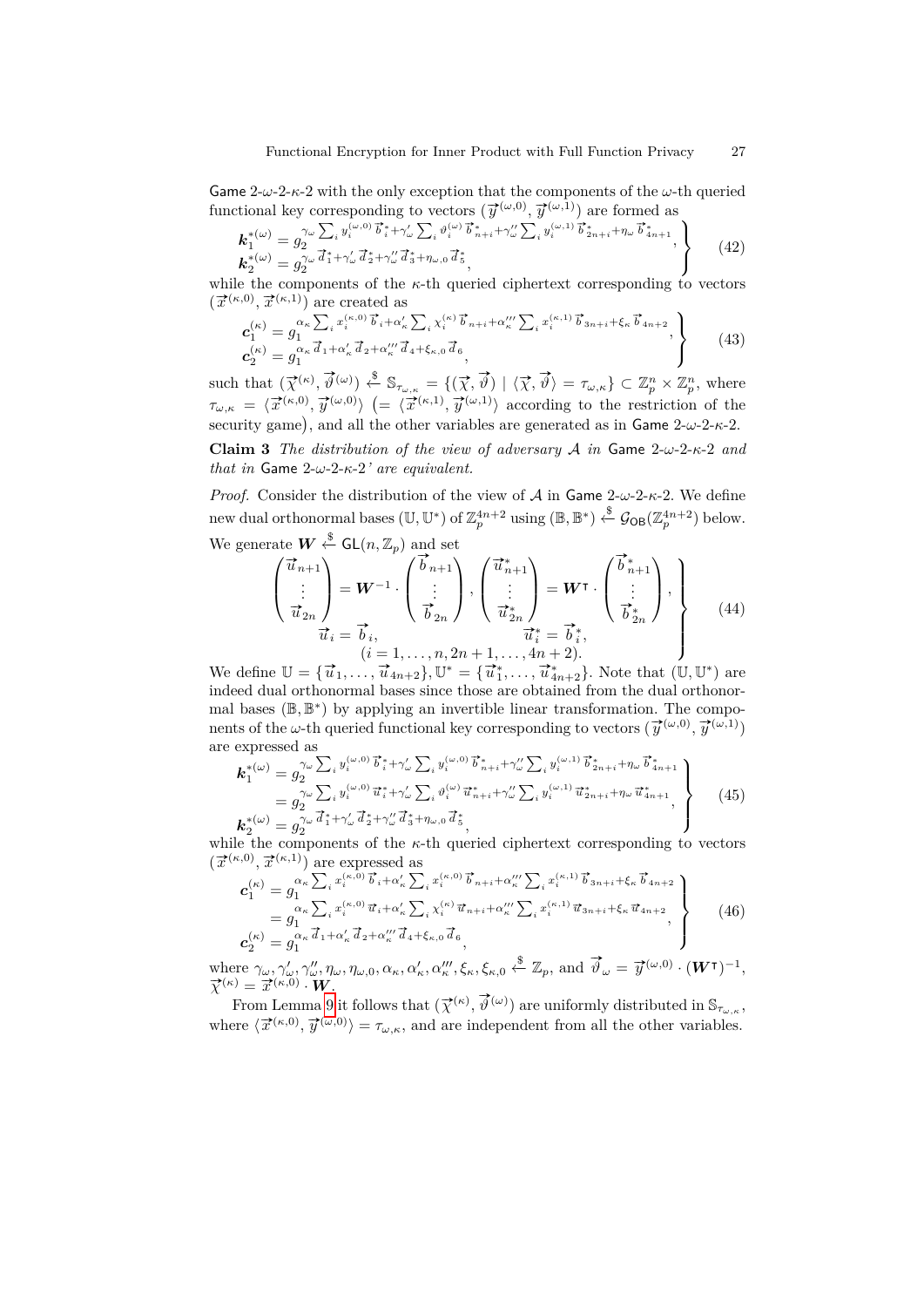The components of any other *j*-th queried functional key corresponding to vectors  $(\vec{y}^{(j,0)}, \vec{y}^{(j,1)})$  are expressed as follows a) (*j < ω*)

$$
\mathbf{k}_{1}^{*(j)} = g_{2}^{\gamma_{j}} \sum_{i} y_{i}^{(j,0)} \vec{b}_{i}^{*} + \gamma_{j}^{\prime\prime} \sum_{i} y_{i}^{(j,1)} \vec{b}_{3n+i}^{*} + \eta_{j} \vec{b}_{4n+1}^{*}
$$
\n
$$
= g_{2}^{\gamma_{j}} \sum_{i} y_{i}^{(j,0)} \vec{u}_{i}^{*} + \gamma_{j}^{\prime\prime} \sum_{i} y_{i}^{(j,1)} \vec{u}_{3n+i}^{*} + \eta_{j} \vec{u}_{4n+1}^{*},
$$
\n
$$
\mathbf{k}_{2}^{*(j)} = g_{2}^{\gamma_{j}} \vec{d}_{1}^{*} + \gamma_{j}^{\prime\prime} \vec{d}_{4}^{*} + \eta_{j,0} \vec{d}_{5}^{*},
$$

b) (*j > ω*)

$$
\begin{array}{l} \boldsymbol{k}_1^{*(j)}=g_2^{\gamma_j\sum_i y_i^{(j,0)} \vec{b}_{i}^*+\eta_j\, \vec{b}_{4n+1}^* }=g_2^{\gamma_j\sum_i y_i^{(j,0)} \vec{u}_{i}^*+\eta_j\, \vec{u}_{4n+1}^* }\\ \boldsymbol{k}_2^{*(j)}=g_2^{\gamma_j\, \vec{d}_{1}^*+\eta_{j,0}\, \vec{d}_{5}^*}, \end{array}
$$

*,*

while the components of any other  $\ell$ -th queried ciphertext corresponding to vectors  $(\vec{x}^{(\ell,0)}, \vec{x}^{(\ell,1)})$  are expressed as

a) 
$$
(\ell < \kappa)
$$
  
\n
$$
\mathbf{c}_{1}^{(\ell)} = g_{1}^{\alpha_{\ell} \sum_{i} x_{i}^{(\ell,0)}} \vec{b}_{i} + \check{\alpha}_{\ell}^{\prime\prime} \sum_{i} x_{i}^{(\ell,1)} \vec{b}_{2n+i} + \alpha_{\ell}^{\prime\prime\prime} \sum_{i} x_{i}^{(\ell,1)} \vec{b}_{3n+i} + \xi_{\ell} \vec{b}_{4n+2}
$$
\n
$$
= g_{1}^{\alpha_{\ell} \sum_{i} x_{i}^{(\ell,0)}} \vec{u}_{i} + \check{\alpha}_{\ell}^{\prime\prime} \sum_{i} x_{i}^{(\ell,1)} \vec{u}_{2n+i} + \alpha_{\ell}^{\prime\prime} \sum_{i} x_{i}^{(\ell,1)} \vec{u}_{3n+i} + \xi_{\ell} \vec{u}_{4n+2}
$$
\n
$$
\mathbf{c}_{2}^{(\ell)} = g_{1}^{\alpha_{\ell} \vec{d}_{1} + \check{\alpha}_{\ell}^{\prime\prime} \vec{d}_{3} + \alpha_{\ell}^{\prime\prime\prime} \vec{d}_{4} + \xi_{\ell,0} \vec{d}_{6},
$$
\nb)  $(\ell > \kappa)$   
\n
$$
\mathbf{c}_{1}^{(\ell)} = g_{1}^{\alpha_{\ell} \sum_{i} x_{i}^{(\ell,0)} \vec{b}_{i} + \alpha_{\ell}^{\prime\prime} \sum_{i} x_{i}^{(\ell,1)} \vec{b}_{3n+i} + \xi_{\ell} \vec{b}_{4n+2}
$$
\n
$$
= g_{1}^{\alpha_{\ell} \sum_{i} x_{i}^{(\ell,0)} \vec{u}_{i} + \alpha_{\ell}^{\prime\prime} \sum_{i} x_{i}^{(\ell,1)} \vec{u}_{3n+i} + \xi_{\ell} \vec{u}_{4n+2},
$$
\n
$$
\mathbf{c}_{2}^{(\ell)} = g_{1}^{\alpha_{\ell} \vec{d}_{1} + \alpha_{\ell}^{\prime\prime} \vec{d}_{4} + \xi_{\ell,0} \vec{d}_{6},
$$

where all the variables are generated as in Game  $2-\omega-2-\kappa-2$ .

Observe that in the light of the adversary  $\mathcal{A}$ 's view, both  $(\mathbb{B}, \mathbb{B}^*)$  and  $(\mathbb{U}, \mathbb{U}^*)$ are consistent with respect to PP. Also, for  $j < \omega$ , the *j*-th answered functional key  $SK^{(j)} = (k_1^{*(j)}, k_2^{*(j)})$  preserves its form as in Eq. [\(21\)](#page-15-1) corresponding to Game 2-*j*-6 while for  $j > \omega$ ,  $\text{SK}^{(j)} = (\mathbf{k}_1^{*(j)}, \mathbf{k}_2^{*(j)})$  remains the same as in Eq. [\(5\)](#page-11-2) corresponding to Game 0, and for  $\ell < \kappa$ , the  $\ell$ -th answered ciphertext  $cT^{(\ell)}$  =  $(c_1^{(\ell)}, c_2^{(\ell)})$  preserves its form as in Eq. [\(17\)](#page-14-0) corresponding to **Game** 2-*ω*-2- $\ell$ -5 while for  $\ell > \kappa$ ,  $CT^{(\ell)} = (c_1^{(\ell)}, c_2^{(\ell)})$  remains the same as in Eq. [\(10\)](#page-12-0) corresponding to Game 1- $q_2$ -4 (or equivalently of the form [\(20\)](#page-15-0) as in Game 2-( $\omega$  – 1)-5, for  $\omega \ge 2$ ) under the basis transformation. Moreover, since the RHS of Eq. [\(45\)](#page-26-1) (respectively Eq. [\(46\)](#page-26-2)) and that of Eq. [\(42\)](#page-26-3) (respectively Eq. [\(43\)](#page-26-4)) are of the same form, the  $\omega$ th queried functional key  $\mathrm{SK}^{(\omega)} = (\mathbf{k}_1^{*(\omega)}, \mathbf{k}_2^{*(\omega)})$  and the *κ*-th queried ciphertext  $cT^{(\kappa)} = (c_1^{(\kappa)}, c_2^{(\kappa)})$  in Game 2-*ω*-2-*κ*-2 can be conceptually changed to those in Game  $2-\omega-2-\kappa-2$ '.

<span id="page-27-0"></span>**Claim 4** *The distribution of the view of the adversary* A *in* Game 2-*ω*-2-*κ*-3 *and that in* Game 2-*ω*-2-*κ*-2*' are equivalent.*

*Proof.* Claim [4](#page-27-0) is proven in an analogous manner to Claim [3](#page-26-0) using new dual orthonormal bases  $(\mathbb{U}, \mathbb{U}^*)$  as in Eq. [\(44\)](#page-26-5).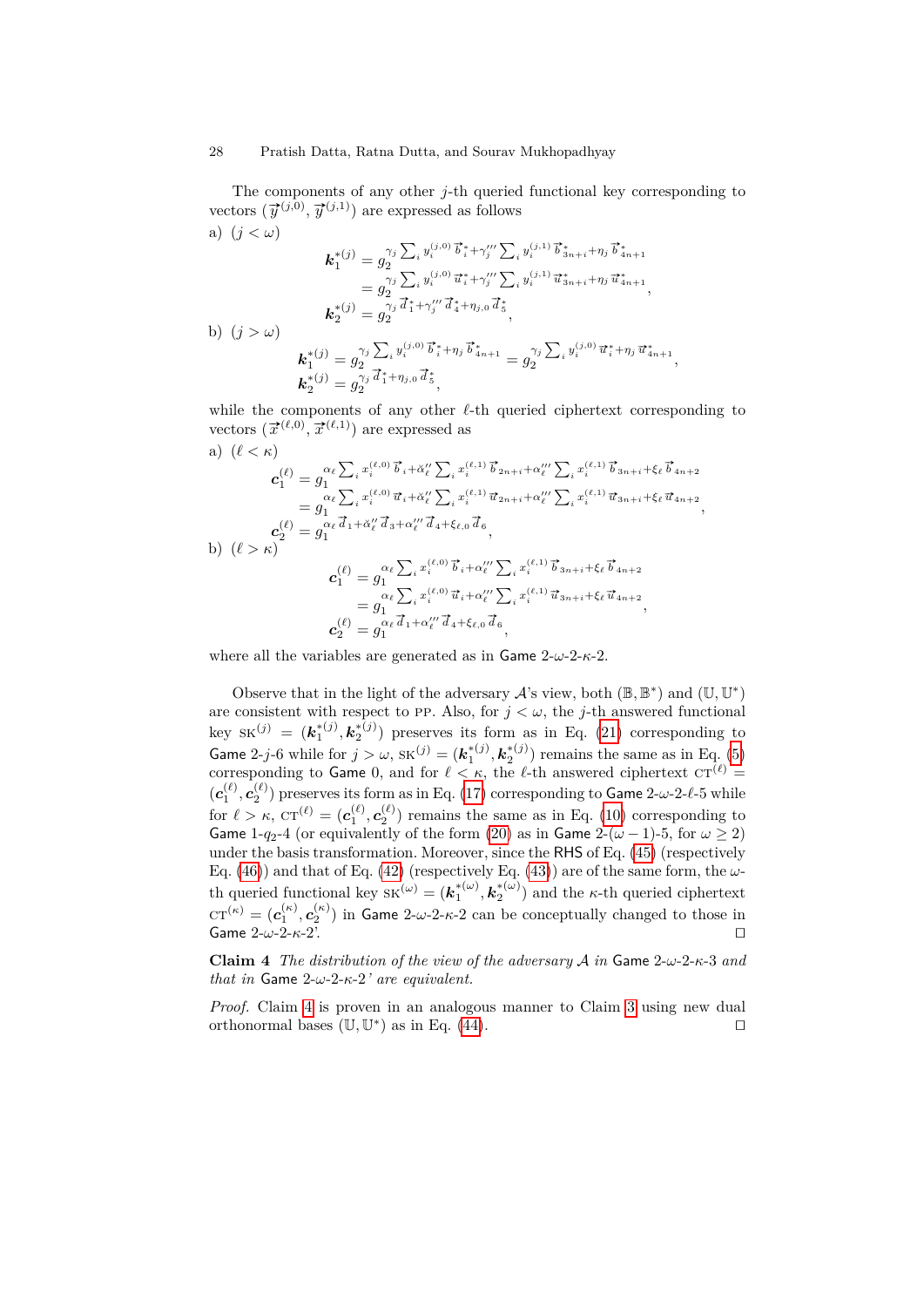From Claims [3](#page-26-0) and [4](#page-27-0) it follows that adversary  $\mathcal{A}$ 's view in Game  $2-\omega-2-\kappa-2$  can be conceptually changed to that in Game  $2-\omega-2-\kappa-3$ . This completes the proof of Lemma [8.](#page-25-0)  $\Box$ 

<span id="page-28-0"></span>**Lemma 16.** For any probabilistic adversary  $A$ , for any security parameter  $\lambda$ ,  $\mathsf{Adv}_{\mathcal{A}}^{(2-q_1-6)}(\lambda) = \mathsf{Adv}_{\mathcal{A}}^{(3)}(\lambda).$ 

*Proof.* In Game 2- $q_1$ -6, for  $j = 1, ..., q_1$ , the components of the *j*-th queried functional key corresponding to vectors  $(\vec{y}^{(j,0)}, \vec{y}^{(j,1)})$  have the form

$$
\boldsymbol{k}_1^{*(j)}=g_2^{\gamma_j\sum_i y_i^{(j,0)}\vec{b}_i^*+\gamma_j''\sum_i y_i^{(j,1)}\vec{b}_{3n+i}^*+\eta_j\vec{b}_{4n+1}^*\text{, } \boldsymbol{k}_2^{*(j)}=g_2^{\gamma_j\vec{d}_1^*+\gamma_j''\vec{d}_4^*+\eta_{j,0}\vec{d}_5^*}
$$

as in Eq. [\(21\)](#page-15-1), where  $\gamma_j, \gamma_j'', \eta_j, \eta_{j,0} \stackrel{\$}{\leftarrow} \mathbb{Z}_p$ , while for  $\ell = 1, \ldots, q_2$ , the components of the  $\ell$ -th queried ciphertext for vectors  $(\vec{x}^{(\ell,0)}, \vec{x}^{(\ell,1)})$  of the form

$$
\mathbf{c}_{1}^{(\ell)}=g_{1}^{\alpha_{\ell}\sum_{i}x_{i}^{(\ell,0)}\vec{b}_{i}+\alpha_{\ell}^{(\ell)}\sum_{i}x_{i}^{(\ell,1)}\vec{b}_{3n+i}+\xi_{\ell}\vec{b}_{4n+2}}, \mathbf{c}_{2}^{(\ell)}=g_{1}^{\alpha_{\ell}\vec{d}_{1}+\alpha_{\ell}^{(\ell)}\vec{d}_{4}+\xi_{\ell,0}\vec{d}_{6}},
$$

as in Eq. [\(20\)](#page-15-0), where  $\alpha_{\ell}, \alpha_{\ell}^{\prime\prime\prime}, \xi_{\ell}, \xi_{\ell,0} \stackrel{\$}{\leftarrow} \mathbb{Z}_p$ .

Therefore, by swapping the components of the dual orthonormal bases ( $\mathbb{B}$  =  ${\vec{b}}_1, \ldots, {\vec{b}}_{4n+2}, {\vec{b}}_1^* = {\vec{b}}_1^*, \ldots, {\vec{b}}_{4n+2}^*$  (respectively  $(\mathbb{D} = {\vec{d}}_1, \ldots, {\vec{d}}_6, {\vec{b}}_7^*, \ldots, {\vec{b}}_7^*$ )  $\{\vec{d}_1^*,\ldots,\vec{d}_6^*\}\)$  in the first block, i.e., in the range  $i = 1,\ldots,n$  (respectively)  $i = 1$ ) and in the fourth block, i.e., in the range  $i = 3n + 1, \ldots, 4n$  (respectively  $i = 4$ ), we obtain the distribution in Game 3. More precisely, we define new dual orthonormal bases (U, U<sup>\*</sup>) of  $\mathbb{Z}_p^{4n+2}$  and (W, W<sup>\*</sup>) of  $\mathbb{Z}_p^6$  using  $(\mathbb{B}, \mathbb{B}^*) \stackrel{\$}{\leftarrow} \mathcal{G}_{\mathsf{OB}}(\mathbb{Z}_p^{4n+2})$  and  $(\mathbb{D}, \mathbb{D}^*) \stackrel{\$}{\leftarrow} \mathcal{G}_{\mathsf{OB}}(\mathbb{Z}_p^6)$  as follows: We set

$$
\begin{array}{ll}\n\vec{u}_{3n+i} = \vec{b}_i, & \vec{u}_{3n+i}^* = \vec{b}_i^* \ (i = 1, \ldots, n), \\
\vec{u}_i = \vec{b}_{3n+i}, & \vec{u}_i^* = \vec{b}_{3n+i}^* \ (i = 1, \ldots n), \\
\vec{u}_i = \vec{b}_i, & \vec{u}_i^* = \vec{b}_i^* \ (i = n+1, \ldots, 3n, 4n+1, 4n+2), \\
\vec{w}_4 = \vec{d}_1, & \vec{w}_4^* = \vec{d}_1^*, & \vec{w}_1 = \vec{d}_4, & \vec{w}_1^* = \vec{d}_4^*, \\
\vec{w}_i = \vec{d}_i, & \vec{w}_i^* = \vec{d}_i^* \ (i = 2, 3, 5, 6).\n\end{array}
$$

We define  $\mathbb{U} = {\{\vec{u}_1, ..., \vec{u}_{4n+2}\}, \mathbb{U}^* = {\{\vec{u}_1^*, ..., \vec{u}_{4n+2}^*\}}, \mathbb{W} = {\{\vec{w}_1, ..., \vec{w}_6\}}$  $W^* = {\overrightarrow{w}_1, \ldots, \overrightarrow{w}_6^*}$ . It is clear that  $(\mathbb{U}, \mathbb{U}^*)$  and  $(\mathbb{W}, \mathbb{W}^*)$  are indeed dual orthonormal bases since those are obtained from the dual orthonormal bases  $(\mathbb{B}, \mathbb{B}^*)$  and  $(\mathbb{D}, \mathbb{D}^*)$  respectively by means of invertible linear transformations.

Observe that in light of the adversary  $\mathcal{A}$ 's view, both  $(\mathbb{B}, \mathbb{B}^*)$  (respectively (D*,* D ∗ )) and (U*,* U ∗ ) (respectively (W*,* W<sup>∗</sup> )) are consistent with respect to pp. Moreover, it readily follows that the components of the queried functional keys and ciphertexts in Game 2- $q_1$ -6 over bases ( $\mathbb{B}, \mathbb{B}^*$ ) and ( $\mathbb{D}, \mathbb{D}^*$ ) are expressed as those in Eq. [\(22\)](#page-15-2) and Eq. [\(23\)](#page-15-3) of Game 3 over bases  $(\mathbb{U}, \mathbb{U}^*)$  and  $(\mathbb{W}, \mathbb{W}^*)$ . This completes the proof of Lemma [16.](#page-28-0)  $\Box$ 

# **5 Conclusion**

In this paper, we have presented the *first non-generic* private key FE scheme for the inner product functionality achieving the *strongest indistinguishabilitybased* notion of function privacy, namely, the full-hiding security [\[2\]](#page-29-7), [\[8\]](#page-29-8). Our

*,*